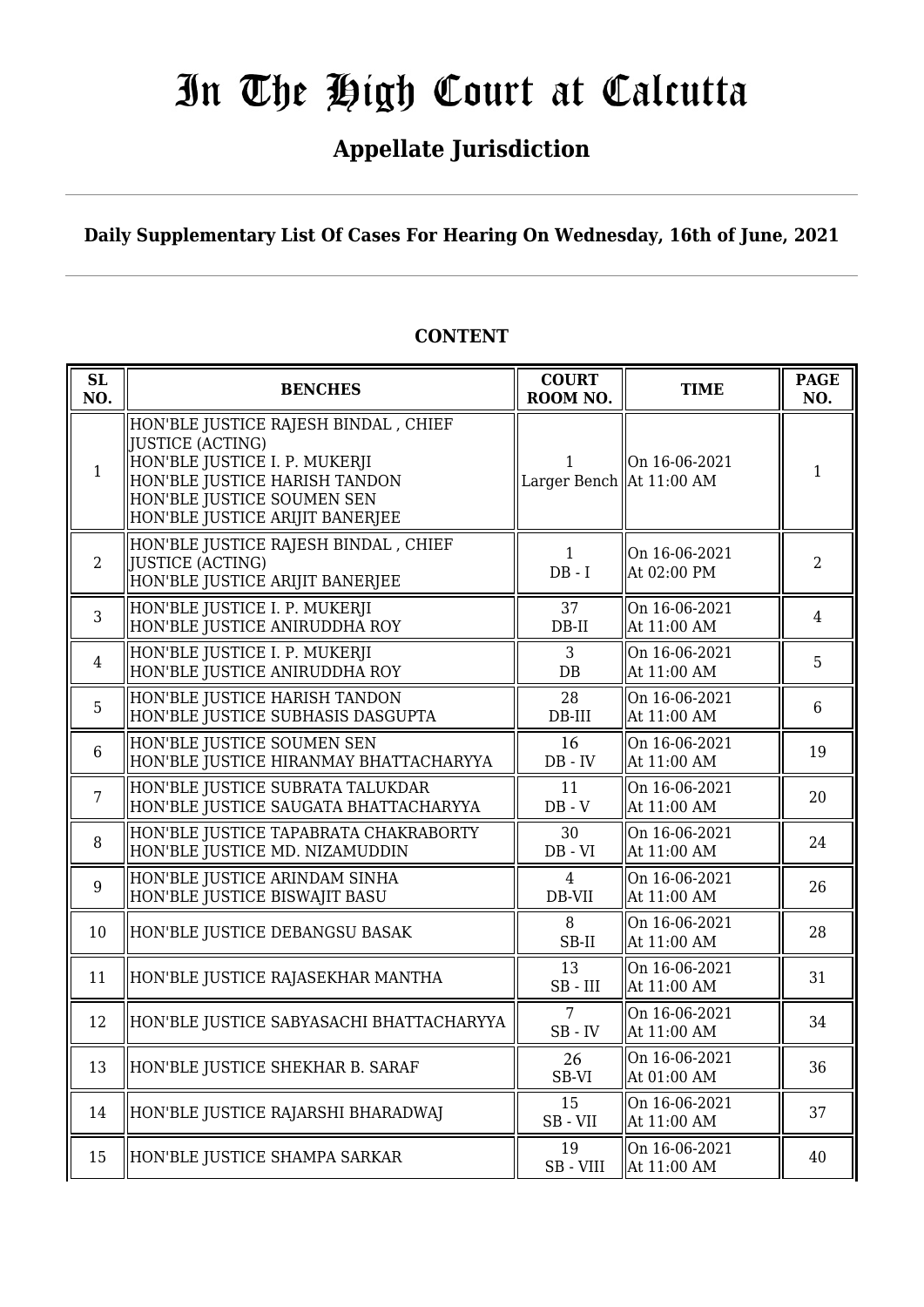| $\overline{\text{SL NO}}$ | <b>BENCHES</b>                   | <b>COURT</b><br>ROOM NO. | <b>TIME</b>                              | <b>PAGE</b><br>NO. |
|---------------------------|----------------------------------|--------------------------|------------------------------------------|--------------------|
| 16                        | HON'BLE JUSTICE BIBEK CHAUDHURI  | 42<br>$SB$ - $IX$        | On 16-06-2021<br>$\parallel$ At 11:00 AM | 46                 |
| 17                        | HON'BLE JUSTICE TIRTHANKAR GHOSH | 34<br>$SB - X$           | On 16-06-2021<br>  At 11:00 AM           | 47                 |
| 18                        | HON'BLE JUSTICE KAUSIK CHANDA    | 35<br>$SB - XI$          | On 16-06-2021<br>  At 11:00 AM           | 55                 |
| 19                        | <b>WARNING LIST</b>              |                          | On 16-06-2021<br>  At 11:00 AM           | 60                 |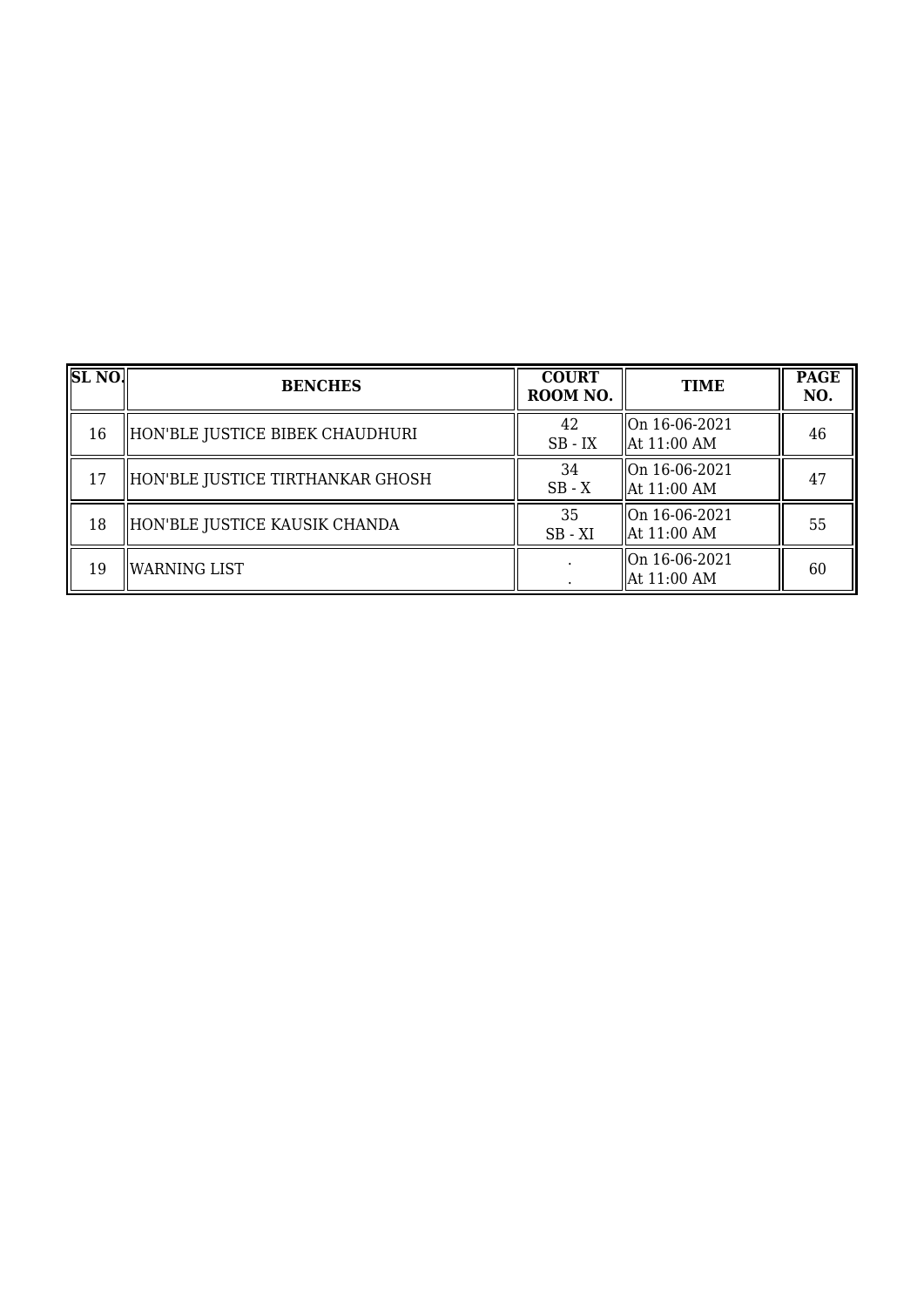

# **Appellate Side**

**DAILY CAUSELIST For Wednesday The 16th June 2021**

**COURT NO. 1**

**LARGER BENCH CONSIST OF 5 JUDGES (Larger Bench)**

**AT 11:00 AM**

**HON'BLE JUSTICE RAJESH BINDAL , CHIEF JUSTICE (ACTING) HON'BLE JUSTICE I. P. MUKERJI HON'BLE JUSTICE HARISH TANDON HON'BLE JUSTICE SOUMEN SEN HON'BLE JUSTICE ARIJIT BANERJEE**

**( VIA VIDEO CONFERENCE )**

### **FIXED MATTER**

| 1 | IA NO. CAN/1/2021<br>In WPA/10504/2021 | CBI ACB KOLKATA<br>Vs<br>SHRI FIRHAD HAKIM@<br><b>BOBBY HAKIM AND ORS.</b> | Sandip Dasgupta<br>Samrat Goswami                 |                |
|---|----------------------------------------|----------------------------------------------------------------------------|---------------------------------------------------|----------------|
| 2 | IA NO. CAN/2/2021                      | CBI ACB KOLKATA<br>Vs<br><b>SHRI FIRHAD HAKIM@</b>                         | Debayan Sen<br>Samrat Goswami                     |                |
|   | In WPA/10504/2021                      | <b>BOBBY HAKIM AND ORS.</b>                                                |                                                   |                |
| 3 | IA NO. CAN/3/2021                      | CBI ACB KOLKATA<br>Vs<br>SHRI FIRHAD HAKIM@                                | Niladri Bhattacharjee<br>Samrat Goswami           |                |
|   | In WPA/10504/2021                      | <b>BOBBY HAKIM AND ORS.</b>                                                |                                                   |                |
| 4 | IA NO. CAN/4/2021                      | CBI ACB KOLKATA<br>Vs<br><b>SHRI FIRHAD HAKIM@</b>                         | Ayan De<br>Samrat Goswami                         |                |
|   | In WPA/10504/2021                      | <b>BOBBY HAKIM AND ORS.</b>                                                |                                                   |                |
| 5 | IA NO. CAN/5/2021                      | CBI ACB KOLKATA<br>Vs<br>SHRI FIRHAD HAKIM@                                | Samrat Goswami<br>Samrat Goswami                  |                |
|   | In WPA/10504/2021                      | <b>BOBBY HAKIM AND ORS.</b>                                                |                                                   |                |
| 6 | IA NO. CAN/6/2021                      | CBI ACB KOLKATA<br>Vs<br><b>SHRI FIRHAD HAKIM@</b>                         | Tanweer Jamil Mandal<br>Samrat Goswami            |                |
|   | In WPA/10504/2021                      | <b>BOBBY HAKIM AND ORS.</b>                                                |                                                   |                |
| 7 | IA NO. CAN/7/2021                      | AKSHYA KUMAR SARANGI<br>Vs<br>CBI ACB KOLKATA                              | KALLOL GUHA<br><b>THAKURATA</b><br>Samrat Goswami | Samrat Goswami |
|   | In WPA/10504/2021                      |                                                                            |                                                   |                |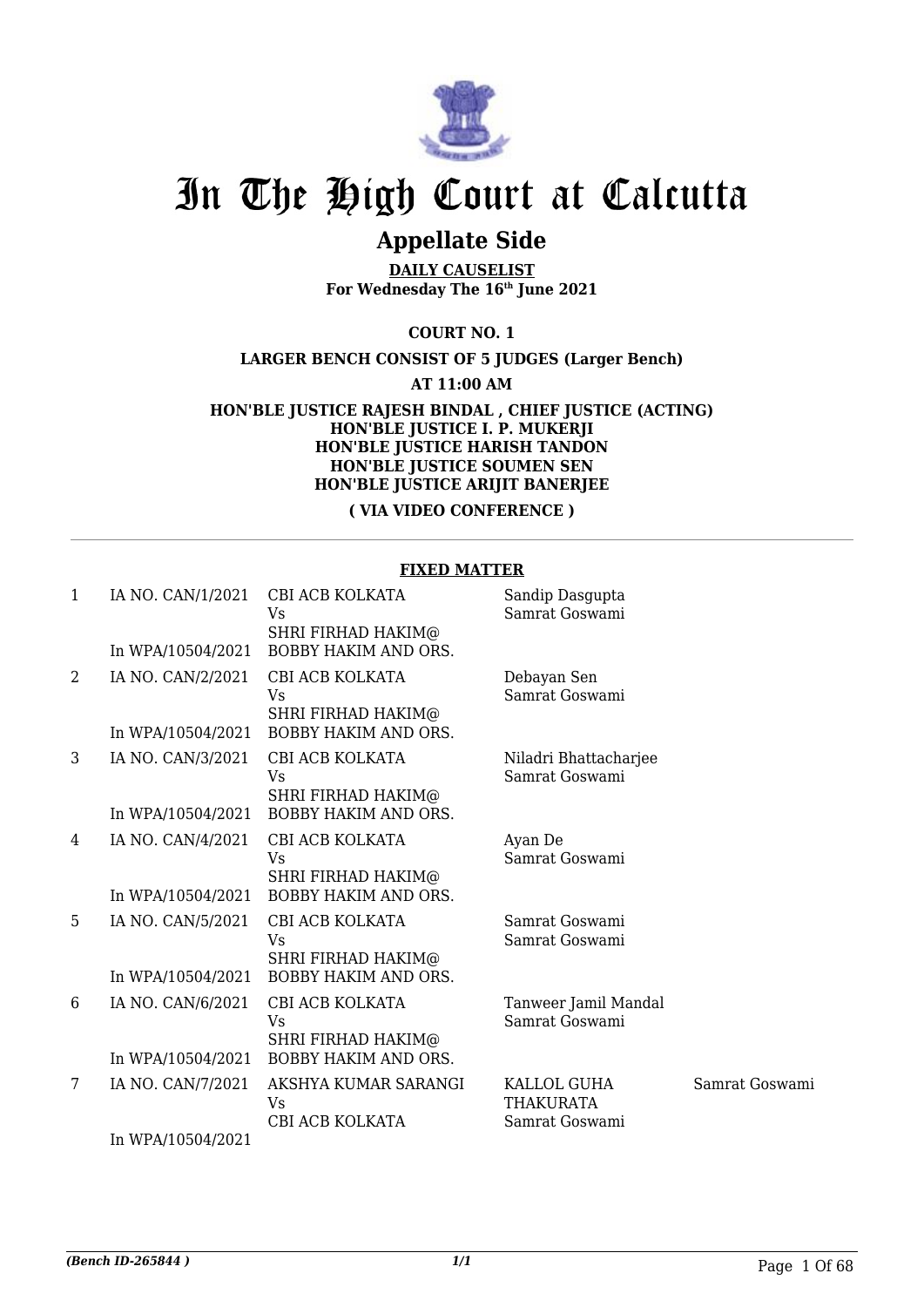

# **Appellate Side**

**DAILY CAUSELIST For Wednesday The 16th June 2021**

# **COURT NO. 1**

## **DIVISION BENCH (DB - I)**

## **AT 2:00 PM**

**HON'BLE JUSTICE RAJESH BINDAL , CHIEF JUSTICE (ACTING) HON'BLE JUSTICE ARIJIT BANERJEE**

## **( VIA VIDEO CONFERENCE )**

#### **ON AND FROM 16TH JUNE, 2021 (WEDNESDAY) TO 25TH JUNE, 2021 (FRIDAY) - PUBLIC INTEREST LITIGATION; MATTERS RELATED TO PONZY SCHEMES. APPEALS UNDER SECTION 19 (1)(a) OF THE CONTEMPT OF COURT'S ACT. ANY OTHER MATTER, IRRESPECTIVE OF CLASSIFICATION, AS DIRECTED BY THE HON'BLE CHIEF JUSTICE ( ACTING)**

|   |                                         | <b>PIL</b>                                                                                    |                                |
|---|-----------------------------------------|-----------------------------------------------------------------------------------------------|--------------------------------|
| 1 | WPA/6597/2020                           | TATHAGATA DATTA<br>VS.<br>UNION OF INDIA & ORS                                                | TATHAGATA DATTA<br>(IN-PERSON) |
|   | IA NO: CAN/1/2020(Old No:CAN/5412/2020) |                                                                                               |                                |
| 2 | WP.ST/4/2021                            | CHANDRAWATI DEVI<br>VS<br>STATE OF WEST BENGAL<br>AND ORS.                                    | ARIJIT DEY                     |
| 3 | WPA(P)/122/2021                         | DIPIKA SARKAR<br>VS<br>UNION OF INDIA AND ORS.                                                | SAYANTAN RAKSHIT               |
|   | IA NO: CAN/1/2021                       |                                                                                               |                                |
| 4 | WPA(P)/133/2021                         | ANINDYA SUNDAR DAS<br>VS.<br>ADMINISTRATION OF HIGH<br>COURT AT CALCUTTA AND<br><b>OTHERS</b> | DEBAPRIYA SAMANTA              |
| 5 | WPA(P)/134/2021                         | JOVERIA SABBAH<br>VS<br>THE STATE OF WEST<br><b>BENGAL AND ORS</b>                            | SANDIPAN DAS                   |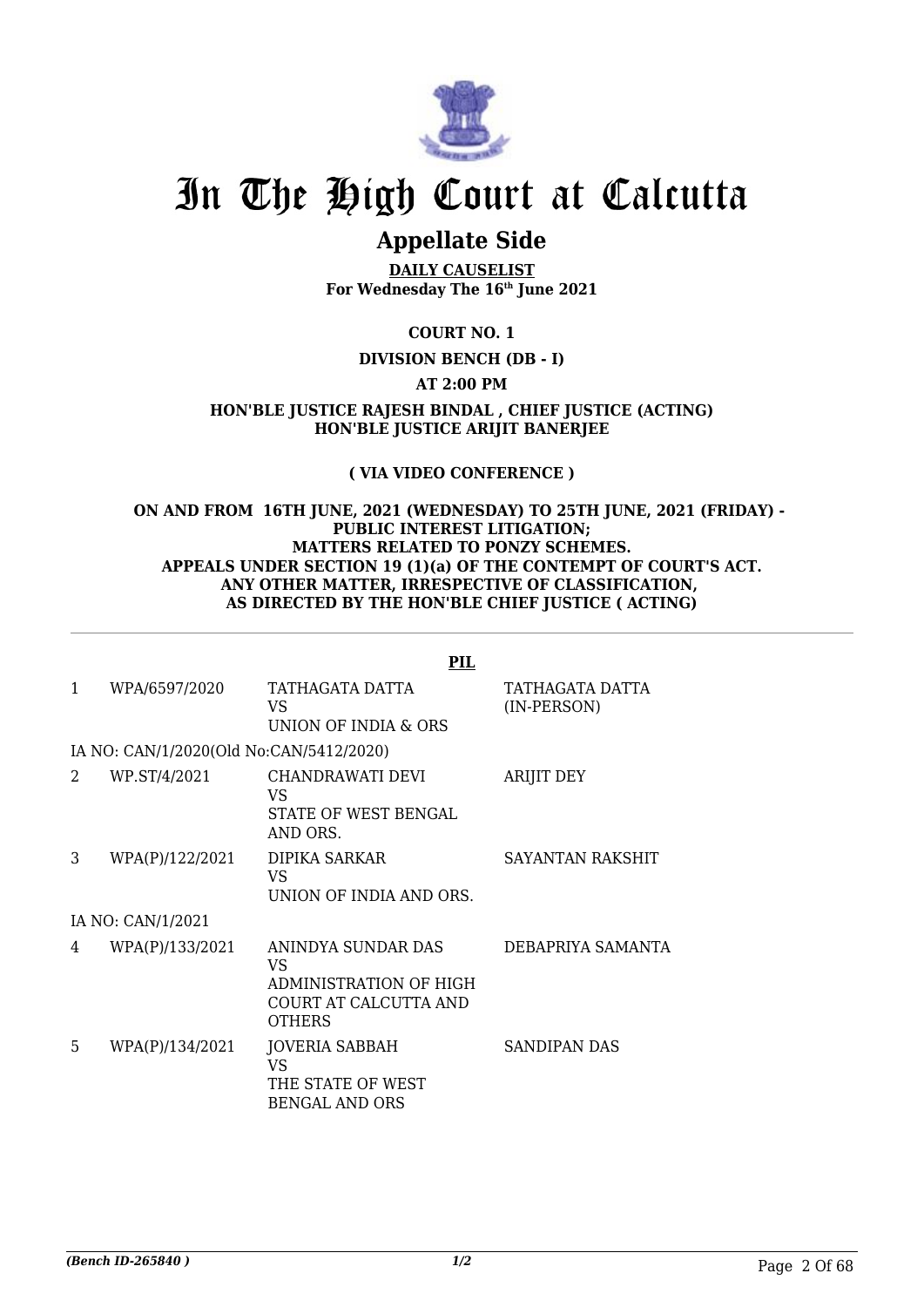| 6  | WPA(P)/140/2021   | <b>FUAD HALIM</b><br><b>VS</b><br>UNION OF INDIA AND ORS.                                                                                                    | <b>GULSANWARA</b><br><b>PERVIN</b> |
|----|-------------------|--------------------------------------------------------------------------------------------------------------------------------------------------------------|------------------------------------|
|    | IA NO: CAN/1/2021 |                                                                                                                                                              |                                    |
| 7  | WPA(P)/153/2021   | SAYANTI SENGUPTA<br><b>VS</b><br>UNION OF INDIA AND ANR                                                                                                      | <b>JAMIRUDDIN KHAN</b>             |
| 8  | WPA(P)/154/2021   | <b>JISHA SARKAR</b><br><b>VS</b><br>UNION OF INDIA AND ORS.                                                                                                  | <b>JOVERIA SABBAH</b>              |
| 9  | WPA(P)/159/2021   | COPVID CRISIS SUPPORT<br>NETWORK AND ORS<br><b>VS</b><br>UNION OF INDIA AND ORS.                                                                             | <b>SANDIPAN DAS</b>                |
| 10 | WPA(P)/168/2021   | THE CHAIRPERSON,<br><b>W.B.COMMISSION FOR</b><br>PROTECTION OF CHILD<br><b>RIGHTS</b><br><b>VS</b><br>THE ELECTION<br><b>COMMISSION OF INDIAN</b><br>AND ORS | <b>DEBAIS BANERJEE</b>             |
| 11 | WPA(P)/173/2021   | <b>TAPAS MAITY</b><br><b>VS</b><br><b>STATE OF WEST BENGAL</b><br>AND ORS.                                                                                   | <b>SALONI</b><br>BHATTACHARJEE     |
|    |                   | <b>FOR ORDERS</b>                                                                                                                                            |                                    |
| 12 | CRM/1903/2020     | DEBJANI MUKHERJEE<br><b>VS</b><br><b>CENTRAL BUREAU OF</b><br><b>INVESTIGATION</b>                                                                           | <b>HARERAM SINGH</b>               |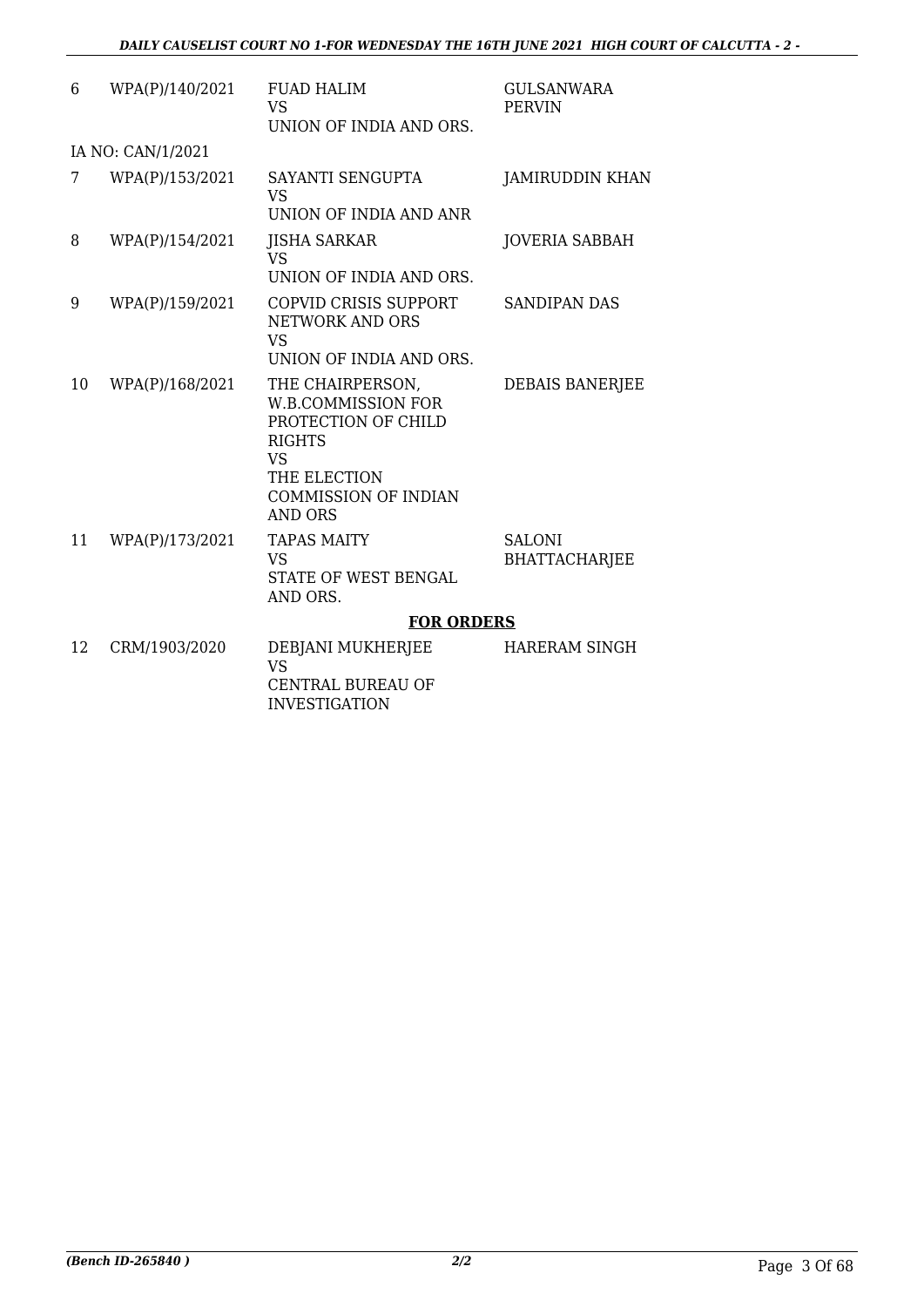

# **Appellate Side**

**DAILY CAUSELIST For Wednesday The 16th June 2021**

**COURT NO. 37**

**DIVISION BENCH (DB-II)**

**AT 11:00 AM**

**HON'BLE JUSTICE I. P. MUKERJI HON'BLE JUSTICE ANIRUDDHA ROY (VIA VIDEO CONFERENCE)**

**ON AND FROM 16TH JUNE, 2021 (WEDNESDAY) TO 25TH JUNE, 2021 (FRIDAY) - WILL SIT TOGETHER TO TAKE UP ALL APPEALS UNDER COMMERCIAL COURTS, COMMERCIAL DIVISION AND COMMERCIAL APPELLATE DIVISION OF THE HIGH COURTS ACT, 2015.**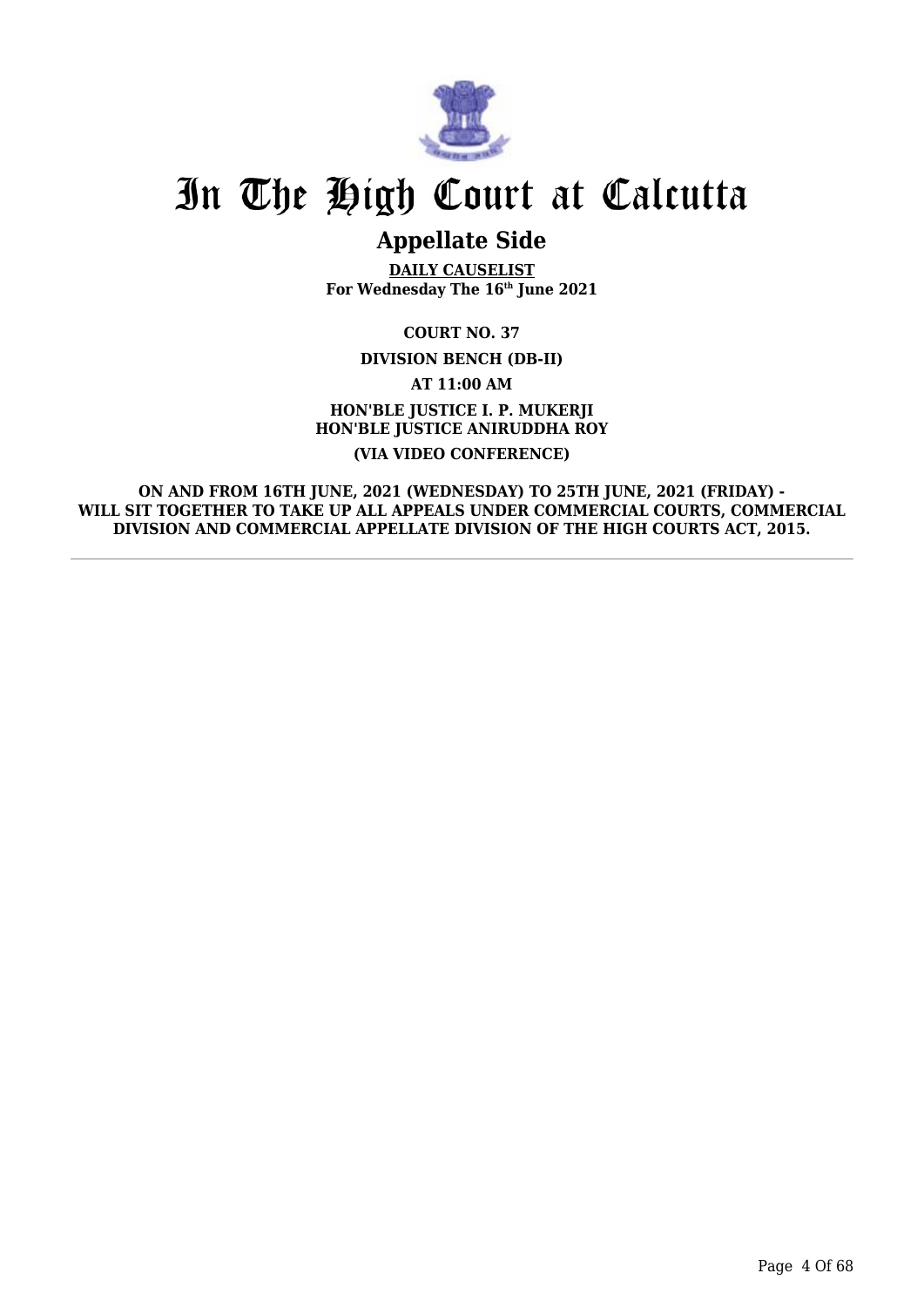

# **Appellate Side**

**DAILY CAUSELIST For Wednesday The 16th June 2021**

# **COURT NO. 3**

## **DIVISION BENCH (DB-II)**

# **AT 11:00 AM HON'BLE JUSTICE I. P. MUKERJI HON'BLE JUSTICE ANIRUDDHA ROY (VIA VIDEO CONFERENCE)**

#### **ON AND FROM 16TH JUNE, 2021 (WEDNESDAY) TO 25TH JUNE, 2021 (FRIDAY) - AFTER COMPLETION OF COMMERCIAL APPELLATE DIVISION BENCH - WILL TAKE UP APPEALS UNDER ARBITRATION ACT, 1940 AND ARBITRATION AND CONCILIATION ACT, 1996 INCLUDING APPLICATIONS CONNECTED THERETO;**

**ADMISSION OF APPEALS UNDER ORDER XLI RULE 11 OF THE CODE OF CIVIL PROCEDURE, 1908 INCLUDING APPLICATIONS CONNECTED THERETO (2019 ONWARDS);**

## **FIRST APPEAL AND FIRST MISCELLANEOUS APPEALS;**

## **LAWAZIMA;**

## **ORDER XLI RULE 11**

1 SAT/166/2019 SMT ARATI PALIT & ORS VS

SUDESHNA BASU THAKUR

SMT MAYA BOSE & ORS

IA NO: CAN/1/2019(Old No:CAN/5089/2019), CAN/2/2019(Old No:CAN/5091/2019), CAN/3/2020, CAN/4/2020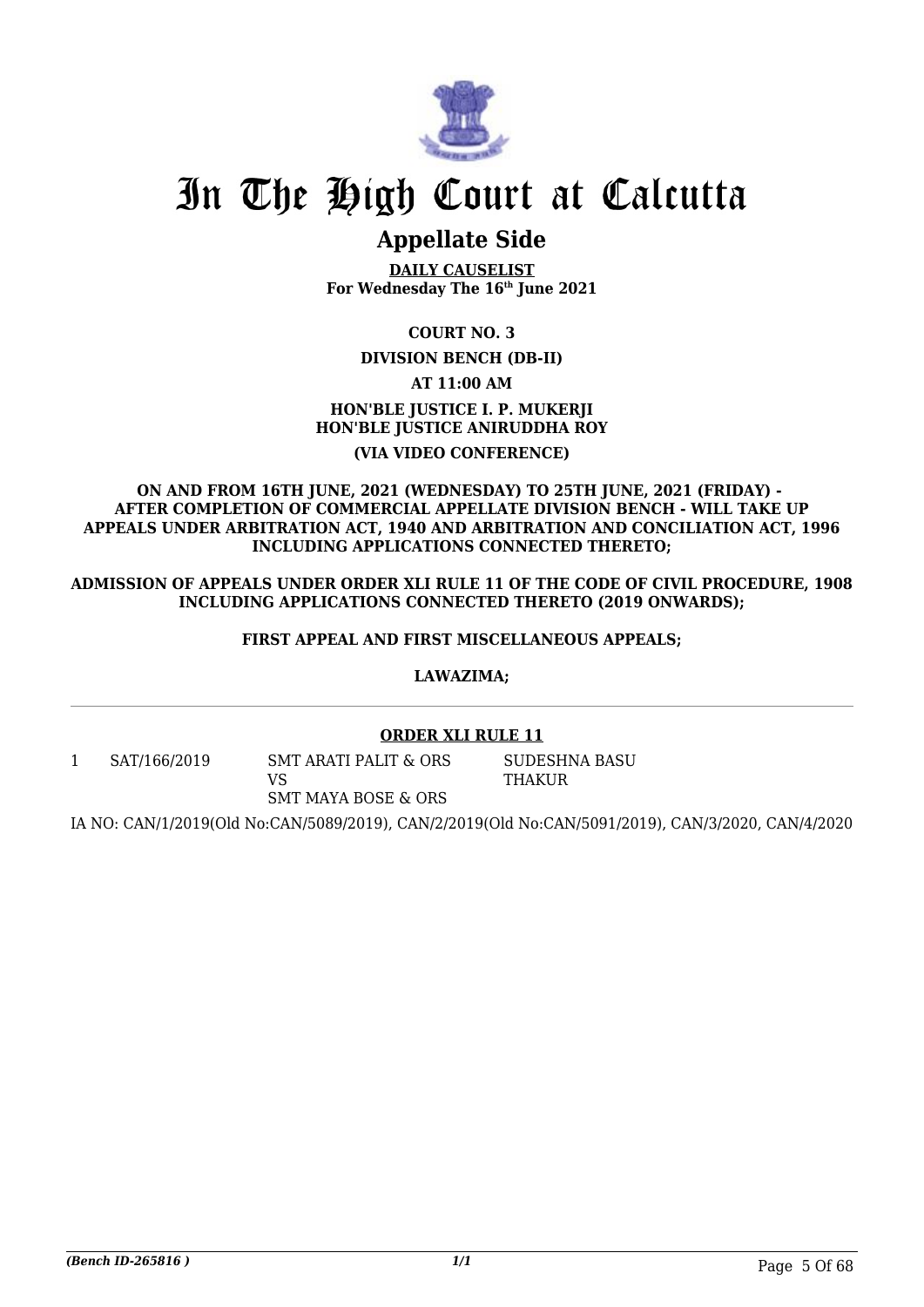

# **Appellate Side**

**DAILY CAUSELIST For Wednesday The 16th June 2021**

## **COURT NO. 28**

## **DIVISION BENCH (DB-III)**

# **AT 11:00 AM**

# **HON'BLE JUSTICE HARISH TANDON HON'BLE JUSTICE SUBHASIS DASGUPTA (VIA VIDEO CONFERENCE)**

**ON AND FROM 16TH JUNE, 2021 (WEDNESDAY) TO 25TH JUNE, 2021(FRIDAY) - ANTICIPATORY BAILS UNDER SECTION 438 OF THE CODE OF CRIMINAL PROCEDURE (2020 ONWARDS);**

**BAILS UNDER SECTION 439 OF THE CODE OF CRIMINAL PROCEDURE (2020 ONWARDS).**

### **APPLICATION FOR BAIL**

| 1   | CRM/7920/2020      | AVIJIT DEY ALIAS SANU<br><b>VS</b><br>State of West Bengal                      | S.G. CHOWDHURY                             |
|-----|--------------------|---------------------------------------------------------------------------------|--------------------------------------------|
|     | IA NO: CRAN/1/2021 |                                                                                 |                                            |
| 2   | CRM/9221/2020      | JAHARUL HOQUE @<br><b>JOHORUL HOQUE</b><br><b>VS</b><br>State of West Bengal    | <b>ARUP SARKAR</b>                         |
| 3   | CRM/10442/2020     | <b>HARUN RASID KHAN</b><br><b>VS</b><br>State of West Bengal                    | ROMA ROY                                   |
| wt4 | CRM/4630/2020      | MINAJUDDIN MONDAL<br><b>VS</b><br>STATE OF WEST BENGAL &<br><b>ANR</b>          | <b>UDAY SANKAR</b><br><b>CHATTOPADHYAY</b> |
| wt5 | CRM/8013/2020      | ALTAF BAIDYA ALIAS ALTAB<br><b>BAIDYA</b><br>VS.<br>STATE OF WEST BENGAL        | <b>MD ZEESHAN UDDIN</b>                    |
| 6   | CRM/10486/2020     | SANTAN BHUIYA<br>VS.<br>State of West Bengal                                    | <b>SOUVIK DAS</b>                          |
| 7   | CRM/1221/2021      | <b>FULLARA MONDAL</b><br><b>VS</b><br>CENTRAL BUREAU OF<br><b>INVESTIGATION</b> | SANTANU MAJI                               |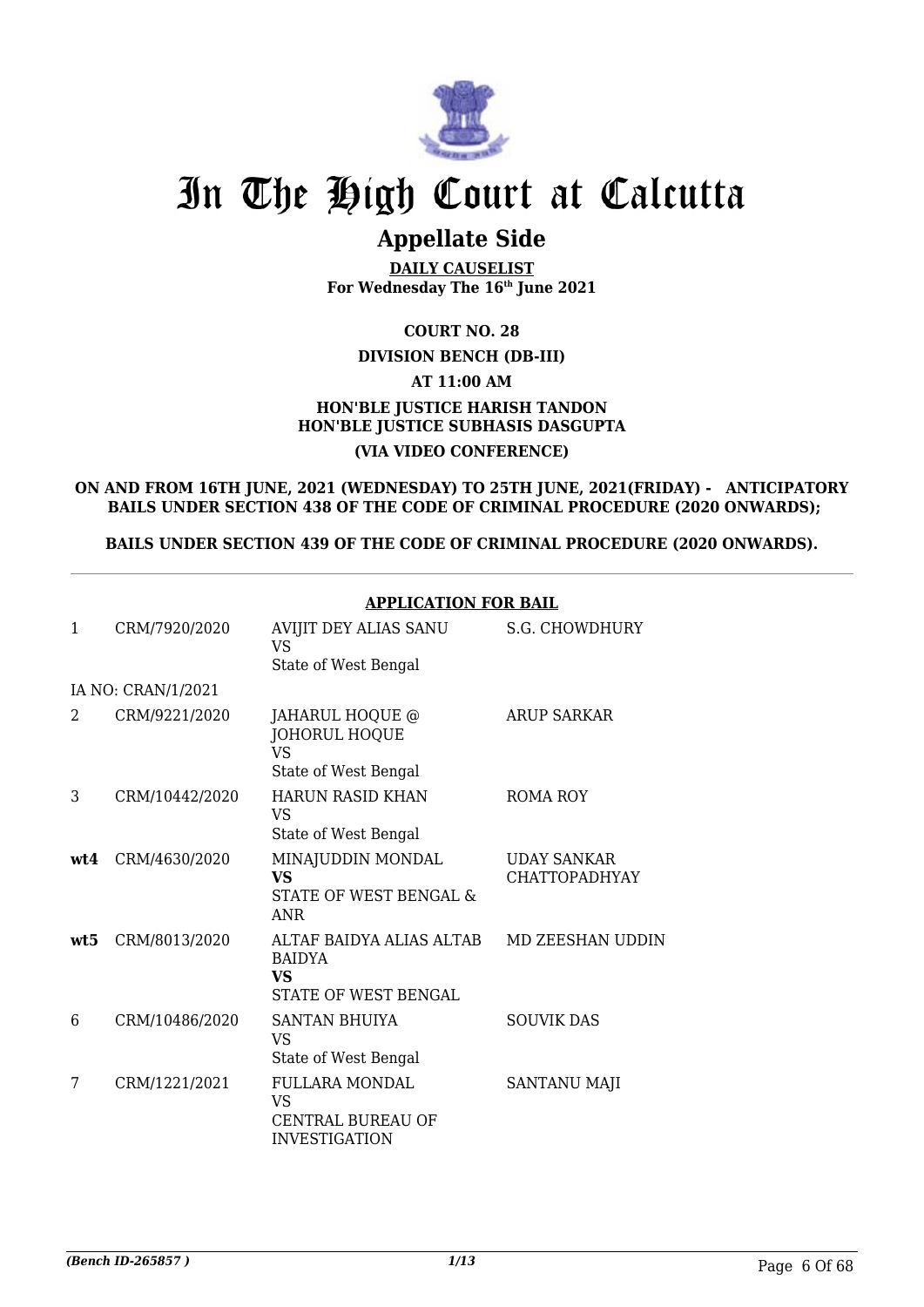| 8  | CRM/1405/2021      | <b>ANSARUL ALAM</b><br><b>VS</b>                                         | PARVEJ ANAM                  |
|----|--------------------|--------------------------------------------------------------------------|------------------------------|
|    |                    | STATE OF WEST BENGAL                                                     |                              |
| 9  | CRM/1620/2021      | MOSHARAF MOLLA<br><b>VS</b><br>STATE OF WEST BENGAL                      | SAYAN MUKHERJEE              |
|    |                    |                                                                          |                              |
|    | wt10 CRM/1442/2021 | MOTIAR SEKH@MOTIAR<br>MOLLA@SULTAN SEKH<br>VS                            | MADHUMITA BASAK              |
|    |                    | STATE OF WEST BENGAL                                                     |                              |
|    | wt11 CRM/384/2021  | <b>SENTU SK</b><br><b>VS</b>                                             | SWARNALI SAHA                |
|    |                    | STATE OF WEST BENGAL                                                     |                              |
| 12 | CRM/1871/2021      | JASHODA DEVI@JASODHA<br><b>DEBI</b><br><b>VS</b><br>STATE OF WEST BENGAL | S G<br><b>GHOSHCHOUDHURY</b> |
| 13 | CRM/1879/2021      | <b>ABDUL KAIYUM</b>                                                      | MUSHARRAF ALAM               |
|    |                    | <b>VS</b><br><b>STATE OF WEST BENGAL</b>                                 | <b>SK</b>                    |
| 14 | CRM/1883/2021      | HELAL SK @ LADEN @<br><b>HELALUDDIN SK</b>                               | <b>JAHANGIR HOSSAIN</b>      |
|    |                    | <b>VS</b><br>STATE OF WEST BENGAL                                        |                              |
| 15 | CRM/1915/2021      | <b>SUKDEV RAJBANSHI</b>                                                  | SHASHANKA                    |
|    |                    | <b>VS</b><br>STATE OF WEST BENGAL                                        | SHEKHAR SAHA                 |
| 16 | CRM/1935/2021      | KALIPADA PRAMANIK AND<br><b>ORS</b><br><b>VS</b><br>STATE OF WEST BENGAL | PRONAY BASAK                 |
| 17 | CRM/1987/2021      | RANJAN NANDI ALIAS                                                       | RAJNANDINI DAS               |
|    |                    | <b>LUCHO ORS</b><br>VS                                                   |                              |
|    |                    | STATE OF WEST BENGAL                                                     |                              |
| 18 | CRM/2060/2021      | SADIKUKL@SADIQUL SK<br>VS<br>STATE OF WEST BENGAL                        | <b>ZIAUL HAQUE</b>           |
|    |                    |                                                                          |                              |
| 19 | CRM/2115/2021      | NOOR ALAM @ BARAT ALI<br>VS<br>STATE OF WEST BENGAL                      | PRIYA CHAKRABORTY            |
| 20 | CRM/2126/2021      | <b>BHOLANATH SARKAR ALIAS</b>                                            |                              |
|    |                    | TERA BHOLA AND ANR<br><b>VS</b><br>STATE OF WEST BENGAL                  | RAJNANDINI DAS               |
|    |                    |                                                                          |                              |
| 21 | CRM/2144/2021      | PRABIR GANGULY<br><b>VS</b><br>STATE OF WEST BENGAL                      | SOUGATA MITRA                |
| 22 | CRM/2174/2021      | MOFIJUL LASKAR @BOMB<br><b>MOFI</b>                                      | <b>IMTEAZ AHMED</b>          |
|    |                    | <b>VS</b><br>STATE OF WEST BENGAL                                        |                              |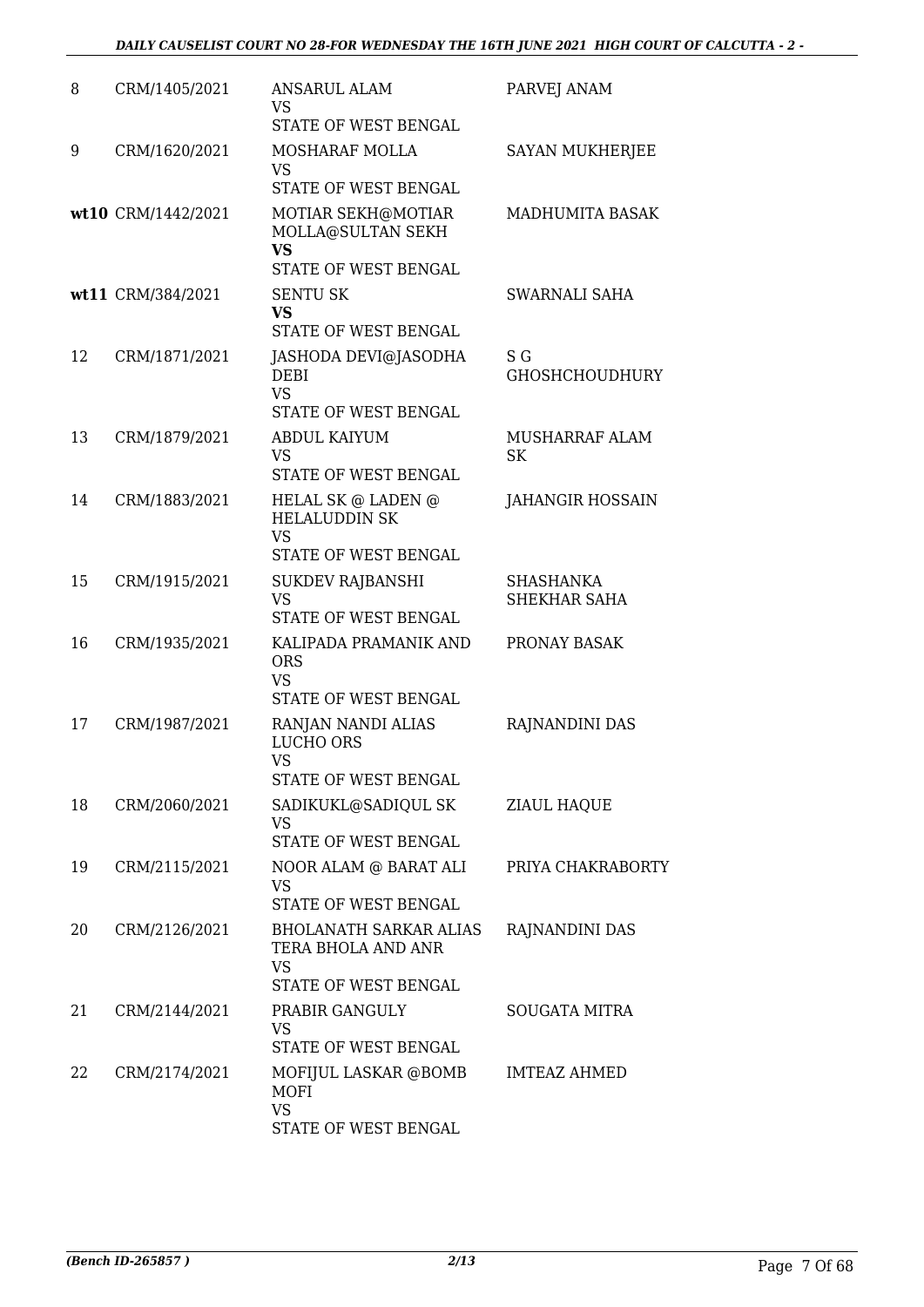| 23 | CRM/2238/2021 | TASIKUL SK. @ TASIKUL SK<br><b>VS</b><br>STATE OF WEST BENGAL                             | ZIAUL HAQUE                          |
|----|---------------|-------------------------------------------------------------------------------------------|--------------------------------------|
| 24 | CRM/2244/2021 | URMILA MONDAL AND ANR<br><b>VS</b><br>STATE OF WEST BENGAL                                | <b>MUSHARRAF ALAM</b><br>SK          |
| 25 | CRM/2245/2021 | RAFA @ RAFI @ RAFIKUL<br>VS<br>STATE OF WEST BENGAL                                       | SANANDA<br><b>BHATTACHARYYA</b>      |
| 26 | CRM/2283/2021 | AJARUL SK @RAJU<br>VS<br>STATE OF WEST BENGAL                                             | ASRAF MANDAL                         |
| 27 | CRM/2309/2021 | <b>SNEHASISH ROY</b><br><b>VS</b><br>STATE OF WEST BENGAL                                 | MADHUMITA BASAK                      |
| 28 | CRM/2325/2021 | <b>ASHIM BISWAS</b><br><b>VS</b><br>STATE OF WEST BENGAL                                  | Asraf Mandal                         |
| 29 | CRM/2390/2021 | KARTICK SAHA AND<br><b>ANOTHER</b><br><b>VS</b><br>STATE OF WEST BENGAL                   | <b>SNEHANSU</b><br><b>MAJUMDER</b>   |
| 30 | CRM/2528/2021 | <b>KARTICK KUMAR</b><br><b>BISWAS@KARTICK BISWAS</b><br><b>VS</b><br>STATE OF WEST BENGAL | RAJESHWAR<br><b>CHAKRABORTY</b>      |
| 31 | CRM/2535/2021 | <b>GOLAM RABBANI</b><br><b>VS</b><br>STATE OF WEST BENGAL                                 | MUSHARROF ALAM<br><b>SK</b>          |
| 32 | CRM/2545/2021 | <b>UTTAM GHOSH</b><br><b>VS</b><br>STATE OF WEST BENGAL                                   | <b>SNEHANSU</b><br>MAJUMDER          |
| 33 | CRM/2553/2021 | <b>DEBEN BARMAN</b><br>VS —<br>STATE OF WEST BENGAL                                       | <b>BUSHRA KHATOON</b>                |
| 34 | CRM/2601/2021 | RABIUL MONDAL @<br><b>BABUSONA AND ANR</b><br><b>VS</b><br>STATE OF WEST BENGAL           | <b>ARUP KUMAR</b><br><b>BHOWMICK</b> |
| 35 | CRM/2631/2021 | RAJ KUMAR DAS@SWAPAN<br><b>VS</b><br>STATE OF WEST BENGAL                                 | PAYEL SHOME                          |
| 36 | CRM/2632/2021 | DAYA SANKAR TIWARI @<br><b>SANKAR TIWARI</b><br><b>VS</b><br>STATE OF WEST BENGAL         | ARUNAVA GANGULY                      |
| 37 | CRM/2751/2021 | AMIT MANDAL @ PAPPU<br><b>VS</b><br>STATE OF WEST BENGAL                                  | <b>AMRITA CHEL</b>                   |
| 38 | CRM/2773/2021 | DIBARUN GHOSH<br>VS<br>STATE OF WEST BENGAL                                               | ASIM KUMAR<br>CHAKRABORTI            |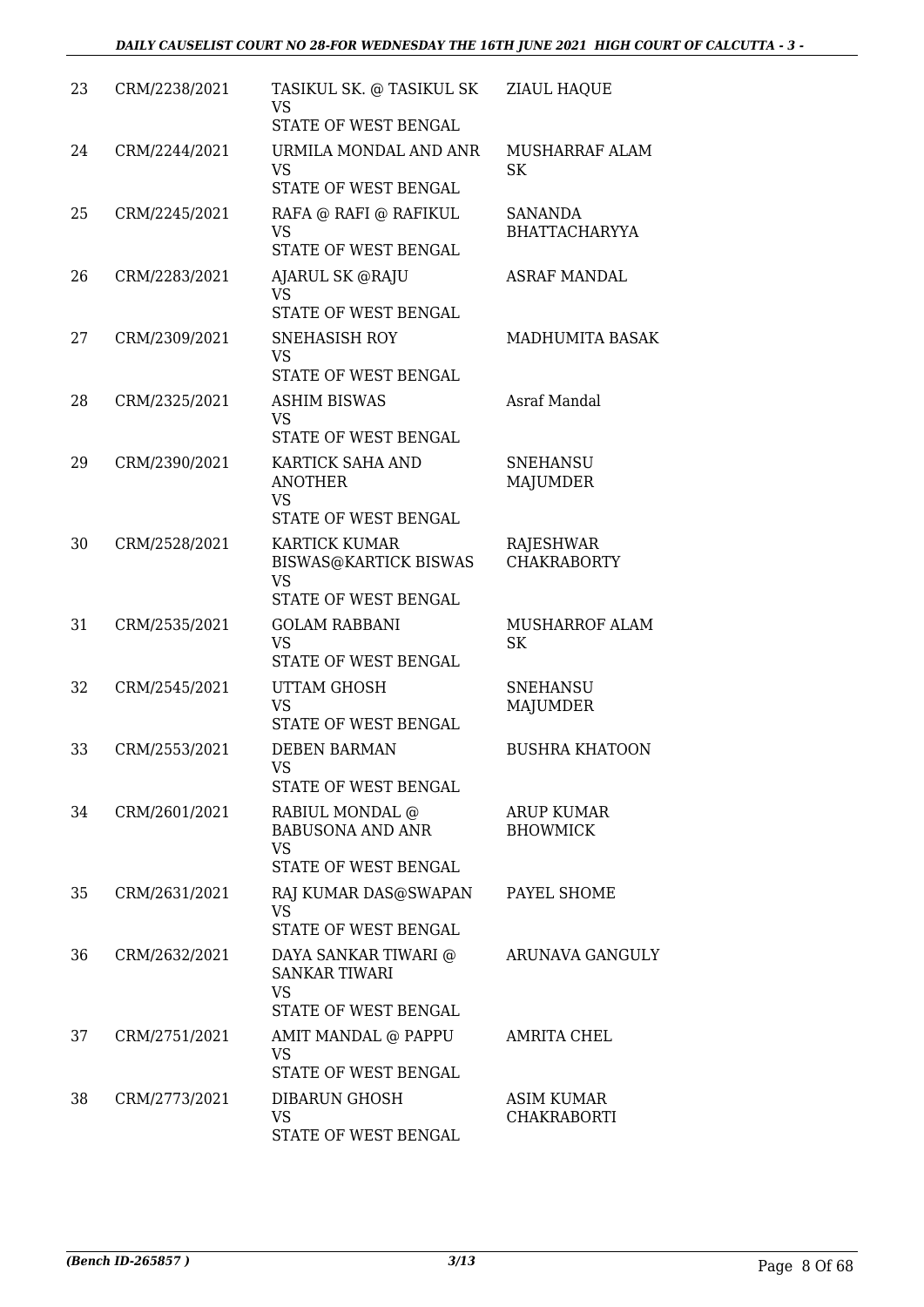| 39 | CRM/2774/2021                   | <b>SUJIT DAS@MASTAN</b><br><b>VS</b><br>STATE OF WEST BENGAL                                | Asraf Mandal                       |
|----|---------------------------------|---------------------------------------------------------------------------------------------|------------------------------------|
| 40 | CRM/2776/2021                   | ASABUL SK @ ABUL SK<br><b>VS</b><br>STATE OF WEST BENGAL                                    | Asraf Mandal                       |
| 41 | CRM/2807/2021                   | <b>BAPI BISWAS</b><br><b>VS</b><br>STATE OF WEST BENGAL                                     | SHIBAJI KUMAR DAS                  |
| 42 | CRM/2819/2021                   | SHUBHANKAR KUMBHAKAR<br><b>VS</b><br>STATE OF WEST BENGAL                                   | Kunal Ganguly                      |
| 43 | CRM/2845/2021                   | ABDUL MAKIM MIAH @ MD.<br>MUKIM<br><b>VS</b><br>STATE OF WEST BENGAL                        | <b>MAZHAR HOSSAIN</b><br>CHOWDHURY |
| 44 | CRM/2850/2021                   | BIPODTARAN @ BIPATARAN<br><b>SUTRADHAR</b><br><b>VS</b><br>STATE OF WEST BENGAL<br>AND ORS. | TANMAY<br><b>CHOWDHURY</b>         |
| 45 | CRM/2905/2021                   | <b>BHOLA ROY AND ANR</b><br><b>VS</b><br>STATE OF WEST BENGAL                               | <b>ABDUS SALAM</b>                 |
| 46 | CRM/2914/2021<br>(17.06.2021)   | CHANARUL @ SOFIKUL SK<br>@ SAPIKUL<br>VS<br>STATE OF WEST BENGAL                            | RIYA DAS                           |
| 47 | CRM/2978/2021                   | <b>SAMSAD ALAM AND</b><br><b>ANOTHER</b><br><b>VS</b><br><b>STATE OF WEST BENGAL</b>        | PRANIDHI SINGH                     |
| 48 | CRM/3036/2021                   | ROHIT DAS AND ANR<br><b>VS</b><br>STATE OF WEST BENGAL                                      | KRISHNENDU<br>BHADRA               |
| 49 | CRM/3118/2021                   | <b>BAPAN SK @ BAPON SEKH</b><br><b>VS</b><br>STATE OF WEST BENGAL                           | TAPODIP GUPTA                      |
| 50 | CRM/3149/2021                   | AJIJ SK@BHODA@AJIT SK<br><b>VS</b><br>STATE OF WEST BENGAL                                  | RIYA DAS                           |
| 51 | CRM/3152/2021                   | RAKESH SINGH @ RAKESH<br><b>KUMAR SINGH</b><br><b>VS</b><br>STATE OF WEST BENGAL            | <b>ABHIJIT SINGH</b>               |
| 52 | CRM/3156/2021<br>(NOT RECEIVED) | NIKHIL BEPARI<br>VS<br>STATE OF WEST BENGAL                                                 | ARKA CHAKRABORTY                   |
| 53 | CRM/3157/2021                   | SUJAN BARMAN @<br>DEBNATH @ ROY<br><b>VS</b><br>STATE OF WEST BENGAL                        | Jeenia Rudra                       |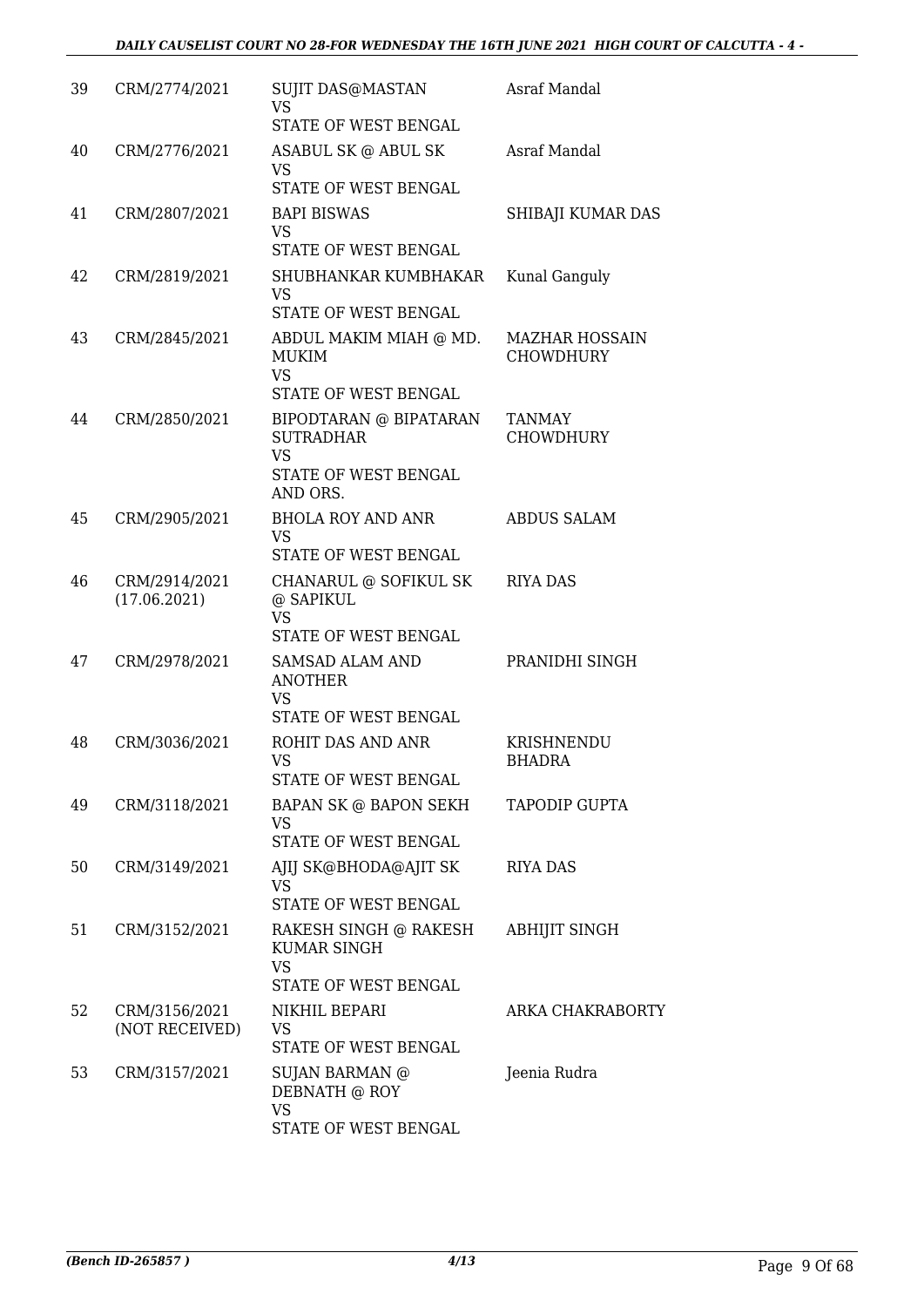| 54 | CRM/3161/2021 | <b>SUMAN SARKAR AND ANR</b><br><b>VS</b><br>STATE OF WEST BENGAL                            | AMIT RANJAN PATI                      |
|----|---------------|---------------------------------------------------------------------------------------------|---------------------------------------|
| 55 | CRM/3190/2021 | <b>TAMAL DAS</b><br><b>VS</b><br>STATE OF WEST BENGAL                                       | ARUP CHATTERJEE                       |
| 56 | CRM/3194/2021 | MALLIKA DAS SAMANTA @<br><b>MALLIKA DAS</b><br><b>VS</b>                                    | <b>BHASKAR SETH</b>                   |
|    |               | STATE OF WEST BENGAL                                                                        |                                       |
| 57 | CRM/3214/2021 | SAIFUDDIN SK<br><b>VS</b><br>STATE OF WEST BENGAL                                           | <b>SUMAN</b><br><b>CHAKRABORTY</b>    |
| 58 | CRM/3236/2021 | PARESH HALDER AND ANR<br><b>VS</b><br>STATE OF WEST BENGAL                                  | Asraf Mandal                          |
| 59 | CRM/3258/2021 | <b>ABDULLA SARDAR</b><br><b>VS</b><br>STATE OF WEST BENGAL                                  | MD JANNAT UL<br><b>FIRDOUS</b>        |
| 60 | CRM/3285/2021 | RANA ROY @ SUJAY ROY<br><b>VS</b>                                                           | Asraf Mandal                          |
|    |               | STATE OF WEST BENGAL                                                                        |                                       |
| 61 | CRM/3288/2021 | SUBHOBRATA DAS @<br><b>SUBHO</b><br><b>VS</b><br>STATE OF WEST BENGAL                       | <b>SHASHANKA</b><br>SHEKHAR SAHA      |
| 62 | CRM/3357/2021 | SHITAL BHATTACHARYYA<br><b>VS</b><br>STATE OF WEST BENGAL                                   | NILANJAN ADHIKARI                     |
| 63 | CRM/3371/2021 | <b>BIFAL MONDAL</b><br><b>VS</b><br><b>STATE OF WEST BENGAL</b>                             | <b>JISAN IQUBAL</b><br><b>HOSSAIN</b> |
| 64 | CRM/3378/2021 | PARMILA BIBI@PARVINA<br>BIBI@PROMILA BIBI<br><b>VS</b><br>STATE OF WEST BENGAL              | Asraf Mandal                          |
| 65 | CRM/3383/2021 | SADHAN RAY @ JHARU<br><b>VS</b><br>STATE OF WEST BENGAL                                     | RAJNANDINI DAS                        |
| 66 | CRM/3407/2021 | <b>GOPAL CHANDRA MAITY</b><br><b>VS</b>                                                     | SIDDHARTHA SARKAR                     |
| 67 | CRM/3419/2021 | STATE OF WEST BENGAL<br><b>GOUTAM BISWAS</b><br><b>VS</b><br>STATE OF WEST BENGAL           | Asraf Mandal                          |
| 68 | CRM/3433/2021 | <b>BADRINATH GHOSH @</b><br><b>BHUTTA</b><br><b>VS</b>                                      | <b>KARABI ROY</b>                     |
| 69 | CRM/3451/2021 | STATE OF WEST BENGAL<br><b>TAJUDDIN SK</b><br><b>VS</b><br>STATE OF WEST BENGAL<br>AND ORS. | <b>MAIDUL ISLAM</b><br><b>KAYAL</b>   |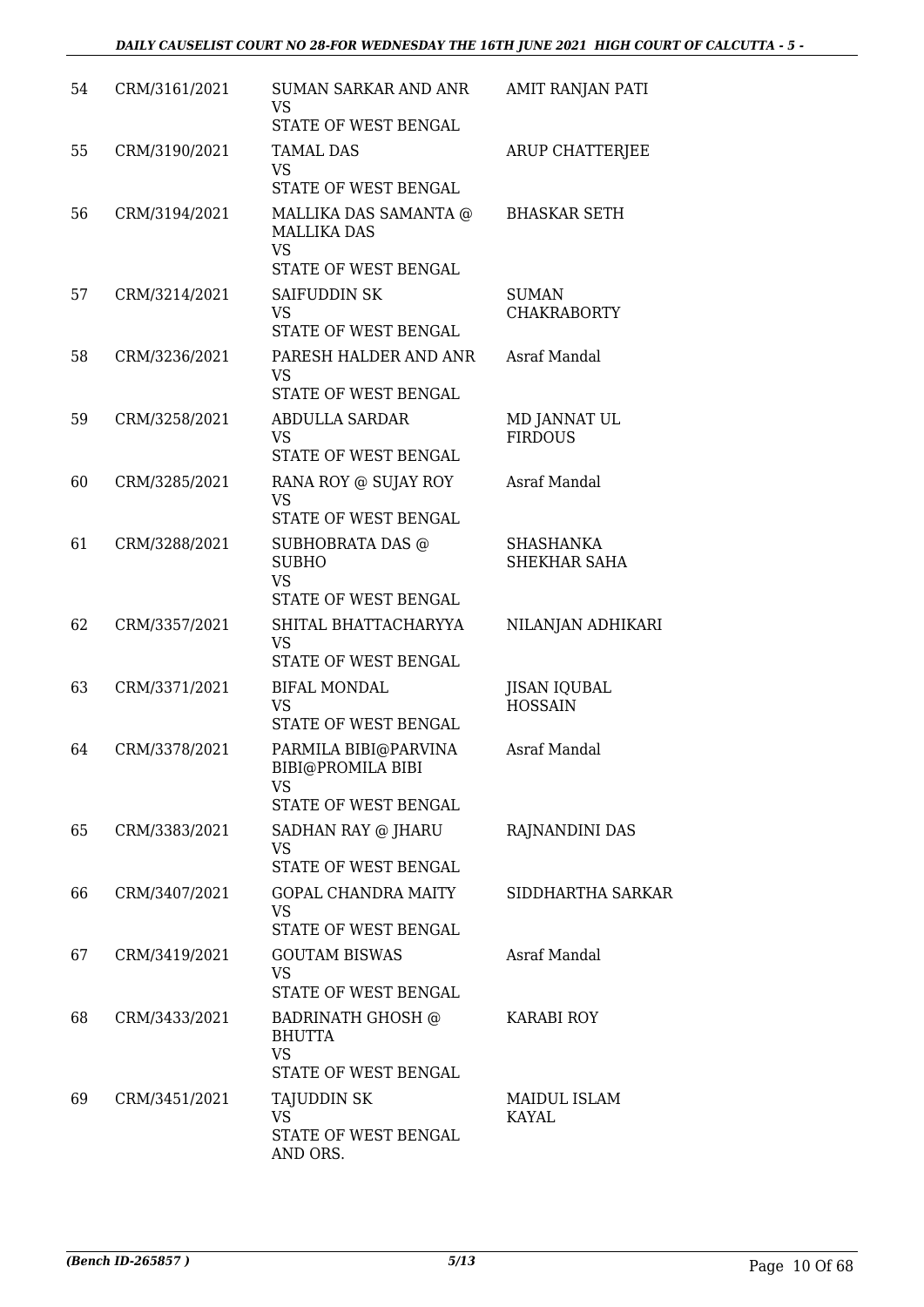| 70 | CRM/3479/2021 | MIRAJUL<br>MONDAL@MIRAJUL<br>MONDAL ISLAM AND ORS                                    | SUCHISMITA DUTTA                      |
|----|---------------|--------------------------------------------------------------------------------------|---------------------------------------|
|    |               | <b>VS</b><br>STATE OF WEST BENGAL                                                    |                                       |
| 71 | CRM/3489/2021 | MONTU SK @ MUNTU SK @<br><b>MANTU SK</b><br><b>VS</b><br><b>STATE OF WEST BENGAL</b> | ALI AHSAN ALAMGIR                     |
| 72 | CRM/3506/2021 | RAJA GHOSHAL<br><b>VS</b><br>STATE OF WEST BENGAL                                    | <b>SOUVIK DAS</b>                     |
| 73 | CRM/3552/2021 | <b>SUJIT SARKAR</b><br><b>VS</b><br>STATE OF WEST BENGAL                             | Sumanta Das                           |
| 74 | CRM/3582/2021 | <b>SAKIRUL SARKAR</b><br><b>VS</b><br>STATE OF WEST BENGAL                           | <b>JISAN IQUBAL</b><br><b>HOSSAIN</b> |
| 75 | CRM/3585/2021 | CHANDAN @ CHANDU<br>MAJHI<br><b>VS</b><br>STATE OF WEST BENGAL                       | ARUNAVA GANGULY                       |
| 76 | CRM/3590/2021 | <b>BIBHASH SARKAR</b><br><b>VS</b><br>STATE OF WEST BENGAL                           | <b>SNEHANSU</b><br><b>MAJUMDER</b>    |
| 77 | CRM/3616/2021 | TETUL GHOSH@TENTUL<br><b>GHOSH</b><br><b>VS</b><br>STATE OF WEST BENGAL              | <b>GAGANJYOT SINGH</b>                |
| 78 | CRM/3621/2021 | DEBABRATA PATRA AND<br><b>ORS</b><br><b>VS</b><br>STATE OF WEST BENGAL               | SHIBAJI KUMAR DAS                     |
| 79 | CRM/3627/2021 | AZAD ALI @ AJJAT ALI @<br>AJJAD ALI<br>VS<br>STATE OF WEST BENGAL                    | PRONOJIT ROY                          |
| 80 | CRM/3662/2021 | MUZAFFAR<br>MONDAL@MUJAFFAR<br>MONDAL<br><b>VS</b><br>STATE OF WEST BENGAL           | <b>SNEHANSU</b><br><b>MAJUMDER</b>    |
| 81 | CRM/3664/2021 | MURSELIM MIR<br>VS<br>STATE OF WEST BENGAL                                           | PRADIP PAL                            |
| 82 | CRM/3713/2021 | SAIKUL MOLLA AND ANR<br>VS<br>STATE OF WEST BENGAL                                   | Jeenia Rudra                          |
| 83 | CRM/3715/2021 | <b>FANI DAS</b><br>VS<br>STATE OF WEST BENGAL                                        | Deepak Prahladka                      |
| 84 | CRM/3741/2021 | DIBYENDU ROY<br>VS<br>UNION OF INDIA                                                 | <b>BANDANA MAITY</b>                  |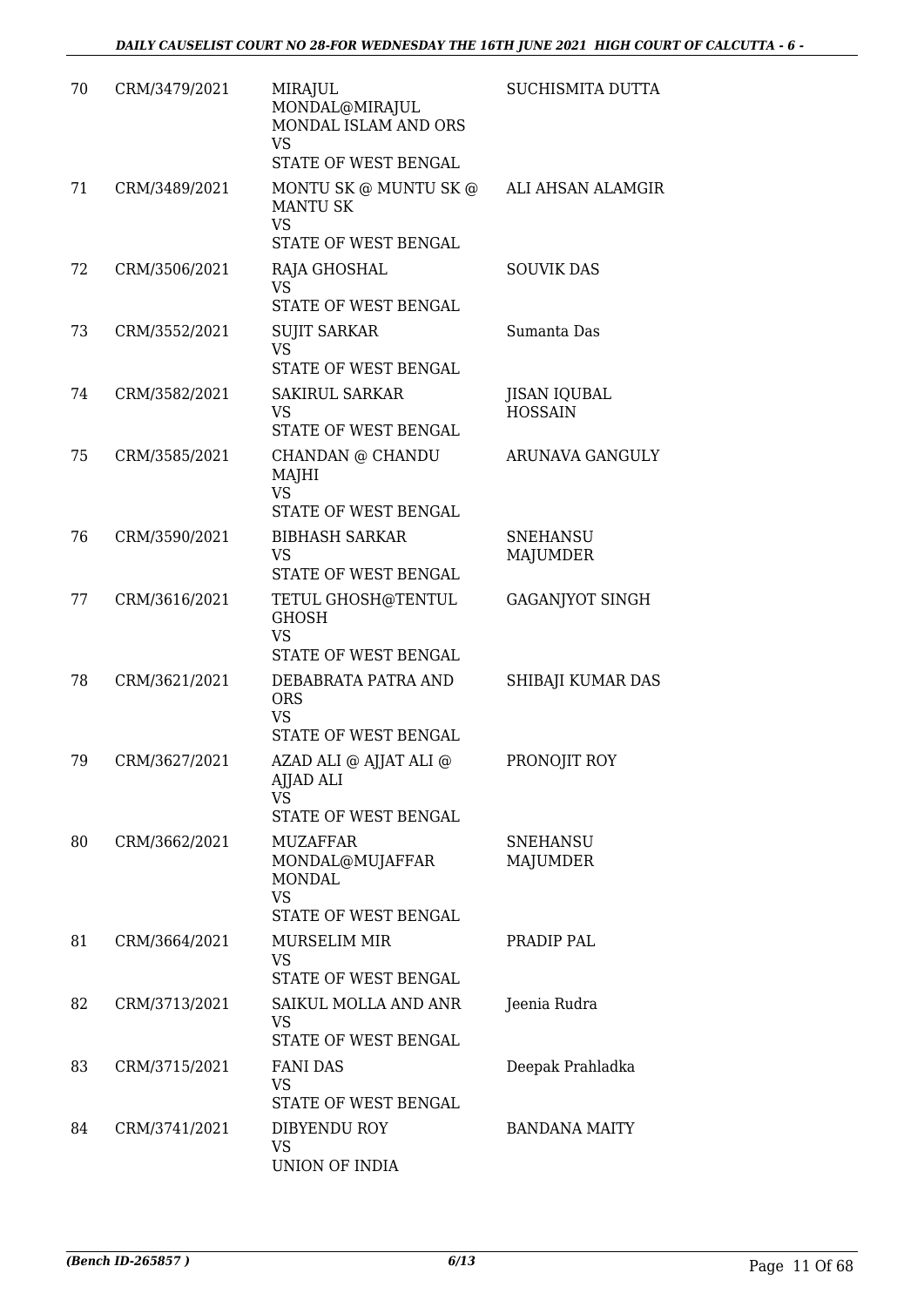| 85 | CRM/3744/2021      | MOTIBUL BISWAS @ MOTI<br><b>MONDAL</b><br><b>VS</b><br>STATE OF WEST BENGAL                  | RAJNANDINI DAS                         |
|----|--------------------|----------------------------------------------------------------------------------------------|----------------------------------------|
| 86 | CRM/3746/2021      | <b>ANISUR RAHAMAN</b><br><b>VS</b><br>STATE OF WEST BENGAL                                   | <b>ABU SOHEL</b>                       |
| 87 | CRM/3751/2021      | JEETENDRA KUMAR SINGH<br><b>VS</b><br>STATE OF WEST BENGAL                                   | <b>MRITYUNJOY</b><br><b>CHATTERJEE</b> |
| 88 | CRM/3771/2021      | MD GOLAM KIBERIA<br><b>VS</b><br>STATE OF WEST BENGAL                                        | <b>MRITYUNJOY</b><br><b>CHATTERJEE</b> |
| 89 | CRM/3783/2021      | RABIN GHOSH@ROBIN<br><b>GHOSH AND ANR</b><br><b>VS</b><br>STATE OF WEST BENGAL               | SANJIB KUMAR DAN                       |
| 90 | CRM/3786/2021      | ABHISEKH BISWAS ALIAS<br><b>AVISHEK BISWAS AND ANR</b><br><b>VS</b><br>STATE OF WEST BENGAL  | <b>KSHITIMOHAN</b><br><b>KARMAKAR</b>  |
| 91 | CRM/3789/2021      | <b>ANOWAR</b><br>HOSSAIN@TEPLU@ANUYAR<br><b>HOSSAIN</b><br><b>VS</b><br>STATE OF WEST BENGAL | <b>TAPODIP GUPTA</b>                   |
| 92 | CRM/3790/2021      | LAKSHMAN SARDAR AND<br><b>ANR</b><br><b>VS</b><br>STATE OF WEST BENGAL                       | SHIBAJI KUMAR DAS                      |
| 93 | CRM/3818/2021      | DHUBARAJ MURMU<br><b>VS</b><br>STATE OF WEST BENGAL                                          | SANTANU MAJI                           |
|    | IA NO: CRAN/1/2021 |                                                                                              |                                        |
| 94 | CRM/3821/2021      | <b>SAMARESH SARKAR</b><br><b>VS</b><br>STATE OF WEST BENGAL                                  | <b>SUMANTA GANGULY</b>                 |
| 95 | CRM/3824/2021      | RADHIKA AGARWAL AND<br>ANR<br><b>VS</b><br>DIR OF<br>ENFORCEMENT, E.R.CGO<br><b>COMPLEX</b>  | MUJIBAR ALI NASKAR                     |
| 96 | CRM/3826/2021      | SANJOY PAHAN<br><b>VS</b><br>STATE OF WEST BENGAL                                            | <b>KAUSHIK</b><br><b>CHOWDHURY</b>     |
| 97 | CRM/3833/2021      | <b>BHABESH SAHANI</b><br><b>VS</b><br>STATE OF WEST BENGAL                                   | <b>ANGSHUMAN</b><br><b>CHAKRABORTY</b> |
| 98 | CRM/3838/2021      | <b>BHOLA MOLLA</b><br><b>VS</b><br>STATE OF WEST BENGAL                                      | Angshuman<br>Chakrabarty               |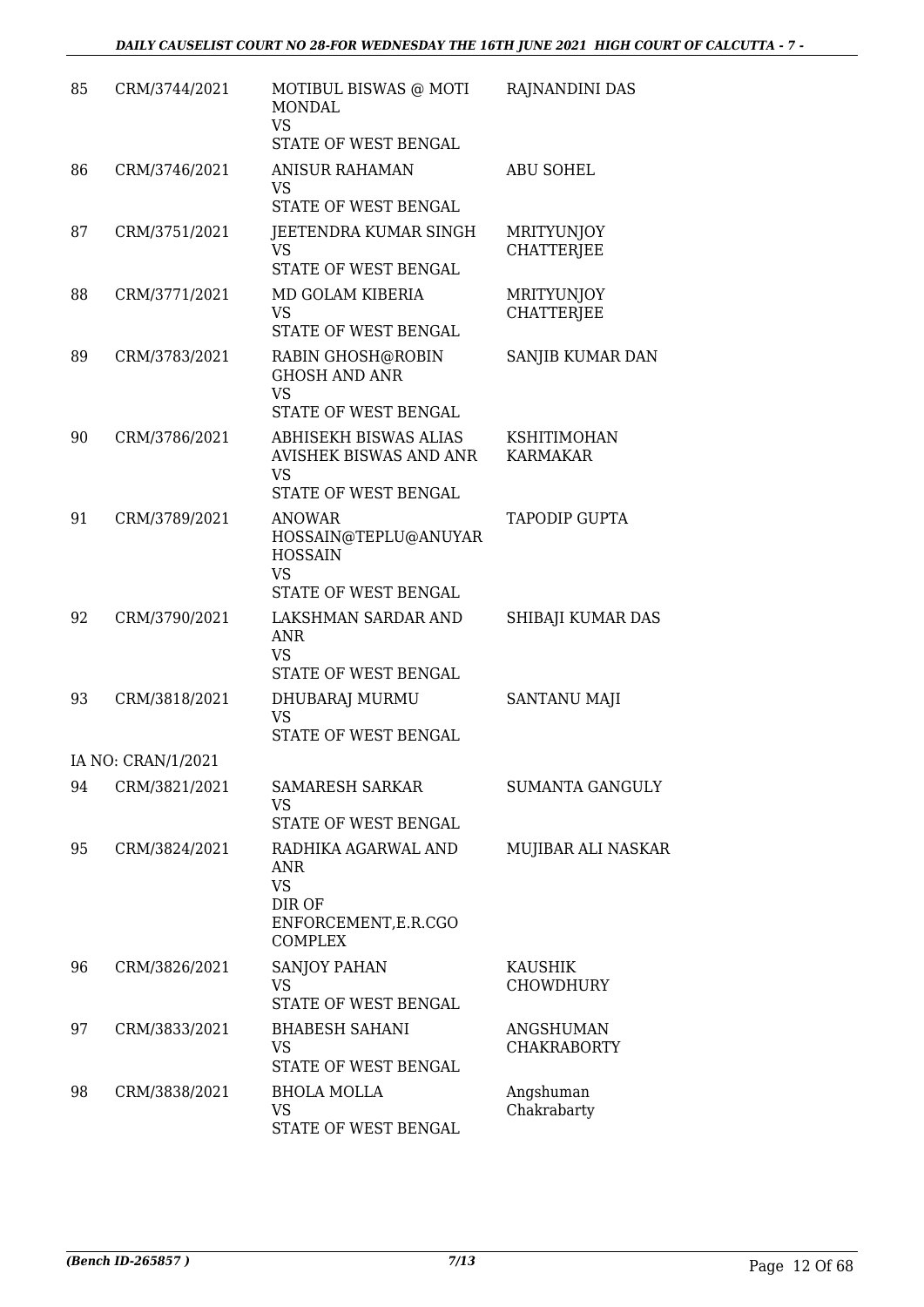| 99  | CRM/3839/2021                 | SAMSUDDIN SK @<br>SAMSUDDIN SEKH @<br>MOLLA                                                               | <b>ANGSHUMAN</b><br><b>CHAKRABORTY</b> |
|-----|-------------------------------|-----------------------------------------------------------------------------------------------------------|----------------------------------------|
|     |                               | <b>VS</b><br>STATE OF WEST BENGAL                                                                         |                                        |
| 100 | CRM/3848/2021                 | MOJIBAR LASKAR<br>VS<br>STATE OF WEST BENGAL                                                              | Angshuman<br>Chakrabarty               |
| 101 | CRM/3855/2021                 | PINTU SAFUI AND ANR<br><b>VS</b><br>STATE OF WEST BENGAL                                                  | Angshuman<br>Chakrabarty               |
| 102 | CRM/3856/2021                 | <b>MONIRUL SK</b><br><b>VS</b><br>STATE OF WEST BENGAL                                                    | Angshuman<br>Chakrabarty               |
| 103 | CRM/3858/2021                 | JAHANGIR MOLLA<br>VS<br>STATE OF WEST BENGAL                                                              | Angshuman<br>Chakrabarty               |
| 104 | CRM/3875/2021                 | <b>GOPIN ORAW@GUPIN</b><br><b>KISKU</b><br><b>VS</b>                                                      | KAUSTUV SHOME                          |
| 105 | CRM/3949/2021                 | STATE OF WEST BENGAL<br>SAYED SEKH @ MD SAYED<br><b>SEKH @ SAYET</b><br><b>VS</b><br>STATE OF WEST BENGAL | PARTHA SARATHI<br><b>DAS</b>           |
| 106 | CRM/3982/2021                 | KHADI MANNA<br><b>VS</b><br>STATE OF WEST BENGAL                                                          | SK. SAHJAHAN ALI                       |
|     |                               | <b>APPLICATION FOR ANTICIPATORY BAIL</b>                                                                  |                                        |
| 107 | CRM/1090/2021<br>(23.06.2021) | JYOTIPROKASH DAS @ JYOTI<br>PRAKASH DAS<br>VS<br>STATE OF WEST BENGAL                                     | <b>BHASKAR SETH</b>                    |
| 108 | CRM/1720/2021                 | AND ORS.<br>GANESH CHANDRA SINGHA<br><b>AND ORS</b><br><b>VS</b><br>STATE OF WEST BENGAL                  | DIKSHA GHOSH                           |
| 109 | CRM/1772/2021                 | MD HAZARAT<br>ALI@HAZARAT SHEIKH<br><b>VS</b>                                                             | <b>MAUSHIK BISWAS</b>                  |
| 110 | CRM/1821/2021                 | STATE OF WEST BENGAL<br>ANWAR SK@ANOWAR SK<br><b>VS</b><br>STATE OF WEST BENGAL                           | <b>MUSHARRAF ALAM</b><br><b>SK</b>     |
| 111 | CRM/1853/2021                 | JOYLAL SHAIKH AND ORS<br>VS<br>STATE OF WEST BENGAL                                                       | Asraf Mandal                           |
| 112 | CRM/1886/2021                 | MUNMUN PRAMANIK @<br>BANTI PRAMANIK @ KANTI<br><b>AND ORS</b><br><b>VS</b><br>STATE OF WEST BENGAL        | ADITYA TIWARI                          |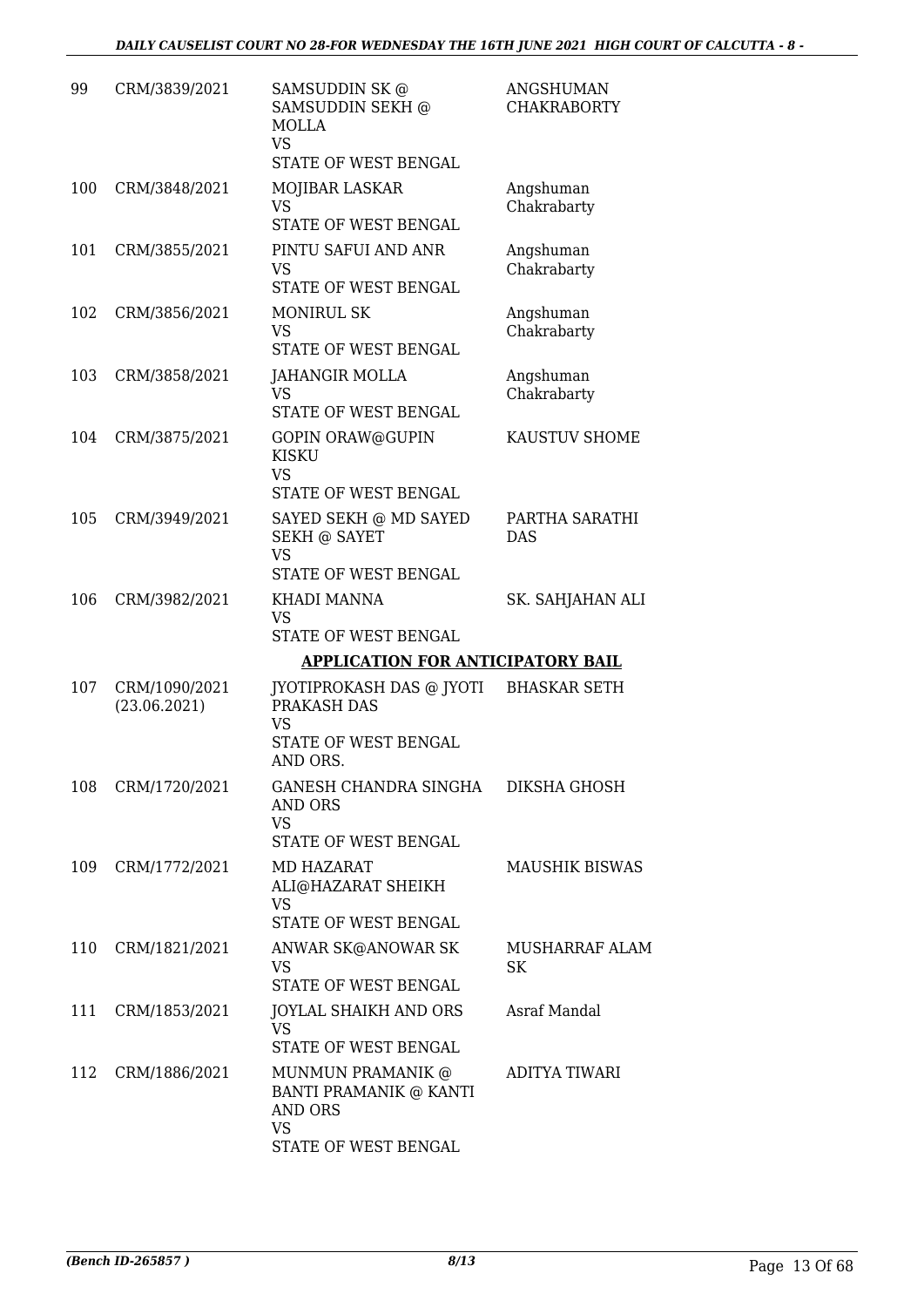| 113 | CRM/2022/2021<br>(24.06.2021) | PRIYOLAL SARKAR AND<br><b>ANR</b><br><b>VS</b><br>STATE OF WEST BENGAL           | <b>SUSNIGDHO</b><br><b>BHATTACHARYYA</b> |
|-----|-------------------------------|----------------------------------------------------------------------------------|------------------------------------------|
| 114 | CRM/2123/2021<br>(28.06.2021) | <b>SUKCHAND SK AND ORS</b><br><b>VS</b><br><b>STATE OF WEST BENGAL</b>           | <b>KARABI ROY</b>                        |
| 115 | CRM/2192/2021<br>(16.06.2021) | <b>EKRAMUL HOQUE</b><br><b>VS</b><br>STATE OF WEST BENGAL                        | Kausik Biswas                            |
| 116 | CRM/2233/2021<br>(24.06.2021) | SUDIPTA DUTTA AND ORS.<br>VS.<br>STATE OF WEST BENGAL                            | <b>SOMNATH</b><br><b>MAJUMDER</b>        |
| 117 | CRM/2508/2021                 | MD. SAJIB ZAMAN 2 AFREDI<br><b>VS</b><br><b>STATE OF WEST BENGAL</b><br>AND ORS. | <b>SUJAN CHATTERJEE</b>                  |
| 118 | CRM/2557/2021<br>(18.06.2021) | USHA JAJODIA AND ORS<br><b>VS</b><br>STATE OF WEST BENGAL<br>AND ORS.            | ANIRUDDHA<br><b>BHATTACHARYYA</b>        |
| 119 | CRM/2621/2021<br>(18.06.2021) | SAMARESH ADHIKARI @<br>SAMARESH ADHIKARY<br><b>VS</b><br>STATE OF WEST BENGAL    | <b>ADITYA TIWARI</b>                     |
| 120 | CRM/2897/2021                 | DULAL ALI @ DULA SK. AND<br>ORS.<br><b>VS</b><br>STATE OF WEST BENGAL            | <b>BISWAJIT TIWARI</b>                   |
| 121 | CRM/2968/2021<br>(17.06.2021) | <b>SUBHANKAR DAS</b><br><b>VS</b><br>STATE OF WEST BENGAL                        | <b>DEBOPRIYA</b><br><b>SAMANTA</b>       |
| 122 | CRM/3031/2021                 | HALIMA BIBI AND ANR<br><b>VS</b><br>STATE OF WEST BENGAL                         | <b>KHALID HASAN</b>                      |
| 123 | CRM/3033/2021                 | MD SUKURUDDIN @<br><b>SUKURUDDIN</b><br><b>VS</b><br>STATE OF WEST BENGAL        | <b>SAGAR SAHA</b>                        |
| 124 | CRM/3046/2021                 | RATNA KUNDU<br>VS<br>STATE OF WEST BENGAL                                        | <b>SUSNIGDHO</b><br><b>BHATTACHARYA</b>  |
| 125 | CRM/3061/2021                 | SAIFUL GAZI@SAIPUL GAZI<br><b>AND ORS</b><br><b>VS</b><br>STATE OF WEST BENGAL   | <b>SANDIP KUMAR</b><br><b>MONDAL</b>     |
| 126 | CRM/3134/2021                 | IMRAN MULLICK @ IMRAN<br>MALLICK<br><b>VS</b><br>STATE OF WEST BENGAL            | <b>SUMAN DE</b>                          |
| 127 | CRM/3167/2021                 | KISHAN GOAI@KRISHANV<br>GORAI<br><b>VS</b><br>STATE OF WEST BENGAL               | AMRITA CHEL                              |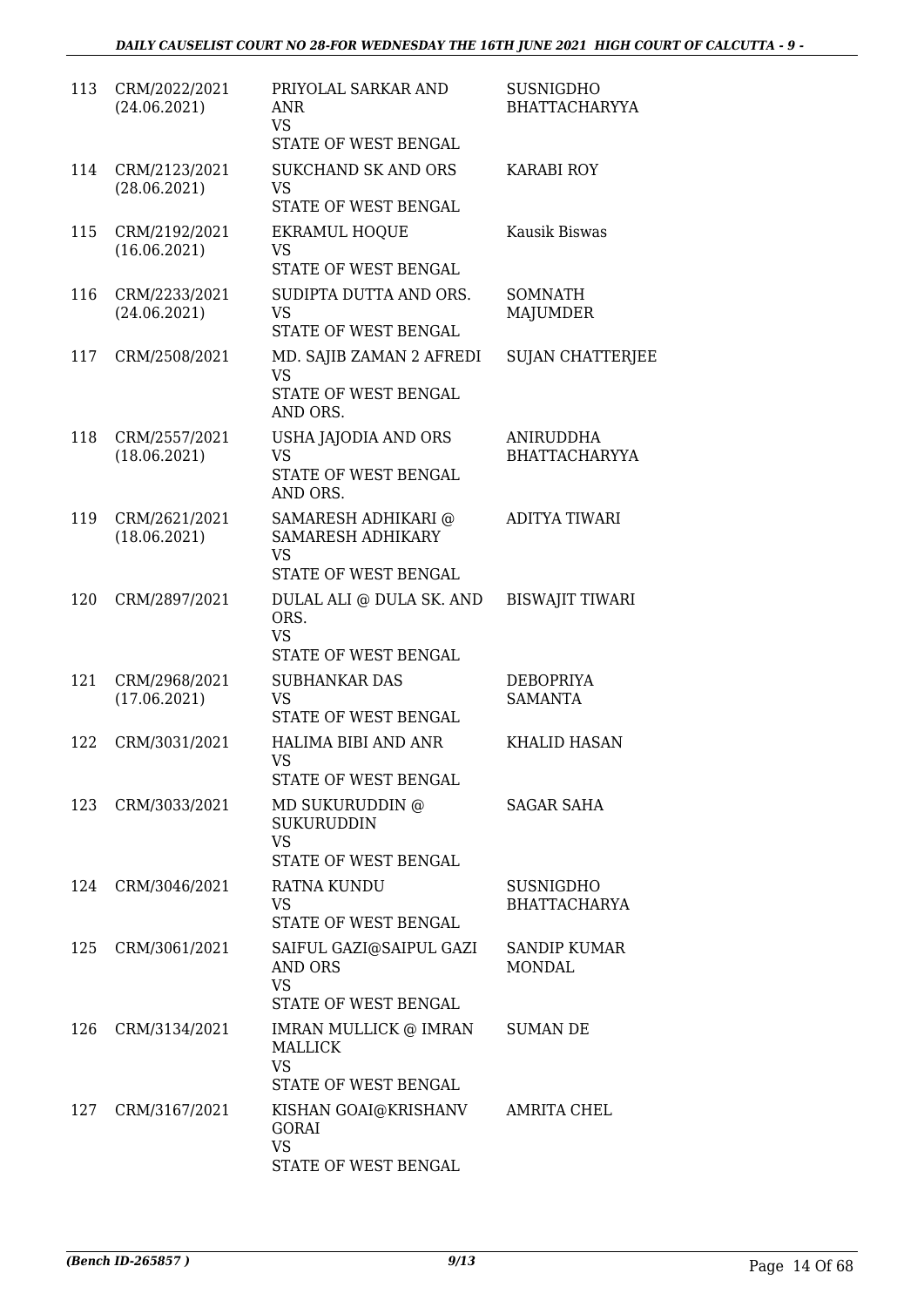| 128 | CRM/3173/2021                 | <b>KAMAL SARKAR</b><br>VS.<br>STATE OF WEST BENGAL                                                                   | SHIBAJI KUMAR DAS             |
|-----|-------------------------------|----------------------------------------------------------------------------------------------------------------------|-------------------------------|
| 129 | CRM/3181/2021                 | <b>SUVAJIT DAS</b><br><b>VS</b><br>STATE OF WEST BENGAL                                                              | SHASHANKA<br>SHEKHAR SAHA     |
| 130 | CRM/3271/2021                 | MITHU PAL<br><b>VS</b><br><b>STATE OF WEST BENGAL</b>                                                                | <b>SUMAN KARMAKAR</b>         |
| 131 | CRM/3274/2021                 | GOURCHANDRA PRAMANIK<br><b>VS</b><br>STATE OF WEST BENGAL                                                            | <b>SUMAN KARMAKAR</b>         |
| 132 | CRM/3303/2021                 | AMAL DAS<br>VS<br>STATE OF WEST BENGAL                                                                               | <b>ASRAF MONDAL</b>           |
| 133 | CRM/3309/2021                 | MD ALIUL ISLAM<br><b>VS</b><br>STATE OF WEST BENGAL                                                                  | PROSENJIT<br><b>MUKHERJEE</b> |
| 134 | CRM/3322/2021                 | <b>GOPINATH GANGULY AND</b><br>ANR<br><b>VS</b><br><b>STATE OF WEST BENGAL</b>                                       | SAYAN MUKHERJEE               |
| 135 | CRM/3360/2021                 | ALAMGIR SK @ HALER AND<br><b>ORS</b><br><b>VS</b><br>STATE OF WEST BENGAL                                            | Anisur Rahaman                |
| 136 | CRM/3366/2021                 | SK HAIDAR ALI<br><b>VS</b><br>STATE OF WEST BENGAL                                                                   | PRONOJIT ROY                  |
| 137 | CRM/3408/2021                 | PRAFULLA MANDAL $@$<br>PARAFULLA MANDAL @<br>PRAPHULLA MANDAL<br><b>VS</b><br>STATE OF WEST BENGAL<br><b>AND ANR</b> | KALIDAS SAHA                  |
| 138 | CRM/3414/2021                 | ANICHHUL KHAN @<br><b>ANISUR KHAN</b><br>VS.<br>STATE OF WEST BENGAL                                                 | <b>RIYA DAS</b>               |
| 139 | CRM/3430/2021                 | <b>TAPAS SAHA</b><br>VS<br>STATE OF WEST BENGAL                                                                      | KARABI ROY                    |
| 140 | CRM/3462/2021                 | AJOY KUMAR GHOSH<br>VS.<br>STATE OF WEST BENGAL<br>AND ORS.                                                          | <b>RATUL BISWAS</b>           |
| 141 | CRM/3503/2021                 | KAILASH<br>BARMAN@KALIASH<br><b>BARMAN</b><br><b>VS</b><br>STATE OF WEST BENGAL                                      | SUBRATA SAHA                  |
| 142 | CRM/3520/2021<br>(18.06.2021) | AMJAD MONDAL<br>VS.<br>STATE OF WEST BENGAL                                                                          | DEVIPRIYA MITRA               |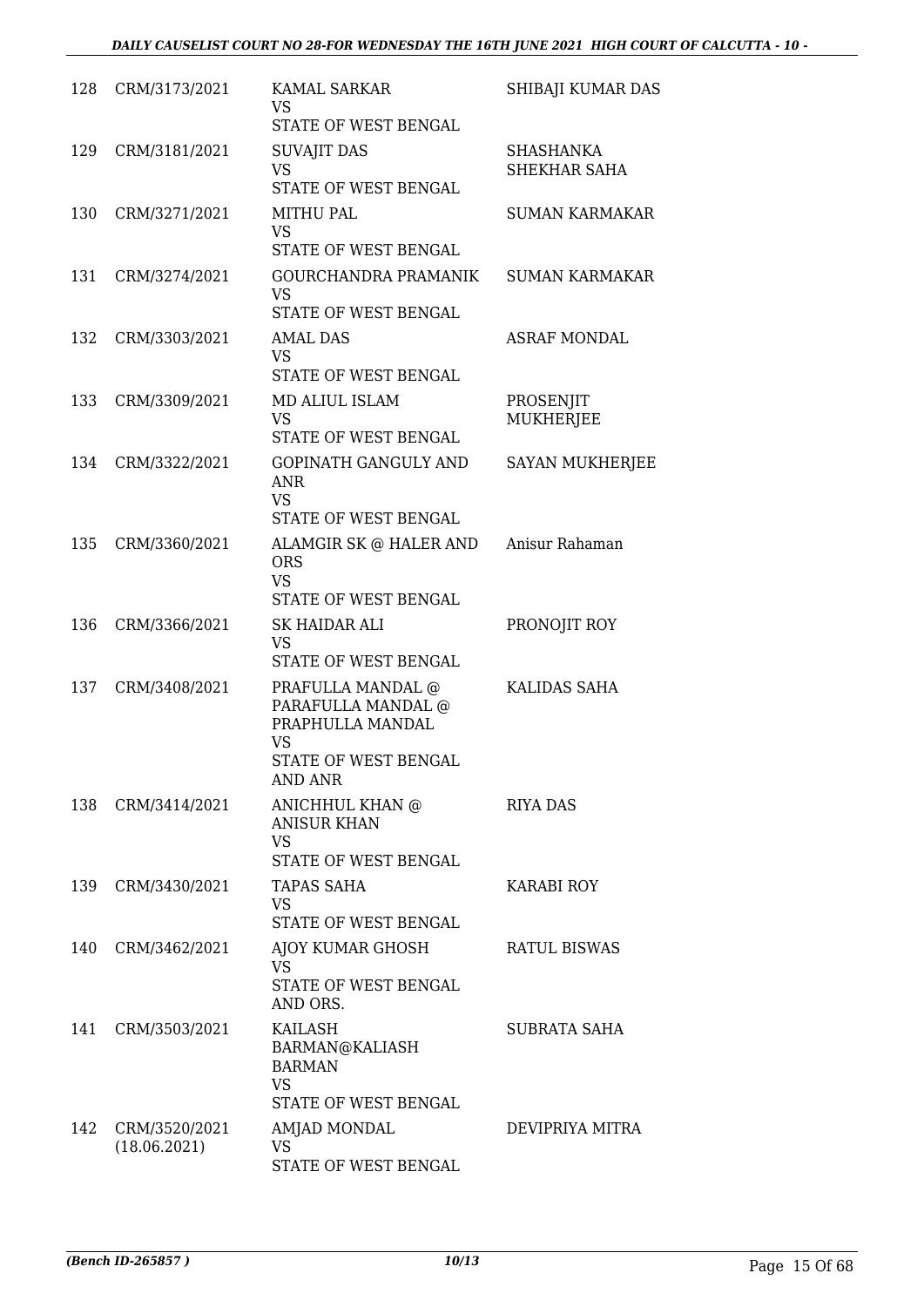| 143 | CRM/3521/2021<br>(18.06.2021) | <b>AMJAD MONDAL</b><br><b>VS</b><br>STATE OF WEST BENGAL                                           | DEVI PRIYA MITRA                       |
|-----|-------------------------------|----------------------------------------------------------------------------------------------------|----------------------------------------|
| 144 | CRM/3531/2021                 | MANIK CHANDRA DAS @<br><b>MANIK DAS</b><br><b>VS</b><br>N.C.B.                                     | <b>ARNAB CHATTERJEE</b>                |
| 145 | CRM/3619/2021                 | ASHUTOSH SAHA @ TEPA<br><b>VS</b><br>STATE OF WEST BENGAL                                          | Kausik Biswas                          |
| 146 | CRM/3739/2021                 | CHIRANJIT GHOSH<br><b>VS</b><br>STATE OF WEST BENGAL                                               | KARUNAMOYEE<br>SAMANTA                 |
| 147 | CRM/3743/2021                 | <b>GADAI BAGDI AND OTHERS</b><br><b>VS</b><br>STATE OF WEST BENGAL                                 | SANJIB KUMAR DAN                       |
| 148 | CRM/3782/2021                 | <b>SUBASH</b><br>MONDAL@SUBHASH<br><b>MANDAL</b><br><b>VS</b><br>STATE OF WEST BENGAL              | TAPODIP GUPTA                          |
| 149 | CRM/3808/2021                 | ASHIM MALAKAR<br><b>VS</b><br>STATE OF WEST BENGAL                                                 | <b>AMIT SINGH</b>                      |
| 150 | CRM/3809/2021<br>(16.06.2021) | ABDUL RAHIM KHAN<br><b>VS</b><br>STATE OF WEST BENGAL                                              | SARTHAK MONDAL                         |
| 151 | CRM/3820/2021                 | KANAN DE AND OTHERS<br><b>VS</b><br>STATE OF WEST BENGAL                                           | PRIYANKAR GANGULY                      |
| 152 | CRM/3823/2021                 | TARAK BANERJEE AND ORS<br><b>VS</b><br>STATE OF WEST BENGAL                                        | <b>SUDIP SAMADDAR</b>                  |
|     | 153 CRM/3835/2021             | RADHESHYAM DAS<br>VS<br>STATE OF WEST BENGAL                                                       | <b>ANGHSUMAN</b><br><b>CHAKRABORTY</b> |
| 154 | CRM/3861/2021                 | SAIFUDDIN LASKAR<br><b>VS</b><br>STATE OF WEST BENGAL                                              | MAIDUL ISLAM<br>KAYAL                  |
| 155 | CRM/3870/2021                 | POULAMI SEN AND ANR<br><b>VS</b><br>STATE OF WEST BENGAL                                           | MUNSHI ASHIQ<br><b>ELAHI</b>           |
| 156 | CRM/3928/2021                 | <b>SADISH KUMAR</b><br>CHINA@SADESH KUMAR<br><b>CHINA ORS</b><br><b>VS</b><br>STATE OF WEST BENGAL | SHIBAJI KUMAR DAS                      |
| 157 | CRM/3932/2021                 | SANDIP PAL<br>VS<br>STATE OF WEST BENGAL<br>$\alpha$ into $\alpha$ to $\alpha$ to $\alpha$         | <b>MANAS KUMAR DAS</b>                 |

## **APPLICATION FOR BAIL (1)**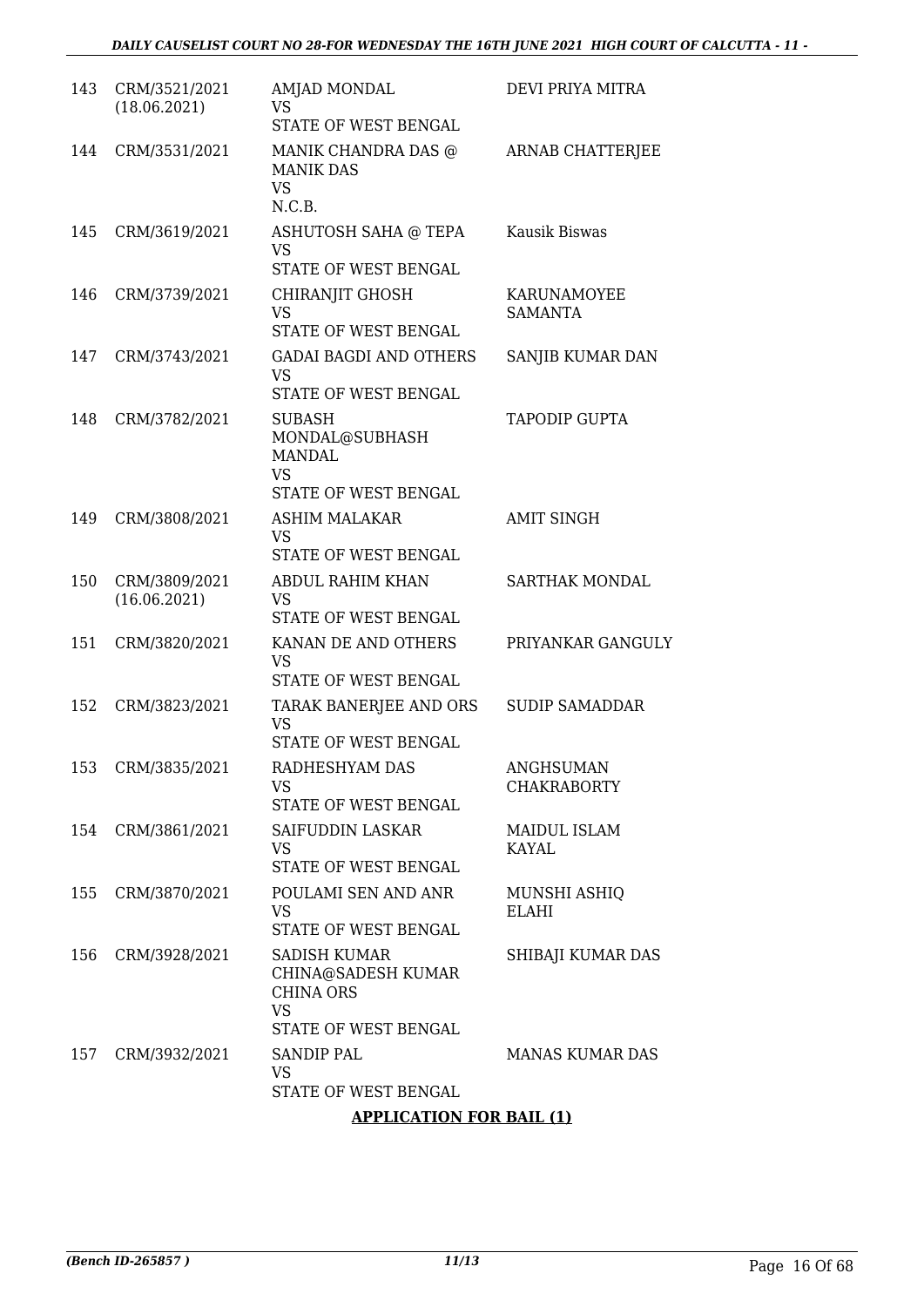| 158 | CRM/2164/2021  | MOHOR ALI LASKAR ALIAS<br><b>MOHOR LASKAR</b><br><b>VS</b><br>STATE OF WEST BENGAL           | SAYAN MUKHERJEE                      |
|-----|----------------|----------------------------------------------------------------------------------------------|--------------------------------------|
| 159 | CRM/3452/2021  | AMIT SONKAR @<br>KHARGOSH @RABBIT<br><b>VS</b>                                               | PURNENDU MAITY                       |
|     |                | STATE OF WEST BENGAL                                                                         |                                      |
| 160 | CRM/3541/2021  | RAHUL KUMAR RAY @<br>RAHUL RAO @ MANU AND<br><b>ANR</b><br><b>VS</b><br>STATE OF WEST BENGAL | <b>SEKHAR MUKHERJEE</b>              |
| 161 | CRM/3559/2021  | <b>SWAPAN MONDAL</b>                                                                         | <b>JISAN IQBAL</b>                   |
|     |                | VS<br>STATE OF WEST BENGAL                                                                   | <b>HOSSAIN</b>                       |
| 162 | CRM/3628/2021  | <b>BARUN SINGH @ BARUN</b><br><b>SINGHA</b>                                                  | ROHIT KUMAR SHAW                     |
|     |                | <b>VS</b><br>STATE OF WEST BENGAL                                                            |                                      |
|     |                | <b>BAIL APPLICATION [NEW]</b>                                                                |                                      |
| 163 | CRM/10458/2020 | BISWAJIT SANTRA @BUBAI                                                                       | <b>SATADRU LAHIRI</b>                |
|     |                | <b>VS</b><br>State of West Bengal                                                            |                                      |
| 164 | CRM/1046/2021  | SAMAR BISWAS ALIAS GUYE<br><b>VS</b>                                                         | <b>AMIT SINGH</b>                    |
|     |                | STATE OF WEST BENGAL<br>AND ORS.                                                             |                                      |
| 165 | CRM/1052/2021  | NIDUL PAUL<br><b>VS</b>                                                                      | <b>SUMANTA</b><br><b>CHAKRABORTY</b> |
|     |                | STATE OF WEST BENGAL<br>AND ORS.                                                             |                                      |
| 166 | CRM/1291/2021  | <b>BIKASH HARI</b><br><b>VS</b>                                                              | <b>AMIT SINGH</b>                    |
|     |                | STATE OF WEST BENGAL                                                                         |                                      |
| 167 | CRM/1357/2021  | SK SAKIR ALI @SK<br><b>JIKSARUL ALI</b><br><b>VS</b>                                         | ANINDYA GHOSH                        |
|     |                | STATE OF WEST BENGAL                                                                         |                                      |
| 168 | CRM/1758/2021  | RUHUL AMIN @ KALU<br><b>VS</b><br>STATE OF WEST BENGAL                                       | <b>MD JANNAT FIRDOUS</b>             |
| 169 | CRM/1829/2021  | SUNIL SINGH CHOWHAN @<br><b>SANJAY KUMAR</b>                                                 | GAGANJYOT SINGH                      |
|     |                | <b>VS</b><br>STATE OF WEST BENGAL                                                            |                                      |
| 170 | CRM/1878/2021  | <b>SENTU SHAH</b>                                                                            | <b>SNEHANSU</b>                      |
|     |                | VS<br>STATE OF WEST BENGAL                                                                   | MAJUMDER                             |
| 171 | CRM/1921/2021  | <b>SAMIR BARMAN</b>                                                                          | <b>ARUP SARKAR</b>                   |
|     |                | <b>VS</b><br>STATE OF WEST BENGAL                                                            |                                      |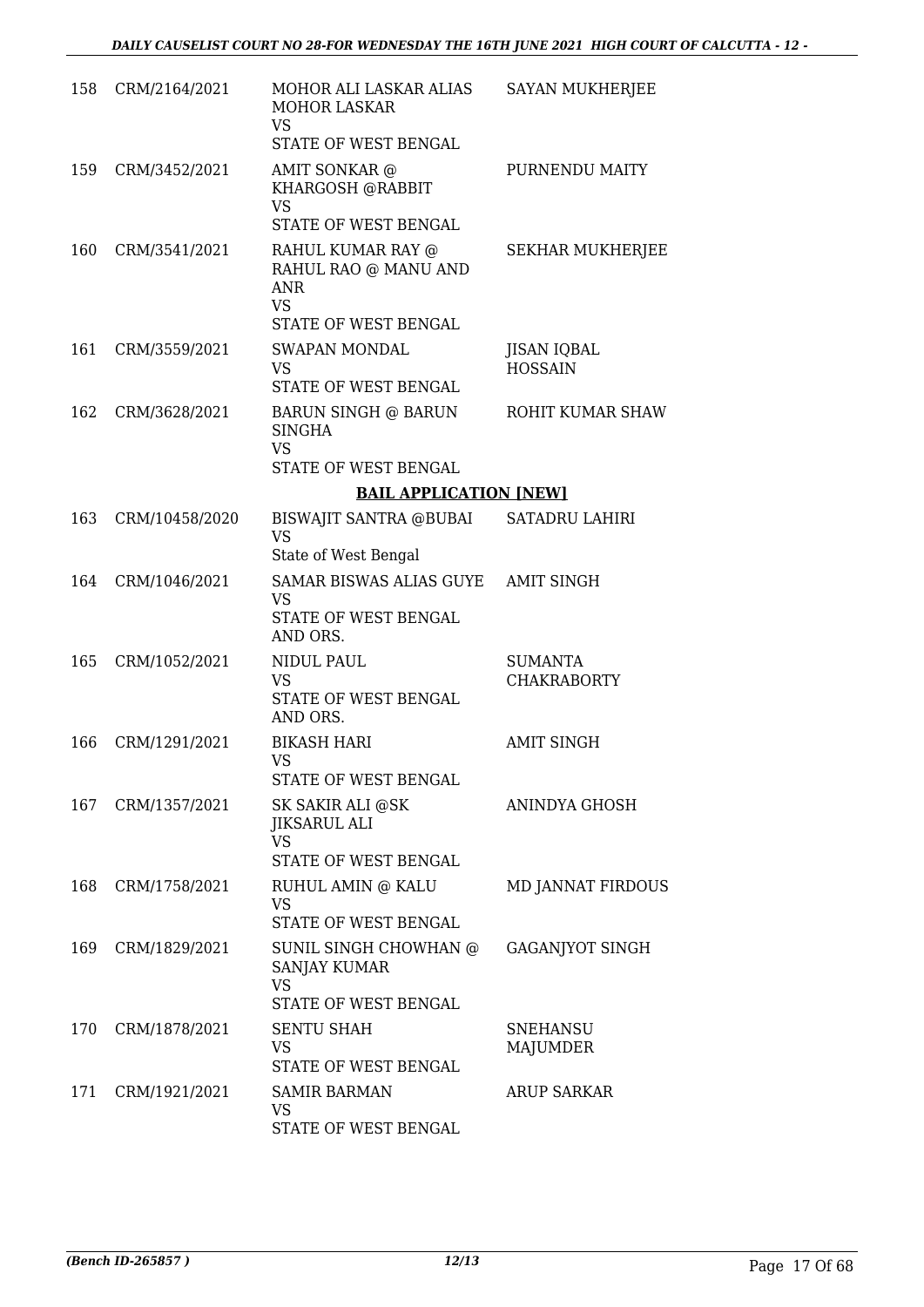| 172 | CRM/1956/2021      | JEKER SK@JAKER<br>SK@JEKER ALI@JAKER ALI<br><b>AND ANR</b><br>VS<br>STATE OF WEST BENGAL                                         | TAPODIPT GUPTA                       |
|-----|--------------------|----------------------------------------------------------------------------------------------------------------------------------|--------------------------------------|
| 173 | CRM/1966/2021      | FERAJUL SK@FIRAJUL<br>VS<br>STATE OF WEST BENGAL                                                                                 | <b>ARUP KUMAR</b><br><b>BHOWMICK</b> |
| 174 | CRM/2069/2021      | NAJIMUL GAZI @ NAZMUL<br>GAZI<br>VS.<br>STATE OF WEST BENGAL                                                                     | SAFDAR AZAM                          |
| 175 | CRM/2129/2021      | <b>SAMIR DAS AND ORS</b><br>VS<br>STATE OF WEST BENGAL                                                                           | <b>SNEHANSU</b><br><b>MAJUMDER</b>   |
| 176 | CRM/2201/2021      | ABU TAHER MANDAL @<br><b>SENTU</b><br>VS<br><b>STATE OF WEST BENGAL</b>                                                          | KANCHAN GUPTA                        |
| 177 | CRM/2890/2021      | PINTU GHOSH<br>VS<br>STATE OF WEST BENGAL                                                                                        | <b>KUSAL KUMAR</b><br>MUKHERJEE      |
|     | IA NO: CRAN/1/2021 |                                                                                                                                  |                                      |
| 178 | CRM/3772/2021      | <b>ABODH BISWAS</b><br>V <sub>S</sub><br>STATE OF WEST BENGAL                                                                    | <b>SYED MURSHID</b><br><b>ALAM</b>   |
| 179 | CRM/3777/2021      | RIJUL SK ALIA RIYUL SK<br><b>AND ORS</b><br><b>VS</b><br>STATE OF WEST BENGAL                                                    | <b>SAGAR SAHA</b>                    |
| 180 | CRM/3779/2021      | <b>NUR MOHAMMAD</b><br>KHA@NUR MOHAMMAD<br>KHAN@NUR KHAN@NOOR<br><b>MAHAMMAD</b><br>VS<br>STATE OF WEST BENGAL<br><b>AND ANR</b> | <b>SAGAR SAHA</b>                    |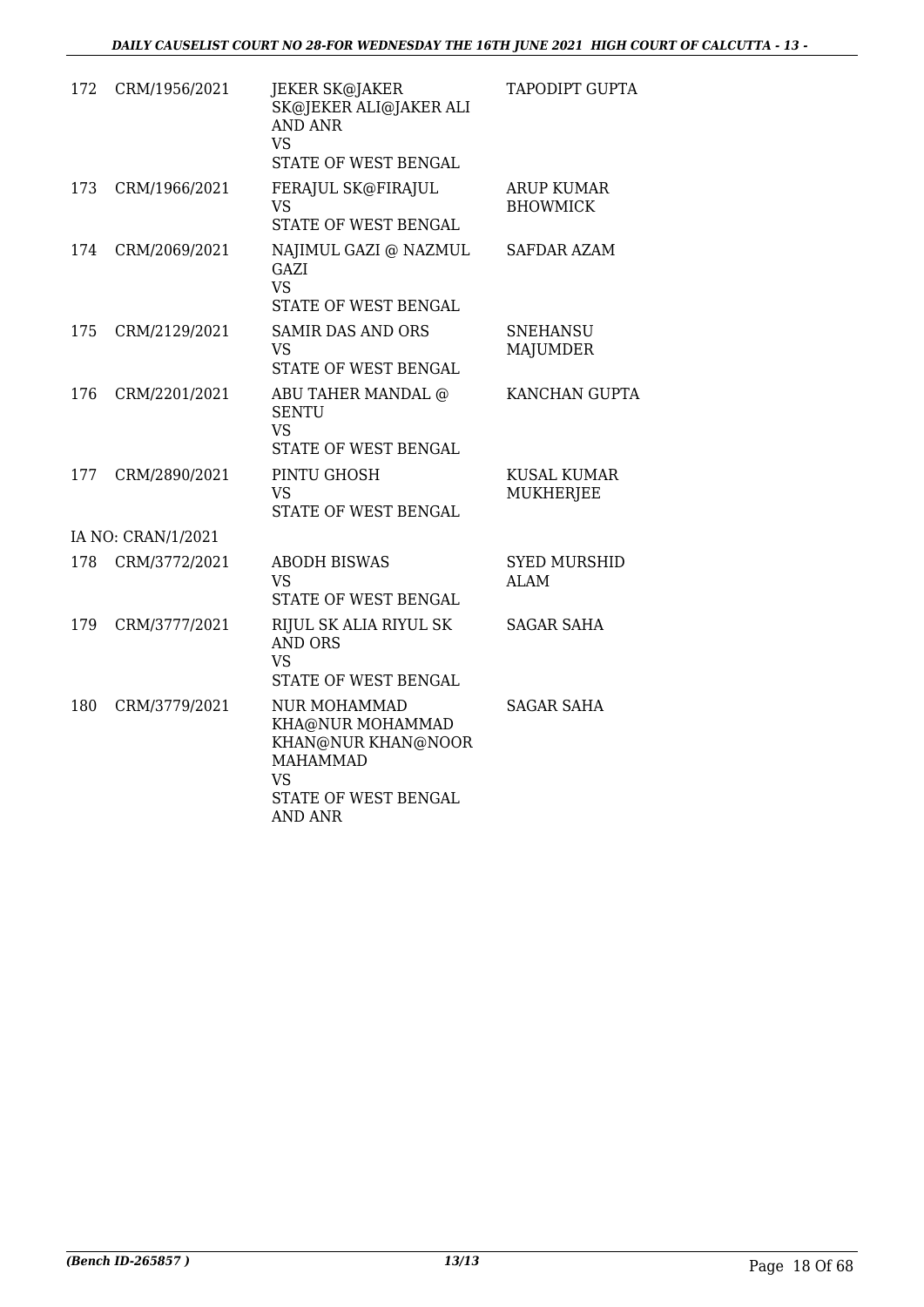

# **Appellate Side**

**DAILY CAUSELIST For Wednesday The 16th June 2021**

**COURT NO. 16**

**DIVISION BENCH (16 )**

**AT 11:00 AM**

**HON'BLE JUSTICE SOUMEN SEN HON'BLE JUSTICE HIRANMAY BHATTACHARYYA ON AND FROM 16TH JUNE, 2021 (WEDNESDAY) TO 25TH JUNE, 2021 (FRIDAY) -**

**APPLICATIONS UNDER SECTION 27 OF THE ELECTRICITY REGULATORY COMMISSION ACT, 1998 INCLUDING APPLICATIONS CONNECTED THERETO;**

**MATTERS RELATING TO TRIBUNALS UNDER ARTICLES 323A AND 323B OF THE CONSTITUTION OF INDIA INCLUDING APPLICATION CONNECTED THERETO.**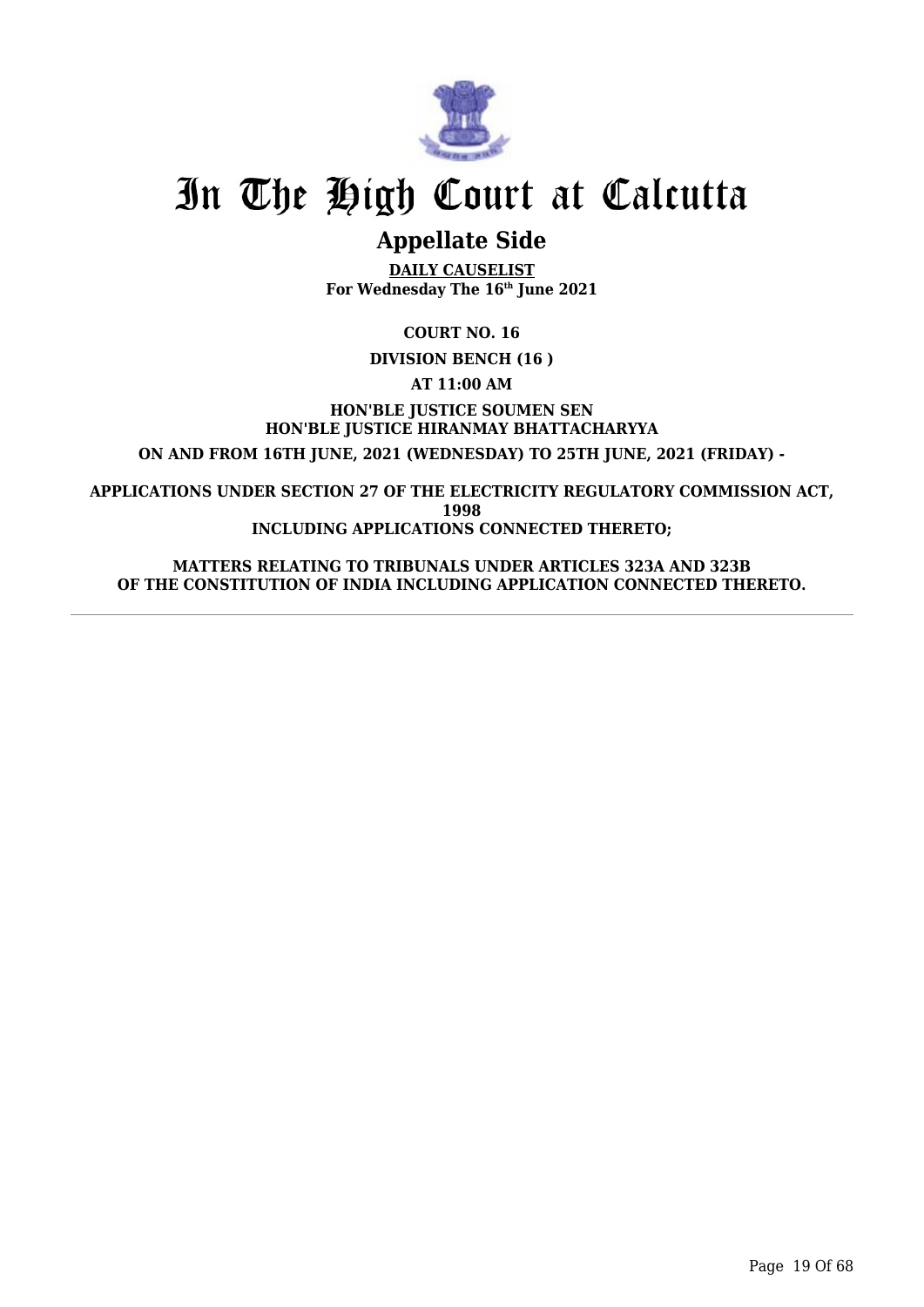

# **Appellate Side**

**DAILY CAUSELIST For Wednesday The 16th June 2021**

## **COURT NO. 11**

## **DIVISION BENCH (DB - V)**

## **AT 11:00 AM**

# **HON'BLE JUSTICE SUBRATA TALUKDAR HON'BLE JUSTICE SAUGATA BHATTACHARYYA**

# **(VIA VIDEO CONFERENCE)**

#### **ON AND FROM 16TH JUNE, 2021 (WEDNESDAY) TO 25TH JUNE, 2021 (FRIDAY) - ALL INTRA-COURT APPEALS ARISING OUT OF WRIT MATTERS FILED UNDER ARTICLE 226 OF THE CONSTITUTION OF INDIA;**

#### **MATRIMONIAL & FAMILY COURT APPEALS & MATTERS RELATING TO GUARDIANSHIP INCLUDING APPLICATIONS CONNECTED THERETO;**

#### **ADMISSION OF APPEALS UNDER SECTION 30 OF THE EMPLOYEES' COMPENSATION ACT, 1923.**

### **TOP**

1 FMAT/377/2021 KAHM INDUSTRIES PVT LTD VS PUNALUR PAPER MILLS LTD AND ORS SUMANTA GANGULY

IA NO: CAN/1/2021, CAN/2/2021

## **TRIBUNAL APPLICATION**

2 WPLRT/22/2017 [ CAN NOT HERE] KAIZEN ENCLAVE PVT.LTD. & ORS VS STATE OF WEST BENGAL & ORS D. MUKHOPADHYAY IA NO: CAN/2/2020(Old No:CAN/2954/2020)

3 WP.CT/38/2020 MANISH KUMAR VS THE COMPTROLLER & AUDITOR GENERAL OF INDIA & ORS BHARAT BHUSAN **wt4** WP.CT/49/2020 UNION OF INDIA AND ORS **VS** MANISH KUMAR AND ORS SUMAN BASU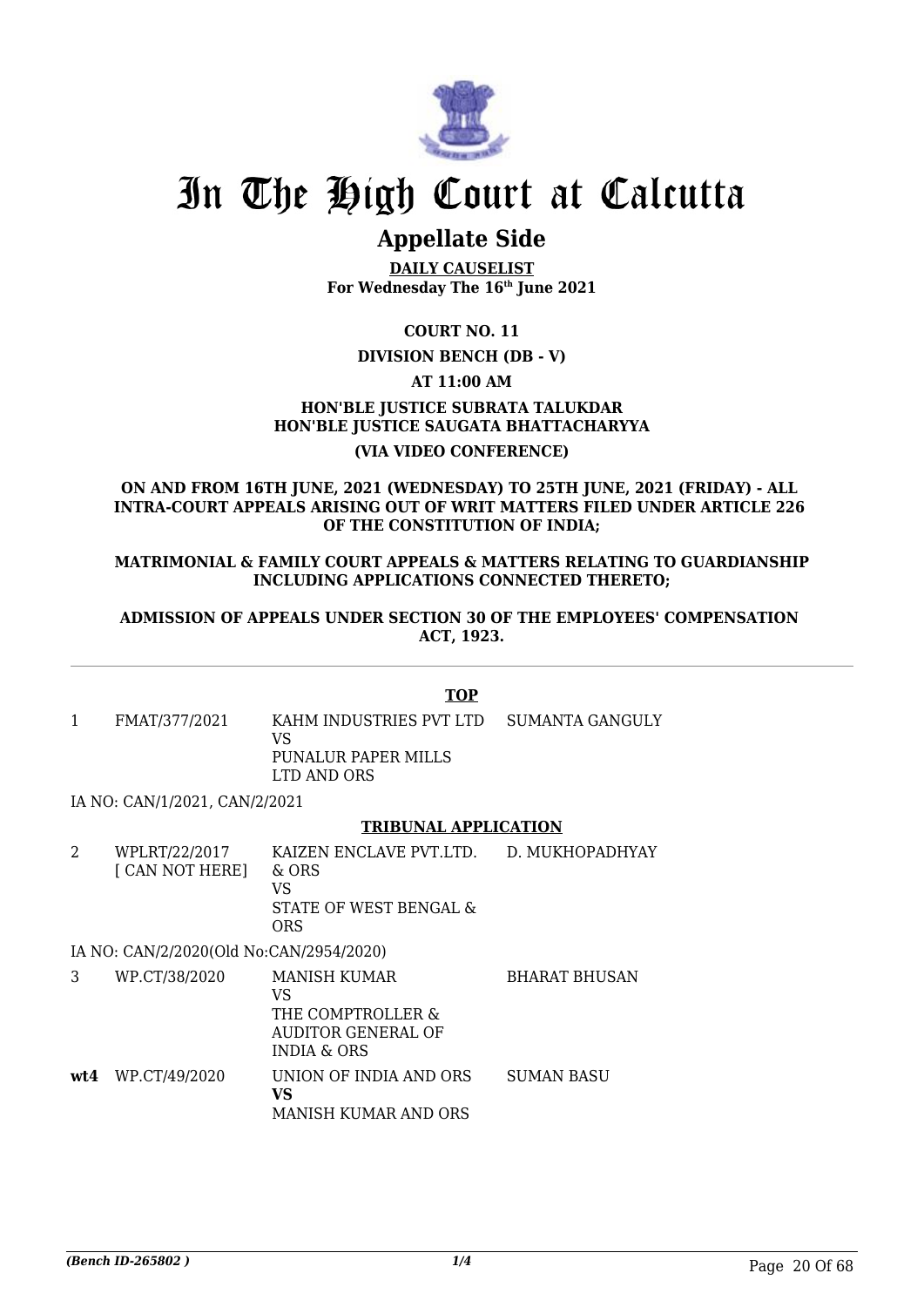| 5   | WPLRT/25/2021<br>$[17-06-2021]$               | <b>FARIDA BEGUM AND ANR</b><br>VS<br>STATE OF WEST BENGAL<br>AND ORS.                                                     | SURENDRA KUMAR<br>SHARMA            |
|-----|-----------------------------------------------|---------------------------------------------------------------------------------------------------------------------------|-------------------------------------|
| 6   | WP.ST/53/2021<br>$[16-06-2021]$               | <b>AMIT PAUL</b><br>VS<br>STATE OF WEST BENGAL<br>AND ORS.                                                                | SATRAJIT SINHA ROY                  |
|     |                                               | <b>APPLICATION(S)</b>                                                                                                     |                                     |
| 7   | FMA/679/2019<br>$(02.07.2021)$ (AT 2)<br>P.M. | SUBRATA NATH<br><b>VS</b><br>UNION OF INDIA & ORS                                                                         | <b>BIJOY BIKRAM DAS</b>             |
| wt8 | FMA/680/2019                                  | UNION OF INDIA & ORS<br><b>VS</b><br><b>SUBRATA NATH</b>                                                                  | <b>SWAPAN KUMAR</b><br><b>NANDI</b> |
| 9   | MAT/85/2020<br>$[17-06-2021]$                 | SAMARENDRA DATTA<br>VS<br>NILESH KUMAR CHAPRA                                                                             | <b>ARUN NASKAR</b>                  |
|     |                                               | IA NO: CAN/1/2020(Old No:CAN/1298/2020), CAN/2/2020(Old No:CAN/1305/2020)                                                 |                                     |
| 10  | MAT/88/2021                                   | <b>VALUTECH METALLIKS</b><br><b>LIMITED AND ANR</b><br><b>VS</b><br>STATE OF WEST BENGAL<br>AND ORS.                      | ARANYA SAHA                         |
|     | IA NO: CAN/1/2021, CAN/2/2021                 |                                                                                                                           |                                     |
| 11  | FAT/124/2021                                  | MINATI DAS AND ANR                                                                                                        | SHIBAJI KUMAR DAS                   |
|     | [DEFECTIVE]<br>(16.06.2021)                   | <b>VS</b><br>JAGATDHATRI DAS AND ORS                                                                                      |                                     |
|     | IA NO: CAN/1/2021                             |                                                                                                                           |                                     |
| 12  | FMAT/362/2021<br>[DEFECTIVE]                  | KALYANESHWARI<br><b>INFRASTRUCTURE PVT LTD</b><br><b>VS</b><br><b>AMIT ENGINEERING</b><br><b>WORKS AND ORS</b>            | RIJU GHOSH                          |
|     | IA NO: CAN/1/2021                             |                                                                                                                           |                                     |
| 13  | MAT/384/2021                                  | THE DISTRICT MAGISTRATE<br>HOWRAH SADAR AND<br><b>ANOTHER</b><br><b>VS</b><br>ULUBERIA RURAL SOCIETY<br><b>AND OTHERS</b> | <b>DIPAYAN</b><br><b>CHOUDHURY</b>  |
|     | IA NO: CAN/1/2021                             |                                                                                                                           |                                     |
|     | wt14 MAT/385/2021                             | THE DISTRICT MAGISTRATE                                                                                                   | <b>DIPAYAN</b>                      |
|     |                                               | HOWRAH SADAR AND ANR<br><b>VS</b><br>ULUBERIA RURAL SOCIETY                                                               | <b>CHAKRABORTY</b>                  |
|     |                                               | FOR CARE OF HEALTH AND<br>RESEARCH DEVELOPMENT<br><b>AND ORS</b>                                                          |                                     |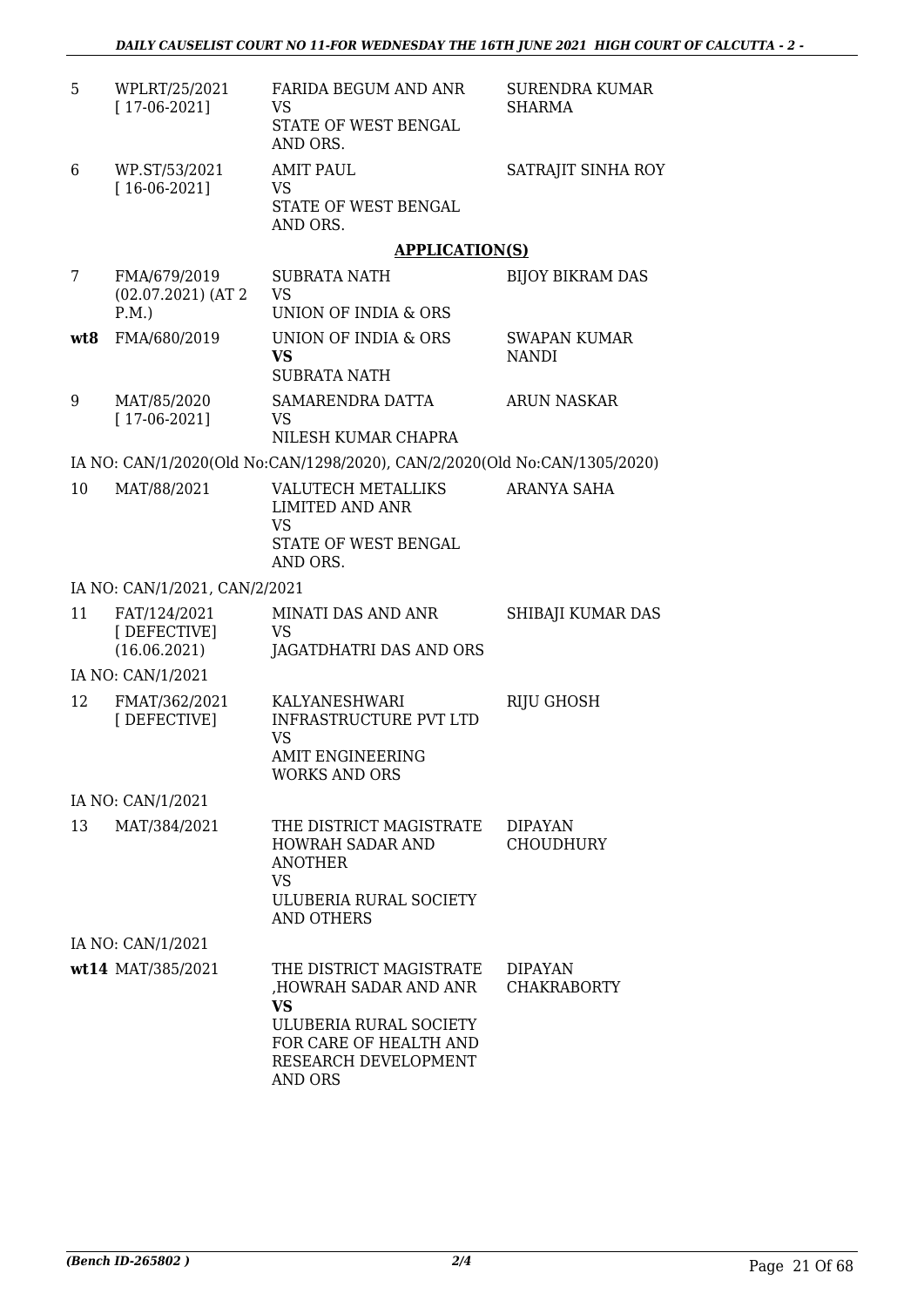| 15 | FMA/425/2021<br>$[17-06-2021]$ | DEBPRASAD BANERJEE AND<br><b>ANR</b><br><b>VS</b><br>STATE OF WEST BENGAL<br>AND ORS. | <b>SANDP GHOSH</b>                    |
|----|--------------------------------|---------------------------------------------------------------------------------------|---------------------------------------|
| 16 | MAT/433/2021<br>[DEFECTIVE]    | M/S.U.B. INDUSTRIES AND<br>ANR<br><b>VS</b><br><b>WSEDCL AND ORS</b>                  | <b>SUMITAVA</b><br><b>CHAKRABORTY</b> |
|    | IA NO: CAN/1/2021              |                                                                                       |                                       |
| 17 | FMA/512/2021                   | SHREE MAHESARI<br>VIDYALAYA & ORS<br><b>VS</b><br>LALJI UPADHYAYA& ORS                | SAKTIPADA JANA                        |
|    |                                | IA NO: CAN/2/2020(Old No:CAN/1412/2020), CAN/3/2021                                   |                                       |
| 18 | MAT/524/2021<br>$[16-06-2021]$ | INDIAN OIL CORP. LTD.<br>AND ORS.<br><b>VS</b><br>VIPUL ANAND SINGH                   | AMIT KR. NAG                          |
|    | IA NO: CAN/1/2021              |                                                                                       |                                       |
| 19 | FMA/546/2021                   | NAVA NIRMAN INFRACON<br><b>PVT LTD</b><br>VS<br>PUTUL BHAKAT AND ORS                  | <b>ARIF ALI</b>                       |
|    | IA NO: CAN/1/2021              |                                                                                       |                                       |
| 20 | MAT/555/2021                   | KUTUB UDDIN MOLLA AND<br><b>ORS</b><br><b>VS</b><br>STATE OF WEST BENGAL<br>AND ORS.  | <b>SUBHRANGSHU</b><br>PANDA           |
|    | IA NO: CAN/1/2021              |                                                                                       |                                       |
| 21 | MAT/563/2021<br>$[16-06-2021]$ | <b>ASHUTOSH GHOSH</b><br>VS<br>STATE OF WEST BENGAL<br>AND ORS.                       | SATRAJIT SINHA ROY                    |
|    | IA NO: CAN/1/2021, CAN/2/2021  |                                                                                       |                                       |
| 22 | MAT/565/2021<br>[DEFECTIVE ]   | TRIMULA SPONGE IRON<br><b>PVT LTD</b><br><b>VS</b><br>UNION OF INDIA AND ORS.         | DEBANJANA DE                          |
|    | IA NO: CAN/1/2021              |                                                                                       |                                       |
| 23 | MAT/566/2021                   | UTKARSH INDIA LTD. AND<br>ANR.<br><b>VS</b><br>CENTRAL COALFIELDS LTD.<br>AND ANR.    | Dwip Raj Basu                         |
|    | IA NO: CAN/1/2021              |                                                                                       |                                       |
| 24 | MAT/569/2021<br>$[16-06-2021]$ | INDIAN OIL CORPORATION<br>AND ANR.<br><b>VS</b><br><b>B.S.ENTERPRISE AND ORS.</b>     | <b>AMIT KUMAR NAG</b>                 |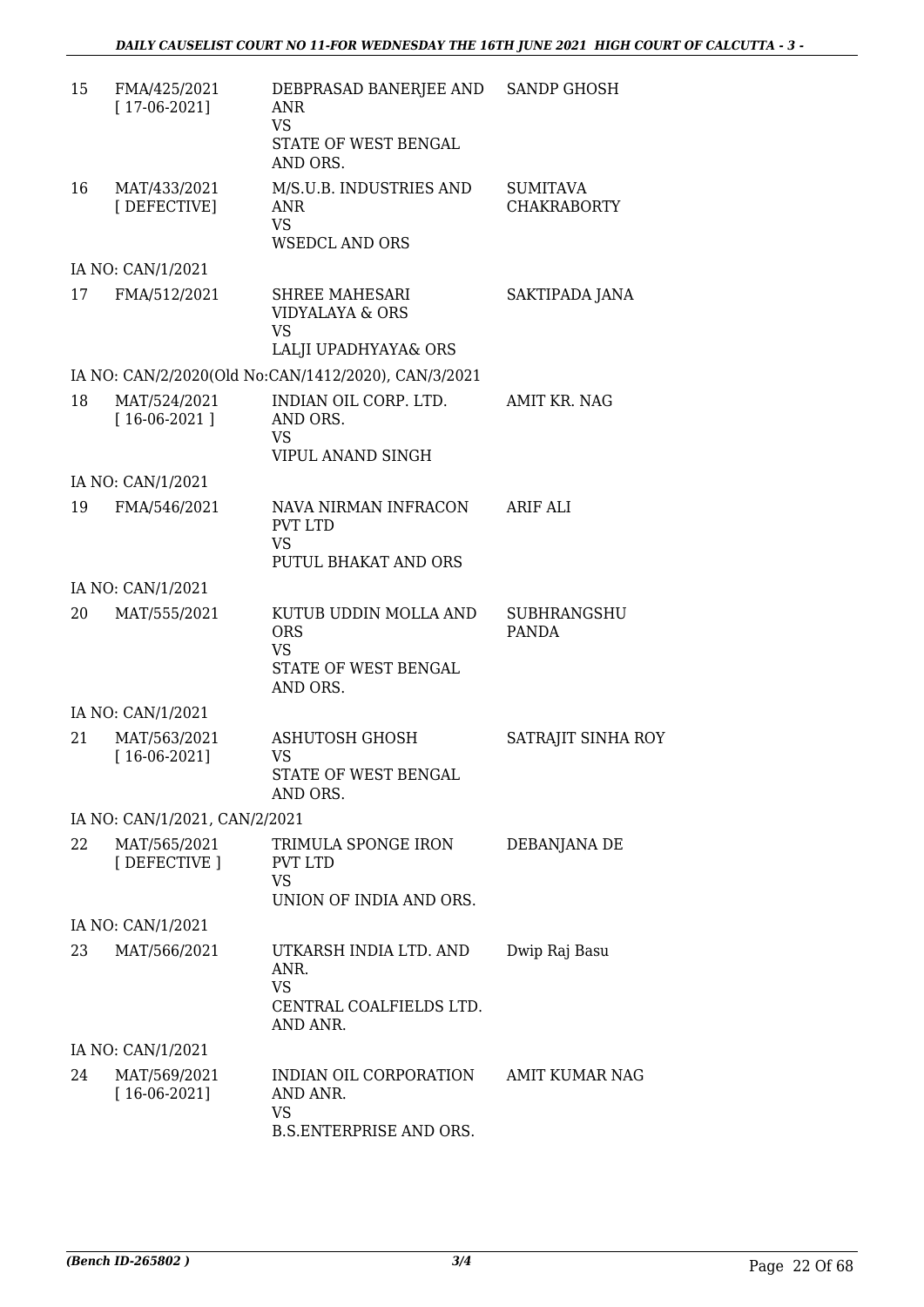25 FMA/620/2021 M/S SKG PULP AND PAPER MILLS PRIVATE LIMITED AND ANOTHER VS ASSISTANT PROVIDENT FUND COMMISSIONER AND **OTHERS** 

DEBAMIRA ADHIKARI

IA NO: CAN/1/2021, CAN/2/2021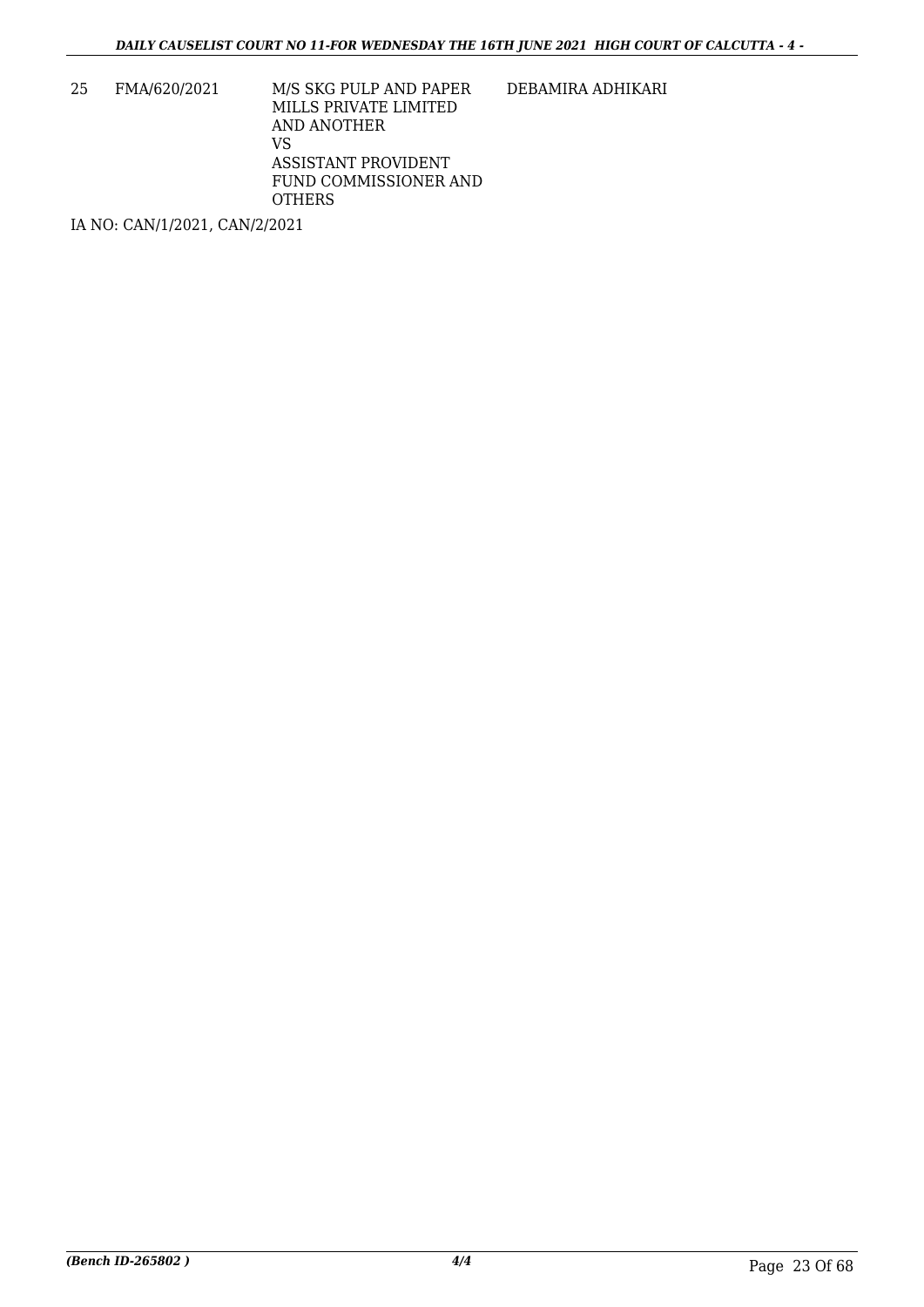

# **Appellate Side**

**DAILY CAUSELIST For Wednesday The 16th June 2021**

# **COURT NO. 30**

### **DIVISION BENCH (DB - VI)**

## **AT 11:00 AM**

### **HON'BLE JUSTICE TAPABRATA CHAKRABORTY HON'BLE JUSTICE MD. NIZAMUDDIN**

## **( VIA VIDEO CONFERENCE )**

## **ON AND FROM 16TH JUNE, 2021 (WEDNESDAY) TO 25TH JUNE, 2021 (FRIDAY) -**

**HEARING OF CRIMINAL APPEALS AND APPLICATIONS CONNECTED THERETO INCLUDING APPLICATION FOR SUSPENSION OF SENTENCE IN PENDING APPEALS;**

**CRIMINAL APPEALS RELATING TO CRIMES AGAINST WOMEN;**

**ANTICIPATORY BAILS UNDER SECTION 438 OF THE CODE OF CRIMINAL PROCEDURE ( UPTO 2019);**

**BAILS UNDER SECTION 439 OF THE CODE OF CRIMINAL PROCEDURE ( UPTO 2019);**

## **HABEAS CORPUS.**

|   |                                       | <b>HABEAS CORPUS</b>                                               |                              |  |
|---|---------------------------------------|--------------------------------------------------------------------|------------------------------|--|
| 1 | WPA/247/2020                          | AMBAR KUMAR CHAUHAN<br>VS.<br>STATE OF WEST BENGAL &<br><b>ORS</b> | <b>NEIL BASU</b>             |  |
|   | IA NO: CAN/1/2020                     |                                                                    |                              |  |
| 2 | WPA(H)/38/2021                        | KHETRO MOHAN MAITY<br>VS<br>STATE OF WEST BENGAL<br>AND ORS.       | ANINDYA SUNDAR<br><b>DAS</b> |  |
|   |                                       | <b>ADMISSION OF CRIMINAL APPEAL</b>                                |                              |  |
| 3 | CRA/212/2018                          | MD.JAMEEL @ JAMEEL<br><b>KHAN</b><br>VS<br>STATE OF WEST BENGAL    |                              |  |
|   | IA NO: CRAN/1/2021                    |                                                                    |                              |  |
|   | <b>BAIL IN CONNECTION WITH APPEAL</b> |                                                                    |                              |  |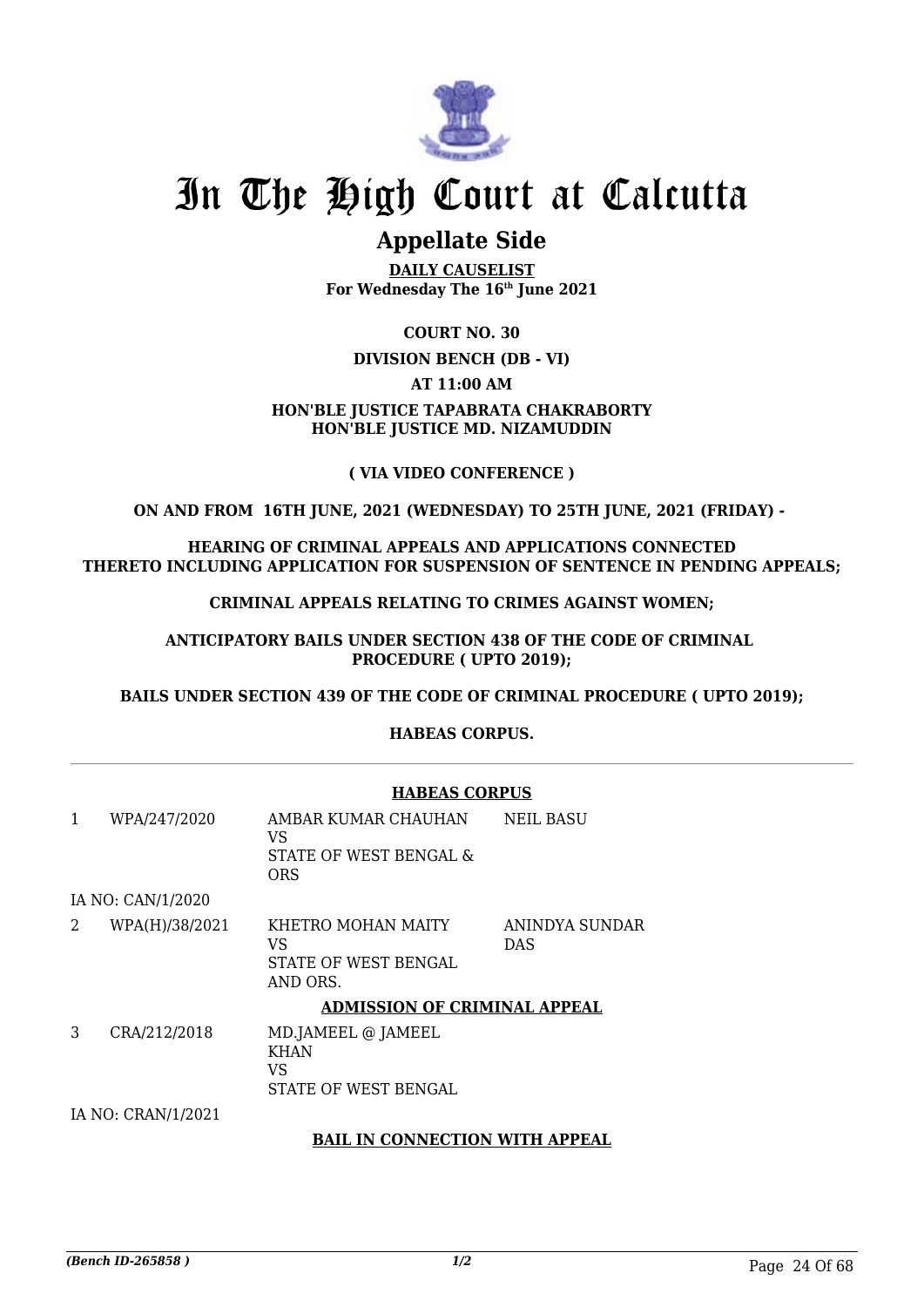| 4  | CRA/756/2012<br>(NOT RECEIVED)  | <b>BACCHU MIR</b><br>VS<br>STATE OF WEST BENGAL                               | <b>MADHURI DAS</b> |
|----|---------------------------------|-------------------------------------------------------------------------------|--------------------|
|    | IA NO: CRAN/5/2021              |                                                                               |                    |
| 5. | CRA/37/2020<br>(NOT RECEIVED)   | SANDHYA RANI DAS & ANR<br>VS<br>STATE OF WEST BENGAL                          | SWAGATA DATTA      |
|    | IA NO: CRAN/2/2020, CRAN/3/2020 |                                                                               |                    |
| 6  | CRA/24/2021                     | LAB SARKAR ALIAS JAGAT<br><b>SARKAR AND ORS</b><br>VS<br>State of West Bengal | KOUSTAV BACHI      |

IA NO: CRAN/1/2021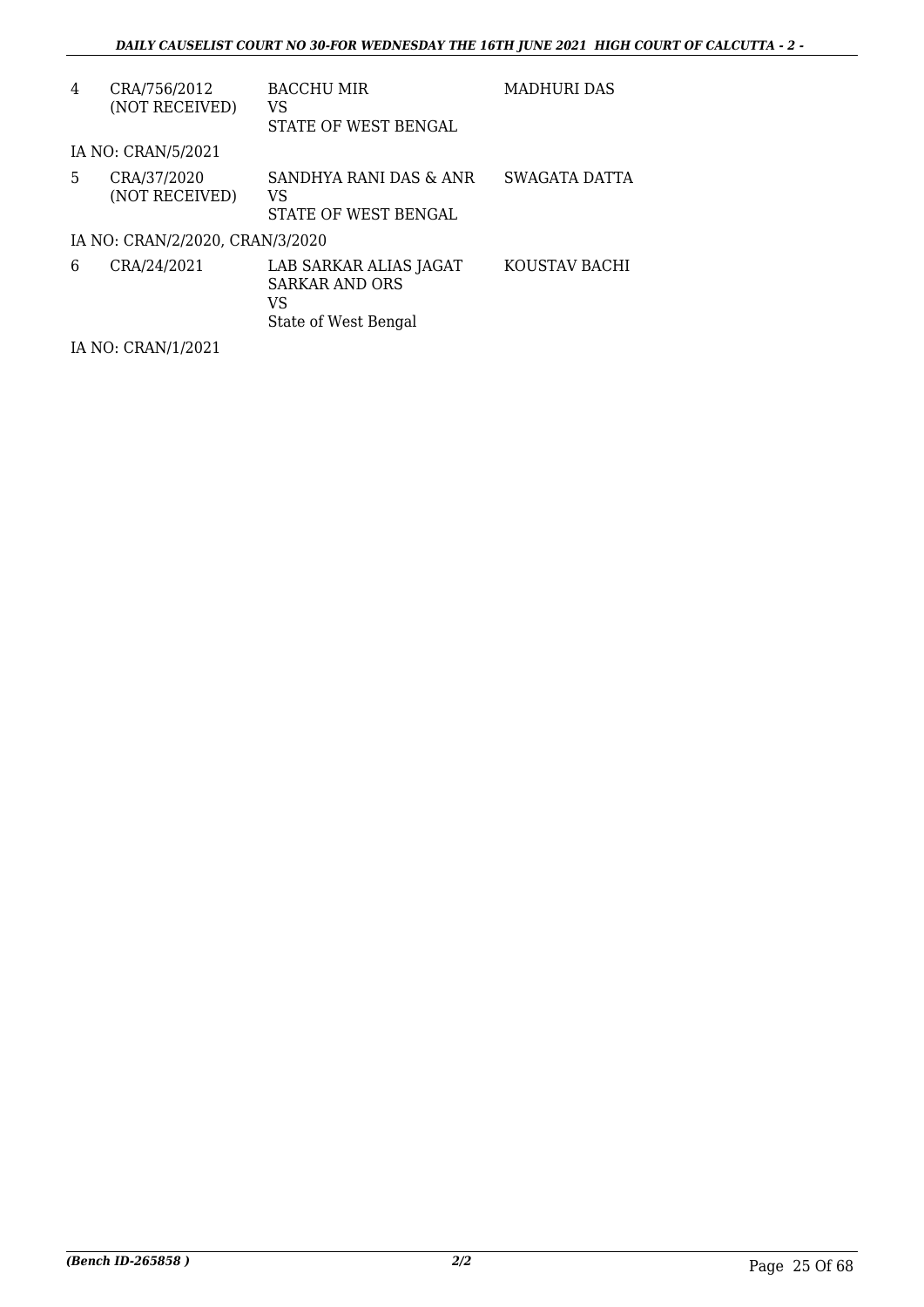

# **Appellate Side**

**DAILY CAUSELIST For Wednesday The 16th June 2021**

## **COURT NO. 4**

### **DIVISION BENCH (DB-VII)**

#### **AT 11:00 AM**

## **HON'BLE JUSTICE ARINDAM SINHA HON'BLE JUSTICE BISWAJIT BASU (VIA VIDEO CONFERENCE)**

#### **ON AND FROM 16TH JUNE, 2021 (WEDNESDAY) TO 25TH JUNE, 2021 (FRIDAY) - ADMISSION OF APPEALS UNDER ORDER XLI RULE 11 OF THE CODE OF CIVIL PROCEDURE, 1908 INCLUDING APPLICATIONS CONNECTED THERETO (UPTO 2018).**

### **ORDER XLI RULE II**

| $\mathbf{1}$ | SAT/23/1999                            | RASUL SHEIKH<br><b>VS</b><br>STATE OF W.B.                                | <b>JYOTIRMOY</b><br><b>BHATTACHARYA</b> |
|--------------|----------------------------------------|---------------------------------------------------------------------------|-----------------------------------------|
| 2            | SAT/243/1999                           | <b>SAGARIKA DAS</b><br><b>VS</b><br><b>RAM PROSAD SEN</b>                 | <b>SUBRATA</b><br><b>CHOUDHURY</b>      |
| 3            | SAT/291/1999                           | BARKAT ALI MONDAL & ORS<br>VS<br><b>SUKUR ALI MONDAL</b>                  | <b>J.ISLAM</b>                          |
| 4            | SAT/316/1999                           | <b>BIDHAN CHANDRA</b><br>MAJUMDER<br><b>VS</b><br>NILKANTA GHOSH          | AMAL KRISHNA SAHA                       |
| 5            | SAT/321/1999                           | CHITTA RANJAN SHAW<br><b>VS</b><br>JAYANTI GOPAL SHAW                     | <b>ANIL KUMAR</b><br><b>BHANDARY</b>    |
|              | IA NO: CAN/1/2001(Old No:CAN/743/2001) |                                                                           |                                         |
| 6            | SAT/343/1999                           | KASHEM ALI MONDAL<br><b>VS</b><br><b>BIDHU BHUSAN HALDER</b>              | <b>SURES</b><br>CH.CHATTERJEE           |
| 7            | SAT/411/1999                           | HARADHAN SARDAR & ANR<br>VS.<br><b>TARUBALA NASKAR</b>                    | <b>TAPAS MUKHERJEE</b>                  |
|              |                                        | IA NO: CAN/1/1999(Old No:CAN/6238/1999), CAN/2/1999(Old No:CAN/6239/1999) |                                         |
| 8            | SAT/453/1999                           | MD.ABDUL HAMID MONDAL<br><b>VS</b><br><b>SUPIA BIBI</b>                   | MR.DEBABRATA ROY                        |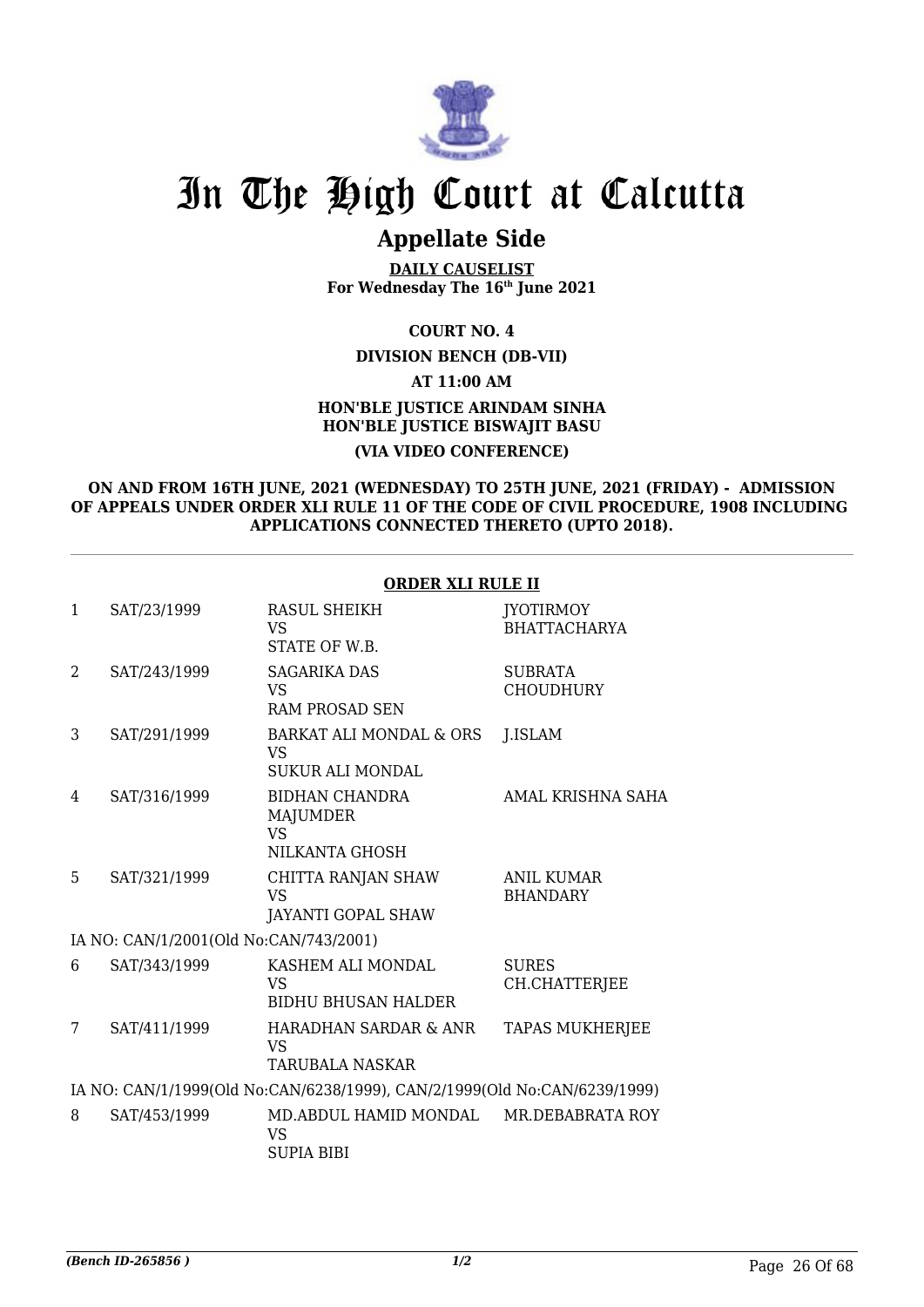| 9  | SAT/486/1999                  | KARMU MAJHI<br>VS<br>ARABINDA SINGHA<br><b>MAHAPATRA</b>      | MADHUSUDAN<br><b>MONDAL</b> |  |  |  |
|----|-------------------------------|---------------------------------------------------------------|-----------------------------|--|--|--|
| 10 | SAT/745/1999                  | DHANESWAR GHOSH & ORS<br>VS<br>STATE OF W.B.                  | <b>MALABIKA ROY</b>         |  |  |  |
| 11 | SAT/301/2018                  | <b>SMT BHARATI KOLEY</b><br>VS<br><b>PRATIK DAS &amp; ANR</b> | ANIMESH DAS                 |  |  |  |
|    | IA NO: CAN/1/2021, CAN/2/2021 |                                                               |                             |  |  |  |
| 12 | SAT/302/2018                  | <b>SMT BHARATI KOLEY</b><br>VS<br><b>PRATIK DAS &amp; ANR</b> | ANIMESH DAS                 |  |  |  |

IA NO: CAN/3/2021, CAN/4/2021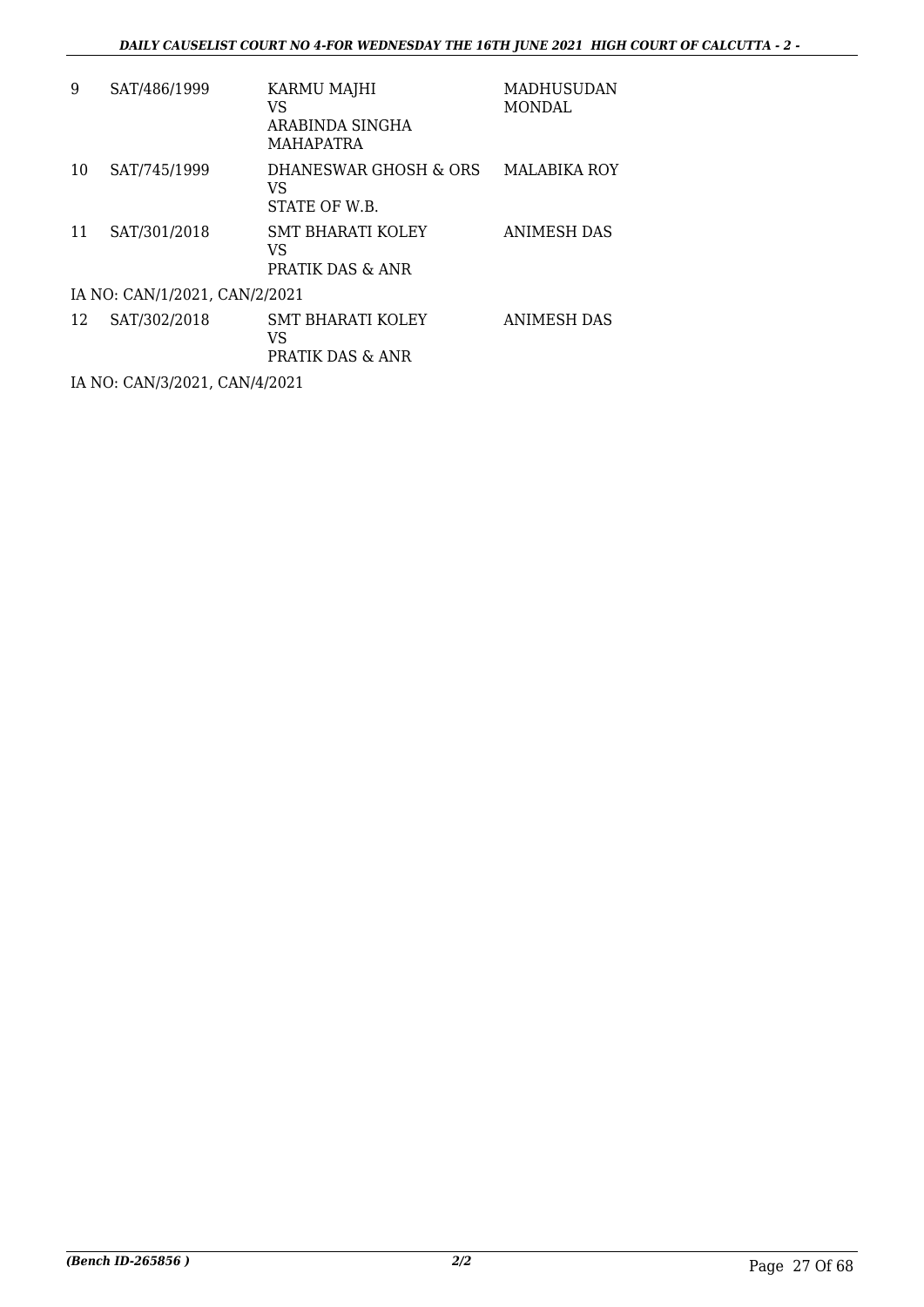

# **Appellate Side**

**DAILY CAUSELIST For Wednesday The 16th June 2021**

**COURT NO. 8**

**SINGLE BENCH (SB-II)**

**AT 11:00 AM**

**HON'BLE JUSTICE DEBANGSU BASAK**

#### **(VIA VIDEO CONFERENCE)**

#### **ON AND FROM 16TH JUNE, 2021 (WEDNESDAY) TO 25TH JUNE, 2021 (FRIDAY) - MATTERS (MOTION & HEARING) UNDER ARTICLE 226 OF THE CONSTITUTION RELATING TO RESIDUARY UNDER GROUP IX INCLUDING APPLICATIONS CONNECTED THERETO.**

|              |                |                                                                                 | <b>MOTION</b>            |
|--------------|----------------|---------------------------------------------------------------------------------|--------------------------|
| $\mathbf{1}$ | WPA/8860/2021  | <b>BIMAL HALDER</b><br>VS<br>STATE OF WEST BENGAL                               | LAKSHMINATH BHATTACHARYA |
|              |                | AND ORS.                                                                        |                          |
| 2            | WPA/9722/2021  | <b>FAHEEM BAIG</b><br>VS<br>KOLKATA PORT TRUST                                  | <b>DWAIPAYAN BISWAS</b>  |
| 3            |                |                                                                                 |                          |
|              | WPA/9758/2021  | <b>JYOTSNA PAUL</b><br>VS                                                       | <b>SUBHAJIT DAS</b>      |
|              |                | <b>STATE OF WEST BENGAL</b><br>AND ORS.                                         |                          |
| 4            | WPA/9910/2021  | JAJNASENI MUKHERJEE<br>NEE MONDAL                                               | <b>SOUGATA MITRA</b>     |
|              |                | <b>VS</b><br><b>STATE OF WEST BENGAL</b><br>AND ORS.                            |                          |
| 5            | WPA/10154/2021 | MONIRUL ISLAM MALLICK<br><b>VS</b>                                              | INDRAJIT BHATTACHARJEE   |
|              |                | CESC LIMITED AND ORS.                                                           |                          |
| 6            | WPA/10475/2021 | BIJON KUMAR SAHA AND<br><b>ANR</b><br>VS                                        | SUPRATIK SYAMAL          |
|              |                | <b>STATE OF WEST BENGAL</b><br>AND ORS.                                         |                          |
| 7            | WPA/10505/2021 | <b>SIBANI SARKAR</b><br>VS                                                      | KARUNAMOYEE SAMANTA      |
|              |                | <b>STATE OF WEST BENGAL</b><br>AND ORS.                                         |                          |
| 8            | WPA/10506/2021 | SHRABANTI HALDER AND<br><b>ORS</b><br>VS                                        | KARUNAMOYEE SAMANTA      |
|              |                | STATE OF WEST BENGAL<br>AND ORS.                                                |                          |
| 9            | WPA/10509/2021 | B.S. ENTERPRISE AND ORS.<br><b>VS</b><br>THE INDIAN OIL<br>CORPORATION AND ANR. | KAKALI NASKAR            |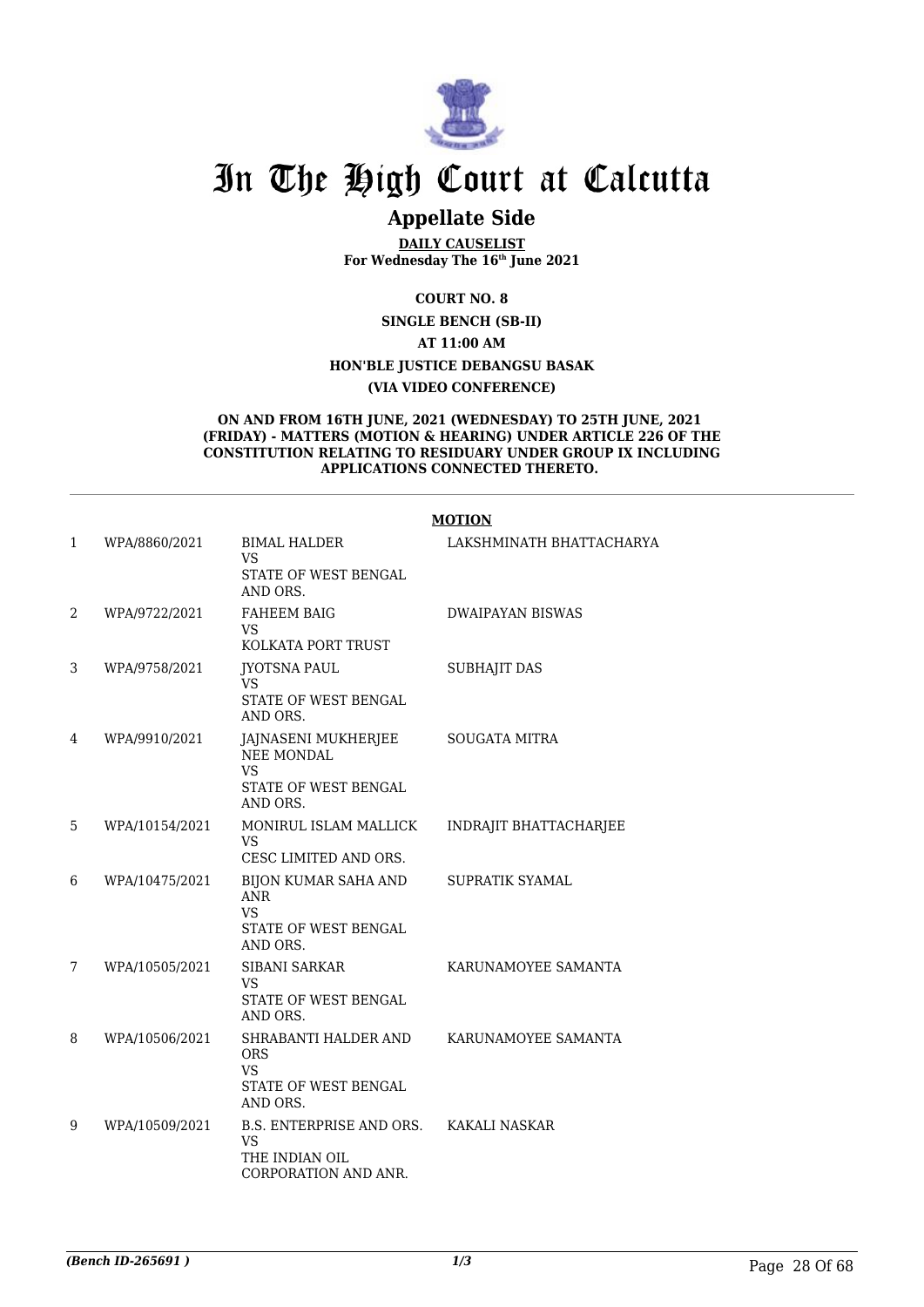| 10 | WPA/10510/2021    | BISWANATH DALAL<br>VS<br>STATE OF WEST BENGAL<br>AND ORS.                                    | PAMPA DEY (DHABAL)          |
|----|-------------------|----------------------------------------------------------------------------------------------|-----------------------------|
| 11 | WPA/10516/2021    | MOSARAF MIDDYA AND<br><b>OTHERS</b><br><b>VS</b><br>STATE OF WEST BENGAL                     | BHASKAR HUTAIT              |
| 12 | WPA/10520/2021    | AND ORS.<br>DUTTAPUKUR SEVA SADAN<br>AND MATERNITY HOME<br><b>VS</b><br>STATE OF WEST BENGAL | SHIBAJI KUMAR DAS           |
| 13 | WPA/10522/2021    | AND ORS.<br>SHAMBHU SHARMA<br>VS<br>THE C.E.S.C. LTD AND ORS                                 | ARUNIMA DAS SHARMA          |
| 14 | WPA/10526/2021    | ANIL SINGH<br>VS<br>THE C.E.S.C. AND ORS                                                     | ARUNIMADASSHARMA4@GMAIL.COM |
| 15 | WPA/10544/2021    | MANSAROVAR FERROUS<br>PVT LTD AND ANR<br><b>VS</b>                                           | SIDDHARTHA SHROFF           |
|    |                   | W.B.ELCTRICVTY<br><b>REGULATORY COMMISSION</b><br><b>AND ORS</b>                             |                             |
| 16 | WPA/10548/2021    | BASUDEB KHANRA<br>VS<br>STATE OF WEST BENGAL<br>AND ORS.                                     | MUJIBAR ALI NASKAR          |
| 17 | WPA/10555/2021    | MOHAMMED NAIM<br>VS<br>STATE OF WEST BENGAL                                                  | PARTHA PRATIM MUKHERJEE     |
| 18 | WPA/10559/2021    | AND ORS.<br>RUHUL AMIN MOLLA AND<br><b>ORS</b><br>VS<br>STATE OF WEST BENGAL<br>AND ORS.     | Shahan Shah                 |
|    | 19 WPA/10568/2021 | KISMAT GAZI<br>VS<br>STATE OF WEST BENGAL                                                    | Shahan Shah                 |
| 20 | WPA/10571/2021    | AND ORS.<br>OMAR FARQUE GAZI<br>VS<br>STATE OF WEST BENGAL                                   | Shahan Shah                 |
| 21 | WPA/10574/2021    | AND ORS.<br>BINOD KUMAR SINGH<br>@BINOD KR SINGH<br><b>VS</b>                                | BARNALI GUPTA               |
| 22 | WPA/10575/2021    | STATE OF WEST BENGAL<br>AND ORS.<br>SULEKHA SHAW<br>VS<br>STATE OF WEST BENGAL               | SUDIP GHOSH CHOWDHURY       |
| 23 | WPA/10576/2021    | AND ORS.<br>ASHISH CHATTOPADHYAY<br>AN ORS<br><b>VS</b><br>STATE OF WEST BENGAL<br>AND ORS.  | ROSHAN SENGUPTA             |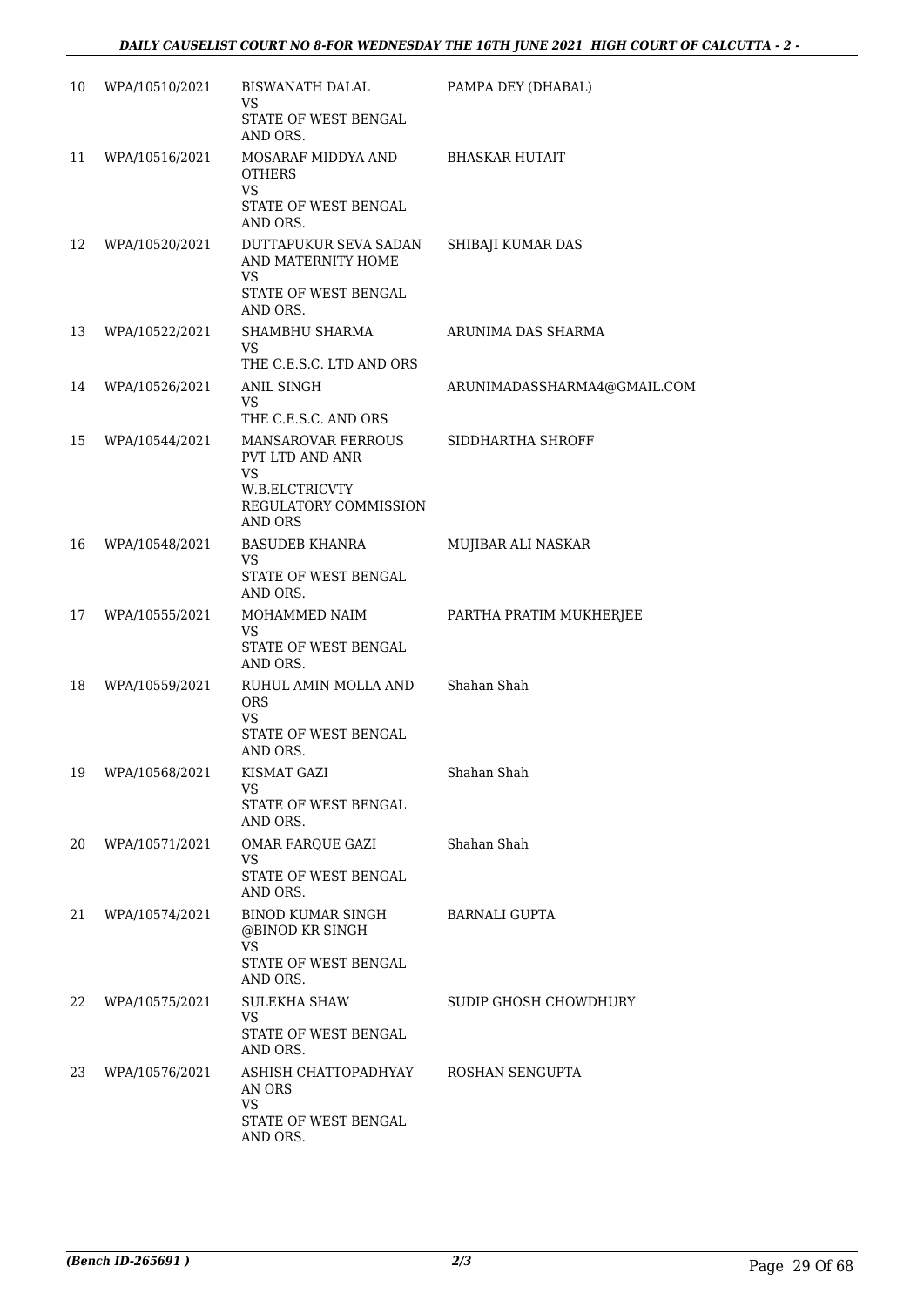| 24 | WPA/10587/2021                | SRJ COLUR SYNTHETICS<br><b>REP BY ITS PARTNER</b><br>VS<br><b>CESC LTD AND ORS</b>      | Kaustav Bhattacharya  |
|----|-------------------------------|-----------------------------------------------------------------------------------------|-----------------------|
| 25 | WPA/10588/2021                | <b>RINA KAR</b><br>VS<br><b>STATE OF WEST BENGAL</b>                                    | <b>BANDANA MAITY</b>  |
| 26 | WPA/10604/2021                | <b>MILAN DAS</b><br>VS<br><b>STATE OF WEST BENGAL</b><br>AND ORS.                       | <b>SURYA MAITY</b>    |
| 27 | WPA/10612/2021                | <b>SOUDIP GHOSH</b><br><b>VS</b><br>UNION OF INDIA AND ORS.                             | SANTANU MAJI          |
| 28 | WPA/10638/2021                | <b>SMT MAKHAN BALA DAS</b><br>VS<br>W.B.S.E.D.C.LTD AND ORS                             | <b>PRANTICK GHOSH</b> |
| 29 | WPA/10651/2021                | KANAI LAL DHARA@KANAI<br>DHARA AN DNAR<br><b>VS</b><br>STATE OF WEST BENGAL<br>AND ORS. | <b>SK TOSLIM ALI</b>  |
|    |                               |                                                                                         | <b>APPLICATION</b>    |
| 30 | WPA/8611/2020                 | <b>LOCAL CUBE PRIVATE</b><br><b>LIMITED</b><br><b>VS</b><br>State of West Bengal        | MUKHERJEE PRASAD      |
|    | IA NO: CAN/1/2021, CAN/2/2021 |                                                                                         |                       |
|    |                               |                                                                                         | <b>FOR HEARING</b>    |
| 31 | WPA/9969/2020                 | <b>BHABASINDHU GARAI</b><br>VS<br>THE STATE OF WEST                                     | SATRAJIT SINHA ROY    |

BENGAL AND ORS

IA NO: CAN/1/2021, CAN/2/2021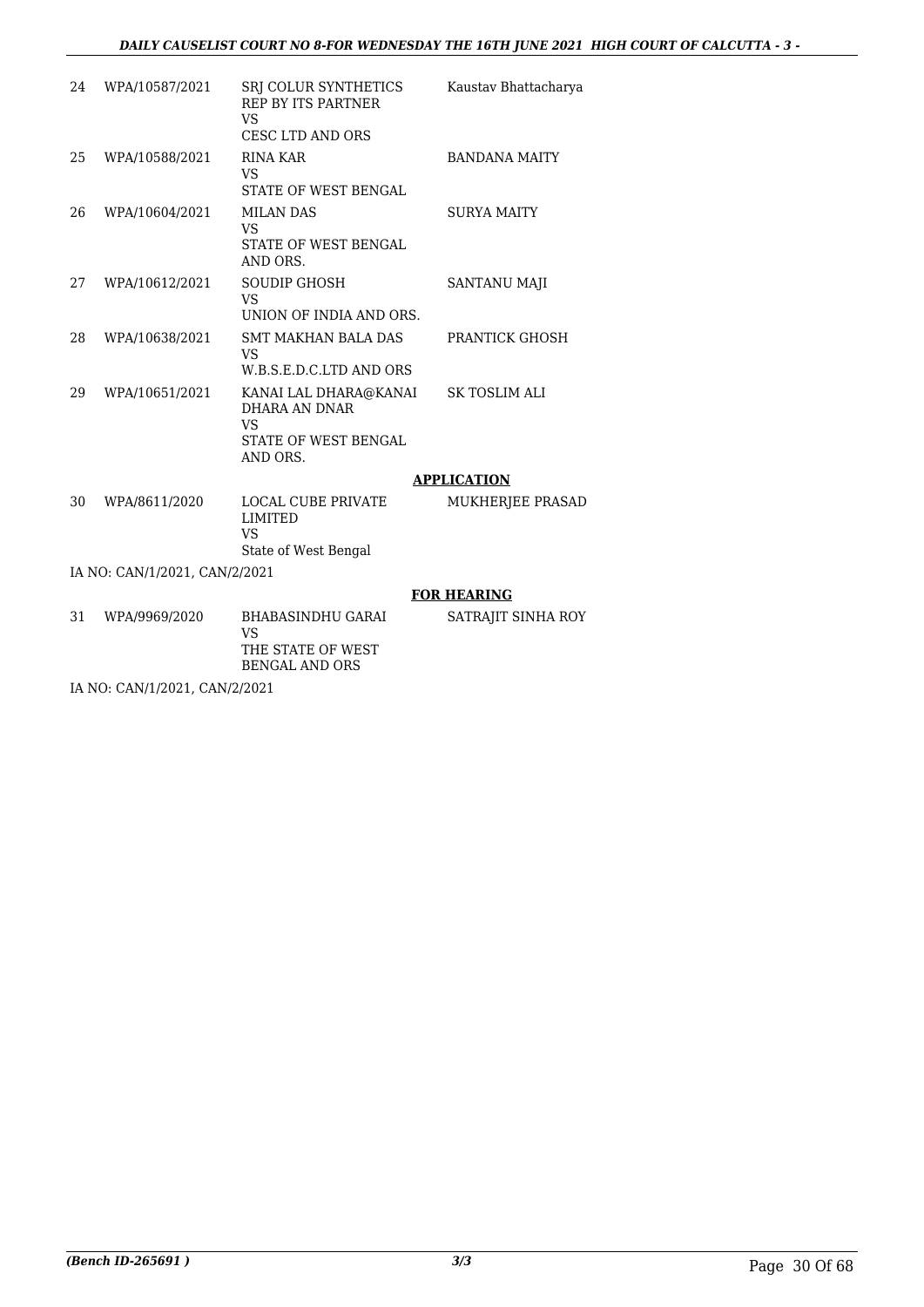

# **Appellate Side**

**DAILY CAUSELIST For Wednesday The 16th June 2021**

# **COURT NO. 13 SINGLE BENCH (SB - III) AT 11:00 AM HON'BLE JUSTICE RAJASEKHAR MANTHA (VIA VIDEO CONFERENCE)**

#### **ON AND FROM 16TH JUNE, 2021 (WEDNESDAY) TO 25TH JUNE, 2021 (FRIDAY) - MATTERS (MOTION & HEARING) UNDER ARTICLE 226 OF THE CONSTITUTION RELATING TO RESIDUARY UNDER GROUP IX INCLUDING APPLICATIONS CONNECTED THERETO.**

### **NOTE : PORT BLAIR MATTERS WILL BE TAKEN UP FIRST AFTER THE APPELLATE SIDE MATTERS.**

|                                                                                                                | <b>MOTION</b>                 |                                                                           |                                      |  |  |
|----------------------------------------------------------------------------------------------------------------|-------------------------------|---------------------------------------------------------------------------|--------------------------------------|--|--|
| $\mathbf{1}$                                                                                                   | WPA/3337/2020<br>(30/06/21)   | RAMENDRA MOHAN<br><b>SARKAR</b><br><b>VS</b><br>UNION OF INDIA & ORS      | <b>KARUNAMOYEE</b><br><b>SAMANTA</b> |  |  |
| 2                                                                                                              | WPA/5606/2020                 | TAPAN ROY @ PAUL<br>VS<br>STATE OF WEST BENGAL &<br><b>ORS</b>            | SATRAJIT SINHA ROY                   |  |  |
| IA NO: CAN/1/2020(Old No:CAN/3361/2020), CAN/2/2020(Old No:CAN/5183/2020), CAN/3/2020(Old<br>No:CAN/5184/2020) |                               |                                                                           |                                      |  |  |
| 3                                                                                                              | WPA/5691/2020                 | <b>KARTICK PAUL</b><br><b>VS</b><br>STATE OF WEST BENGAL &<br><b>ORS</b>  | <b>TAPAN ROY</b>                     |  |  |
|                                                                                                                |                               | IA NO: CAN/1/2020(Old No:CAN/3587/2020), CAN/3/2020(Old No:CAN/4335/2020) |                                      |  |  |
| 4                                                                                                              | WPA/6977/2020                 | SUBIR KUMAR GHOSH<br><b>VS</b><br>State of West Bengal                    | <b>KARUNAMOYEE</b>                   |  |  |
|                                                                                                                | IA NO: CAN/1/2020, CAN/2/2021 |                                                                           |                                      |  |  |
| 5                                                                                                              | WPA/8328/2020                 | ARIJIT MITRA<br><b>VS</b><br>State of West Bengal                         | <b>AMITAVA MITRA</b>                 |  |  |
| 6                                                                                                              | WPA/8780/2020<br>(17.06.2021) | <b>SK. NASIMUDDIN</b><br>VS<br><b>CESC LIMITED AND ANR</b>                | <b>INDRANIL HALDER</b>               |  |  |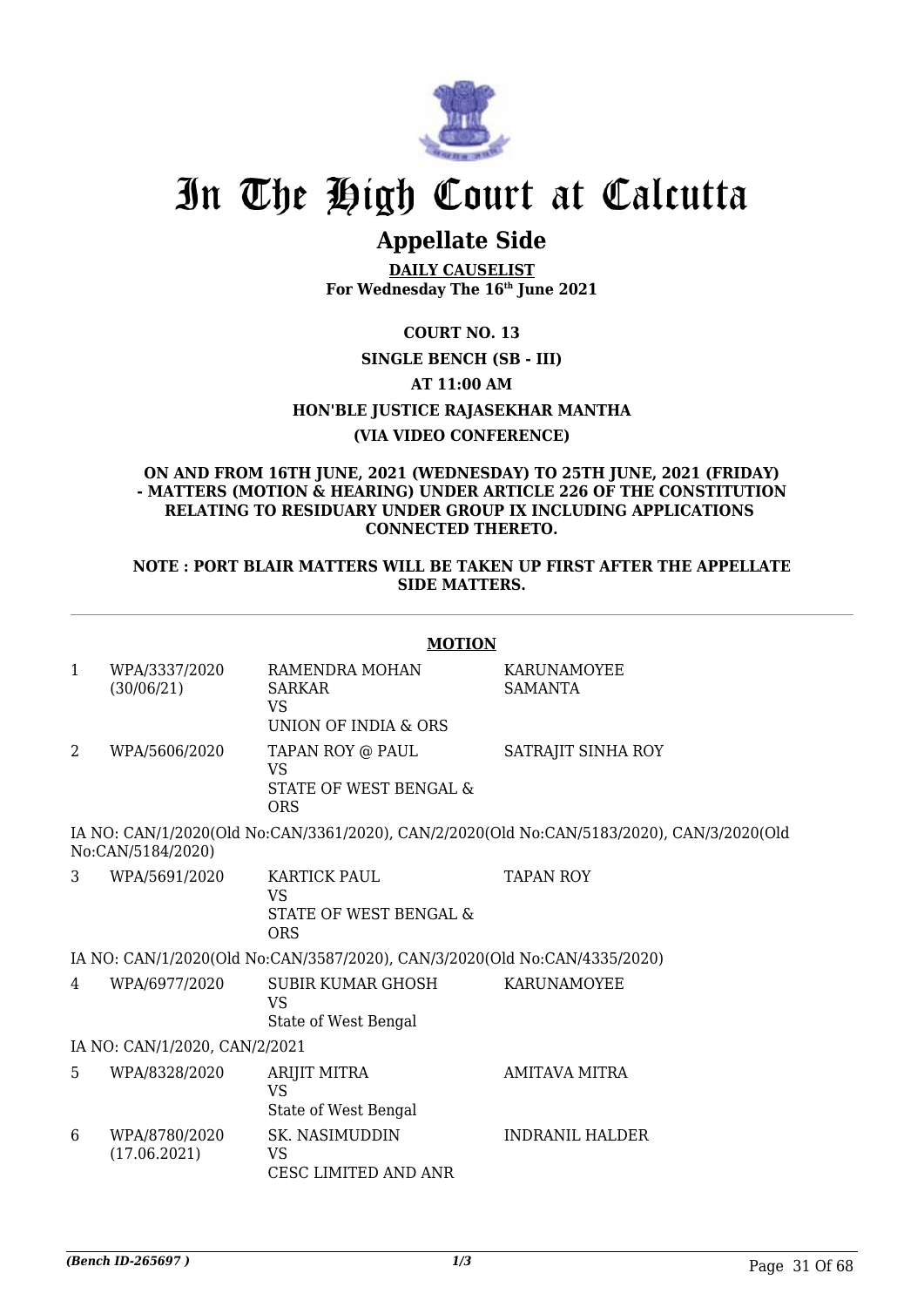|    | wt7 WPA/8783/2020              | <b>FARIDUL MALLIK</b><br><b>VS</b><br>CESC LIMITED AND ANR                                                                              | <b>INDRANIL HALDER</b>                 |
|----|--------------------------------|-----------------------------------------------------------------------------------------------------------------------------------------|----------------------------------------|
| 8  | WPA/9546/2020                  | <b>SARESH CHANDRA</b><br><b>SAMANTA</b><br><b>VS</b><br>STATE OF WEST BENGAL<br>AND ORS.                                                | PROSENJIT<br><b>MUKHERJEE</b>          |
| 9  | WPA/9889/2020<br>[28.06.2021]  | <b>AMALA ROY</b><br><b>VS</b><br>STATE OF WEST BENGAL<br>AND ORS.                                                                       | PAMPA DEY DHABAL                       |
| 10 | WPA/10135/2020                 | <b>BASIRHAT FOOD SUPPLY</b><br>MAHILA CO-OPERATIVE<br><b>SOCIETY LIMITED</b><br><b>VS</b><br>THE STATE OF WEST<br><b>BENGAL AND ORS</b> | SATRAJIT SINHA ROY                     |
| 11 | WPA/11355/2020<br>(17.06.2021) | RASHMONI NAG AND ANR<br><b>VS</b><br>THE STATE OF WEST<br><b>BENGAL AND ORS</b>                                                         | <b>SOUGATA MITRA</b>                   |
| 12 | WPA/174/2021<br>[17.06.2021]   | <b>ALI BURHAN</b><br><b>VS</b><br>STATE OF WEST BENGAL<br>AND ORS.                                                                      | <b>SOUGATA MITRA</b>                   |
| 13 | WPA/212/2021                   | SAMRIDDHO GHOSH<br><b>VS</b><br><b>CESC LTD AND ORS</b>                                                                                 | <b>INDRANIL HALDER</b>                 |
| 14 | WPA/1046/2021<br>[17.06.2021]  | NIRMAL KUMAR DAS<br><b>VS</b><br>UNION OF INDIA AND ORS.                                                                                | <b>PUNAM BASU</b>                      |
| 15 | WPA/1283/2021                  | <b>SOURAV SARKAR AND ANR</b><br><b>VS</b><br>THE STATE OF WEST<br><b>BENGAL AND ORS</b>                                                 | <b>SUDIP GHOSH</b><br><b>CHOWDHURY</b> |
| 16 | WPA/1415/2021                  | <b>SOUMEN ROUTH AND</b><br>ANOTHER<br><b>VS</b><br>STATE OF WEST BENGAL<br>AND ORS.                                                     | SOUMYAJIT DAS<br><b>MAHAPATRA</b>      |
| 17 | WPA/2744/2021<br>[21.06.2021]  | <b>J.P AVIATION SERVICES</b><br>PRIVATE LTD.AND ANR<br><b>VS</b><br>UNION OF INDIA AND ORS.                                             | RAMENDU AGARWAL                        |
| 18 | WPA/3756/2021<br>[21.06.2021]  | J P AVIATION SERVICES PVT<br>LTD AND ANR<br><b>VS</b><br>UNION OF INDIA AND ORS.                                                        | RAMENDU AGARWAL                        |
| 19 | WPA/4185/2021<br>[28.06.2021]  | PRABIR BANERJEE<br><b>VS</b><br>STATE OF WEST BENGAL<br>AND ORS.                                                                        | <b>SUDIP GHOSH</b><br><b>CHOWDHURY</b> |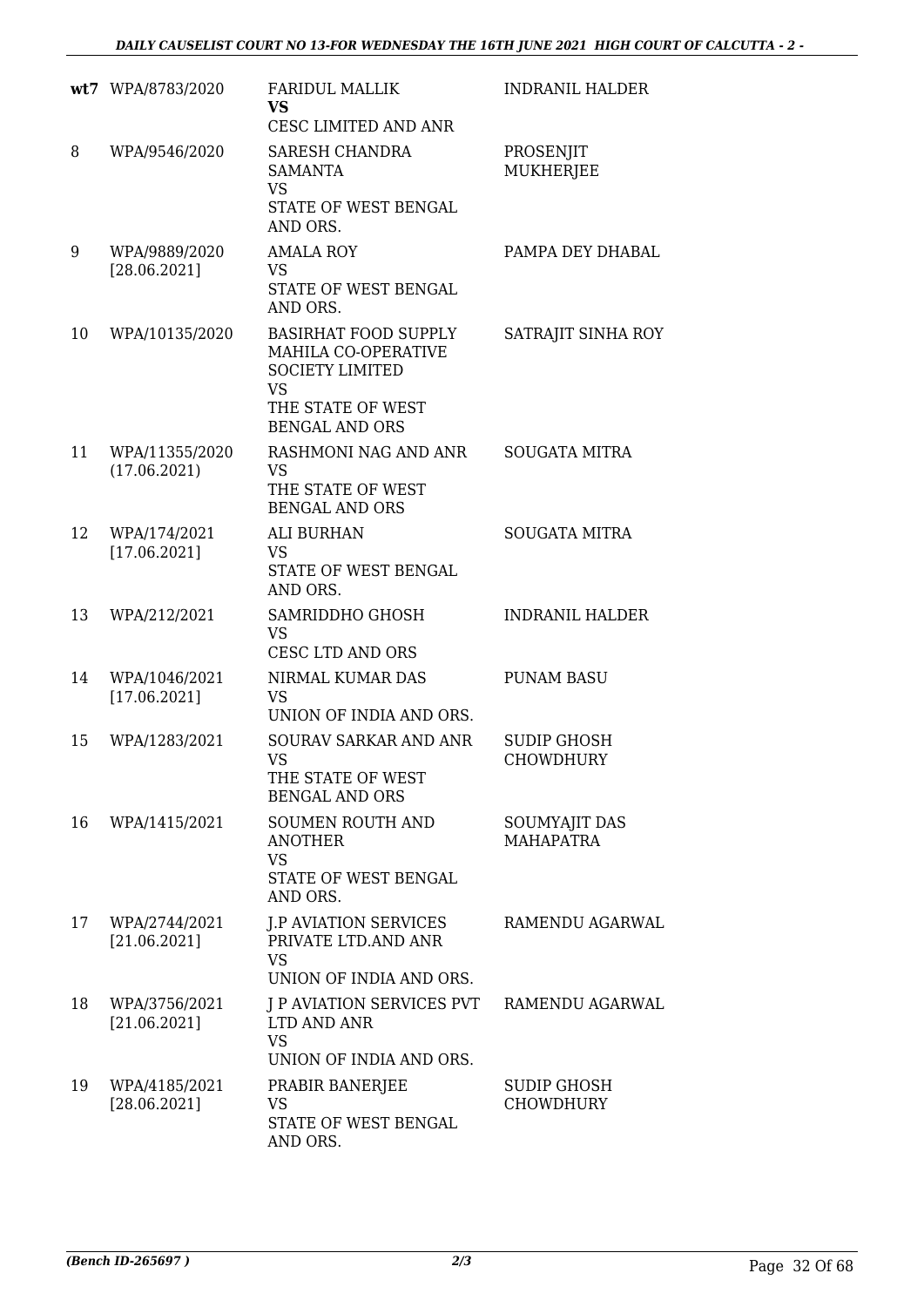| 20 | WPA/4911/2021                 | ROKEYA LASKAR<br>VS.<br>THE STATE OF WEST<br><b>BENGAL AND ORS</b>                                                                                  | <b>DEBAYAN SEN</b>                       |
|----|-------------------------------|-----------------------------------------------------------------------------------------------------------------------------------------------------|------------------------------------------|
| 21 | WPA/6315/2021                 | <b>JAHAR SHA</b><br><b>VS</b><br>STATE OF WEST BENGAL<br>AND ORS.                                                                                   | <b>SOUMYA NAG</b>                        |
|    | IA NO: CAN/1/2021, CAN/2/2021 |                                                                                                                                                     |                                          |
| 22 | WPA/6404/2021                 | NIRMAL KUMAR NASKAR<br><b>VS</b><br>STATE OF WEST BENGAL<br>AND ORS.                                                                                | <b>ARGHA DAS</b>                         |
| 23 | WPA/6882/2021<br>[29.06.2021] | <b>RUPASREE BHOWMIK</b><br><b>VS</b><br>STATE OF WEST BENGAL<br>AND ORS.                                                                            | <b>ASHOK HALDER</b>                      |
| 24 | WPA/7305/2021                 | MANJULA BHATTACHARJEE<br><b>VS</b><br>THE STATE OF WEST<br><b>BENGAL AND ORS</b>                                                                    | <b>SUMITAVA</b><br><b>CHAKRABORTY</b>    |
| 25 | WPA/7970/2021<br>[28.06.2021] | SK. MEHAMUD ALI<br><b>VS</b><br>THE STATE OF WEST<br><b>BENGAL AND ORS</b>                                                                          | <b>SOUMYAJIT DAS</b><br><b>MAHAPATRA</b> |
| 26 | WPA/7973/2021<br>[28.06.2021] | <b>AJOY KUMAR DAS</b><br><b>VS</b><br>THE STATE OF WEST<br><b>BENGAL AND ORS</b>                                                                    | SOUMYAJIT DAS<br><b>MAHAPATRA</b>        |
| 27 | WPA/7974/2021<br>[28.06.2021] | <b>BHABESH SANTRA</b><br><b>VS</b><br>STATE OF WEST BENGAL<br>AND ORS.                                                                              | SOUMYAJIT<br><b>MAHAPATRA</b>            |
| 28 | WPA/8077/2021                 | PIYAS ROY<br>VS<br>TRHE STATE OF WEST<br><b>BENGAL AND ORS</b>                                                                                      | <b>TAPAN ROY</b>                         |
| 29 | WPA/8436/2021                 | <b>TAPAS DAS</b><br><b>VS</b><br>STATE OF WEST BENGAL<br>AND ORS.                                                                                   | <b>AAFREEN PERVEEN</b>                   |
| 30 | WPA/8465/2021<br>[28.06.2021] | <b>SMT SAPTAMI HAZRA</b><br><b>VS</b><br>STATE OF WEST BENGAL<br>AND ORS.                                                                           | RUDRAKSHA<br>CHATTOPADHYAY               |
| 31 | WPA/8611/2021                 | MOSARAF HOSSAIN @<br><b>BABAR ALI SK.</b><br><b>VS</b><br>WEST BENGAL STATE<br><b>ELECTRICITY</b><br>DISTRIBUTION COMPANY<br><b>LIMITED AND ORS</b> | <b>Bidyut Baran Biswas</b>               |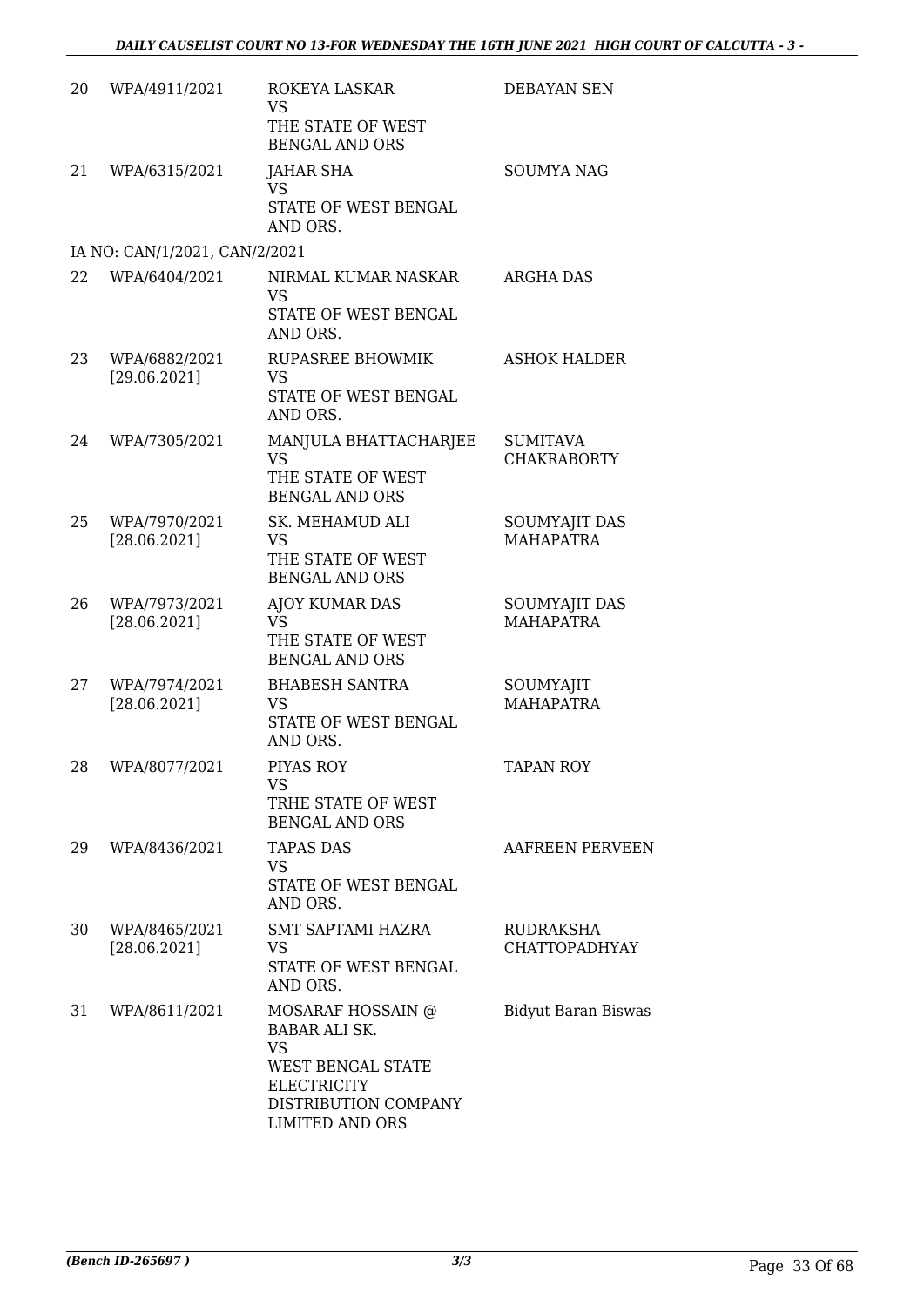

# **Appellate Side**

**DAILY CAUSELIST For Wednesday The 16th June 2021**

# **COURT NO. 7**

## **SINGLE BENCH (SB - IV)**

**AT 11:00 AM**

## **HON'BLE JUSTICE SABYASACHI BHATTACHARYYA**

## **( VIA VIDEO CONFERENCE )**

### **ON AND FROM 16TH JUNE, 2021 ( WEDNESDAY) TO 25TH JUNE, 2021 ( FRIDAY) - ADMISSION AND HEARING OF CIVIL REVISIONS UNDER ARTICLE 227 OF THE CONSTITUTION INCLUDING APPLICATIONS CONNECTED THERETO.**

#### **APPLICATIONS UNDER SECTION 24 OF THE CODE OF CIVIL PROCEDURE, SECOND APPEALS, FIRST MISC. APPEAL, SECOND MISCELLANEOUS APPEAL IRRESPECTIVE OF YEARS INCLUDING APPLICATIONS CONNECTED THERETO.**

### **MATTERS RELATING TO CONTEMPT ( CIVIL) OF SUB-ORDINATE COURTS TO BE HEARD BY A JUDGE SITTING SINGLY.**

|   | <b>TO BE MENTIONED</b>                 |                                                                  |                              |  |  |
|---|----------------------------------------|------------------------------------------------------------------|------------------------------|--|--|
| 1 | CO/1188/2021                           | KRITI SINGHANIA<br>VS<br>ARJUN MUKHERJEE                         | <b>RITICK CHOWDHURY</b>      |  |  |
|   |                                        | <b>CIVIL REVISION</b>                                            |                              |  |  |
| 2 | CO/1855/2015                           | TAPAN TANAY HALDAR &<br><b>ANR</b><br>VS<br>ICICI BANK LTD & ORS | RESHMI HALDER                |  |  |
| 3 | CO/65/2021<br>[Fixed On<br>05.07.2021] | KEDAR SAMANTA AND ANR<br>VS.<br>NAGENDRA NATH<br>SAMANTA AND ORS | ARITRA SHANKAR<br><b>RAY</b> |  |  |
| 4 | CO/855/2021<br>$(S)(16-06-2021)$       | NIBEDITA NATTA PAUL<br>VS<br><b>ABHISEK NATTA</b>                | KUSHAL PAUL                  |  |  |
| 5 | CO/1057/2021<br>$(21-06-2021)$         | MOUTUSHI GHOSH NEE<br><b>ROY</b><br>VS<br>RAJIB ROY              | <b>SNEHANSU</b><br>MAJUMDER  |  |  |

IA NO: CAN/1/2021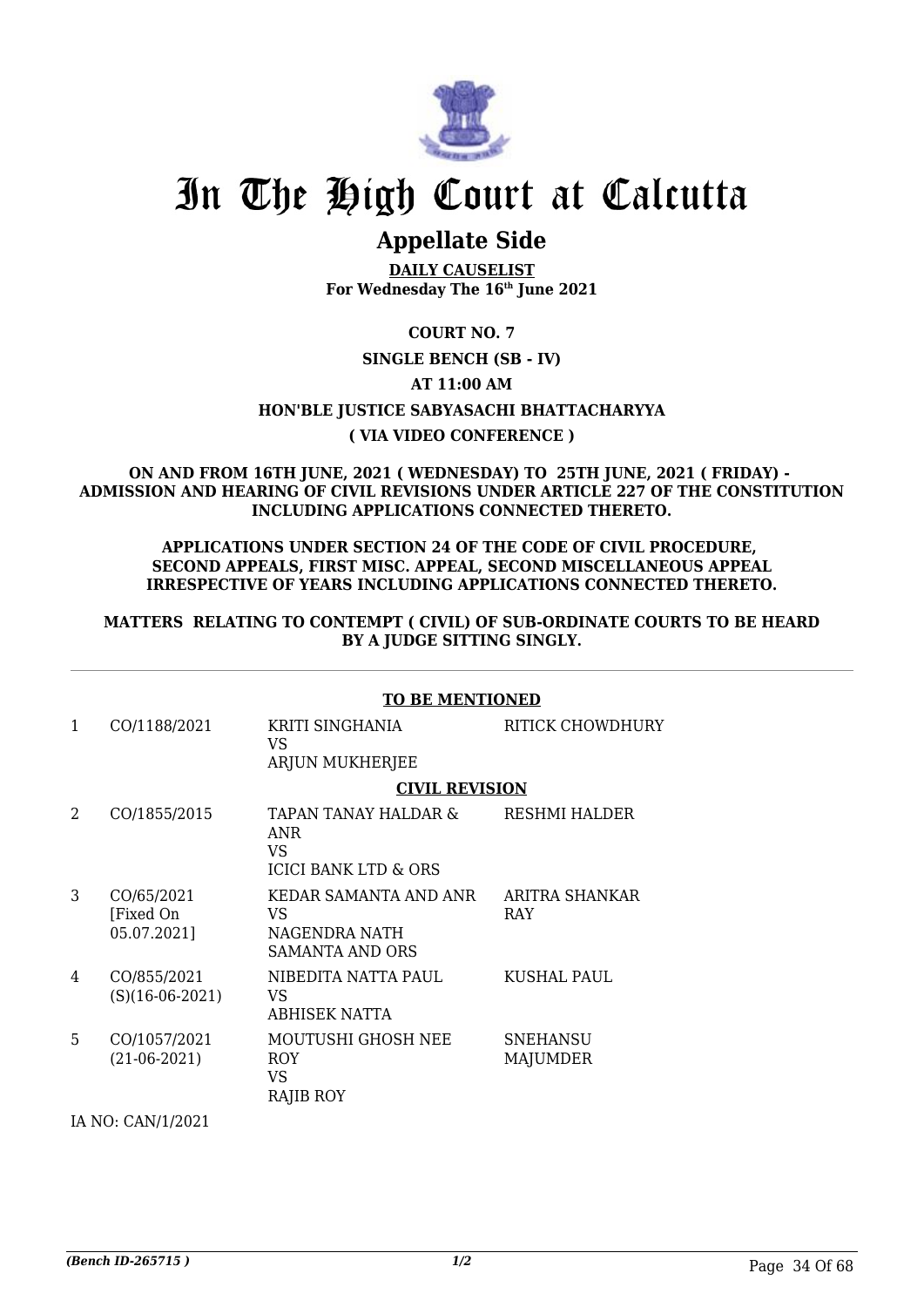| 6  | CO/1083/2021<br>(File not here)          | HADIDA YASMIN<br>VS<br>SHANAWAZ AHAMED SHAH                                                            | GULSANWARA<br><b>PERVIN</b>     |
|----|------------------------------------------|--------------------------------------------------------------------------------------------------------|---------------------------------|
| 7  | CO/1131/2021<br>[Fixed On<br>17.06.2021] | SHARMISTHA CHAUDHURI<br>VS<br>LIC AND ANR                                                              | SOUVIK KUNDU                    |
| 8  | CO/1179/2021<br>(17.06.2021)             | DEBASREE PAUL<br>VS<br>SUBRATA LOHAR                                                                   | SHIBAJI KR DAS                  |
| 9  | CO/1183/2021<br>$(17-06-2021)$           | <b>SAHID KHAN</b><br>VS<br>NASIR ALI KHAN AND ORS                                                      | SUDIP GHOSH<br><b>CHOWDHURY</b> |
| 10 | CO/1189/2021<br>$(17-06-2021)$           | ALPINE DISTILLERIES P.<br>LTD. AND ANR.<br>VS<br>ALLIED BLENDERS AND<br>DISTILLERS P. LTD. AND<br>ORS. | PRITHA BASU                     |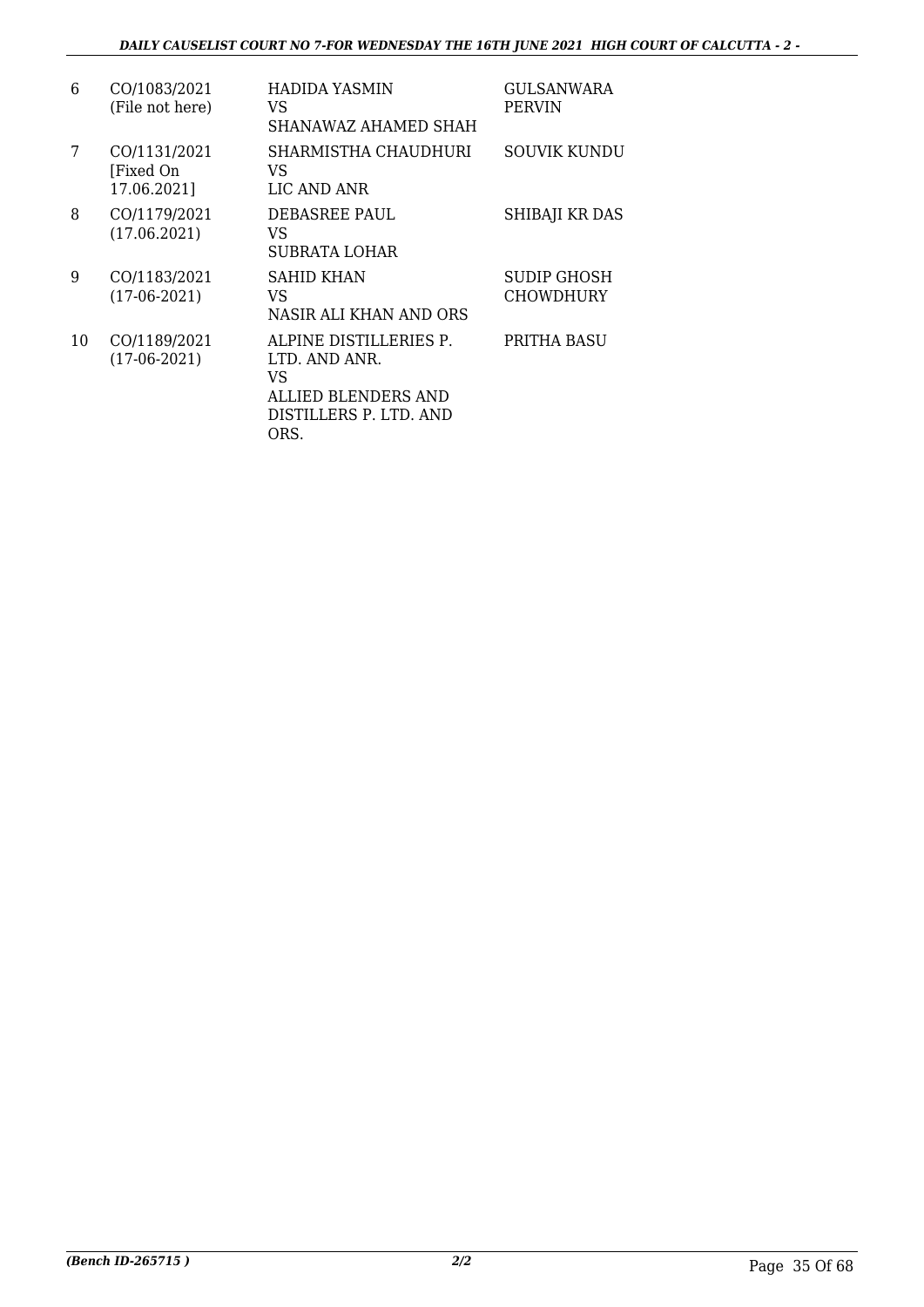

# **Appellate Side**

**DAILY CAUSELIST For Wednesday The 16th June 2021**

**COURT NO. 26**

**SINGLE BENCH (VI )**

**HON'BLE JUSTICE SHEKHAR B. SARAF**

**ON AND FROM 16TH JUNE, 2021 ( WEDNESDAY) TO 25TH JUNE, 2021 ( FRIDAY) - APPEALS RELATING TO ALL CLAIM CASES INCLUDING APPLICATIONS CONNECTED THERETO ( EXCLUDING ADMISSION OF APPEALS UNDER SECTION 30 OF THE EMPLOYEES' COMPENSATION ACT, 1923). MATTERS RELATED TO CLAIM CASES FROM 'WARNING LIST' ALSO.**

**ANY OTHER MATTER ASSIGNED BY THE HON'BLE THE CHIEF JUSTICE (ACTING).**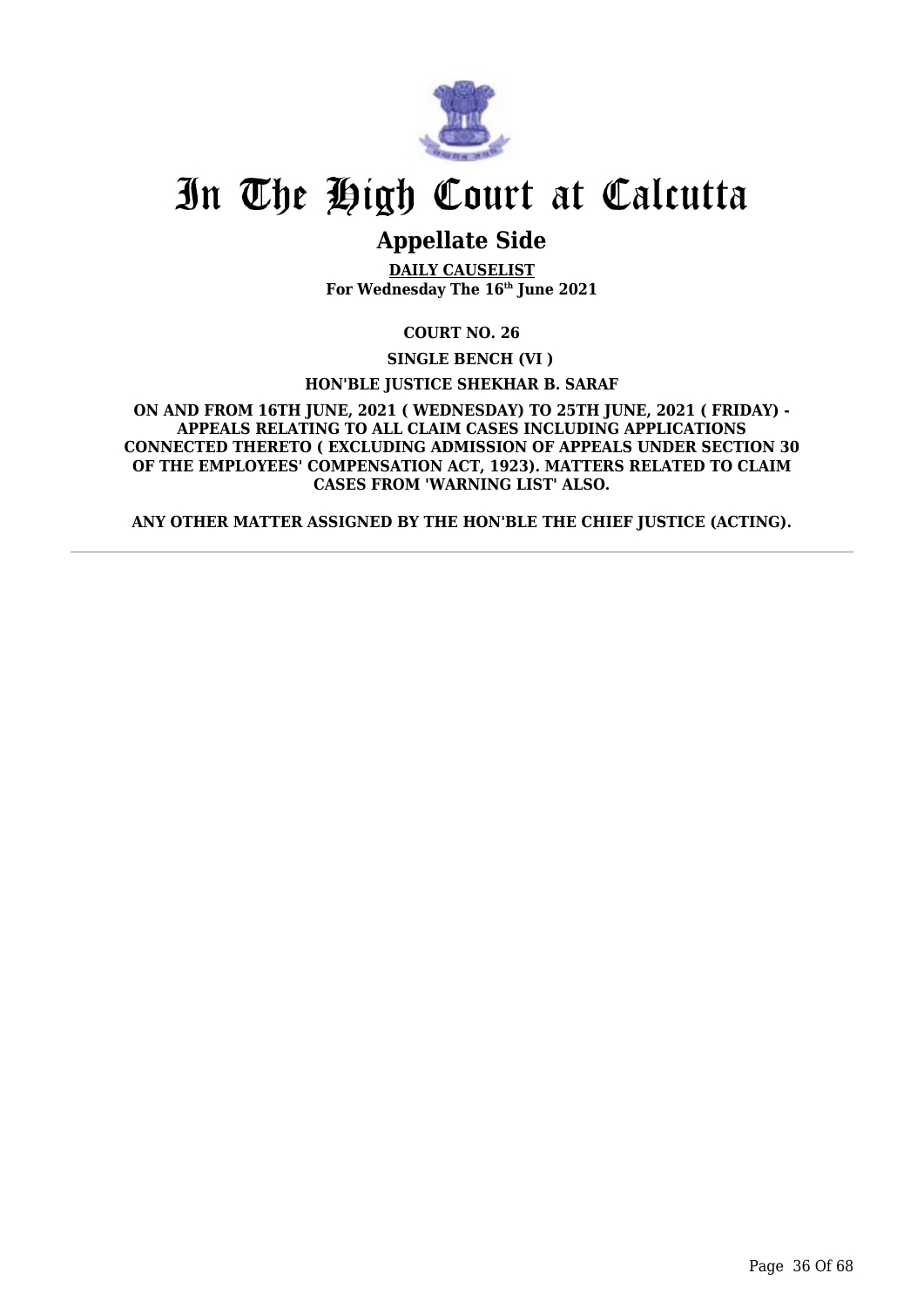

# **Appellate Side**

**DAILY CAUSELIST For Wednesday The 16th June 2021**

# **COURT NO. 15**

### **SINGLE BENCH (SB - VII)**

### **AT 11:00 AM**

## **HON'BLE JUSTICE RAJARSHI BHARADWAJ**

### **(VIA VIDEO CONFERENCE)**

#### **ON AND FROM 16TH JUNE, 2021 (WEDNESDAY) TO 25TH JUNE, 2021 (FRIDAY) - MATTERS (MOTION & HEARING) RELATED TO WRIT (GROUP - I TO GROUP - V)**

#### **TO BE MENTIONED**

| 1 | WPA/749/2020<br>[18.06.2021] | ARUN KUMAR GANGULY<br>VS.<br>STATE OF WEST BENGAL &<br><b>ORS</b>                                                   | SANJIB MITRA        |
|---|------------------------------|---------------------------------------------------------------------------------------------------------------------|---------------------|
|   |                              | <b>MOTION</b>                                                                                                       |                     |
| 2 | WPA/9659/2020                | KAR AND KAR AND KAR<br><b>CONSTRUCTION PRIVATE</b><br><b>LIMITED</b><br>VS.<br>UNION OF INDIA AND ORS.              | <b>SHOVAN GHOSH</b> |
| 3 | WPA/9806/2020                | PRANAYA BISWAL AND ORS.<br>VS.<br>DIR. OF REV. INTELIGENCE,<br>KOL. ZONAL UNIT AND<br>ORS.                          | KESHAV DARUKA       |
| 4 | WPA/9811/2020                | <b>BARRACKPORE CO</b><br><b>OPERATIVE COLONY</b><br><b>LIMITED</b><br><b>VS</b><br>STATE OF WEST BENGAL<br>AND ORS. | SHRABONI SARKAR     |
| 5 | WPA/9954/2020                | VINOD BIYANI<br>VS.<br>THE ASSISTANT<br>COMMISSIONER, WEST<br>BENGAL STATE TAX,<br>KADAMTALA CHARGE                 | <b>SHOVAN GHOSH</b> |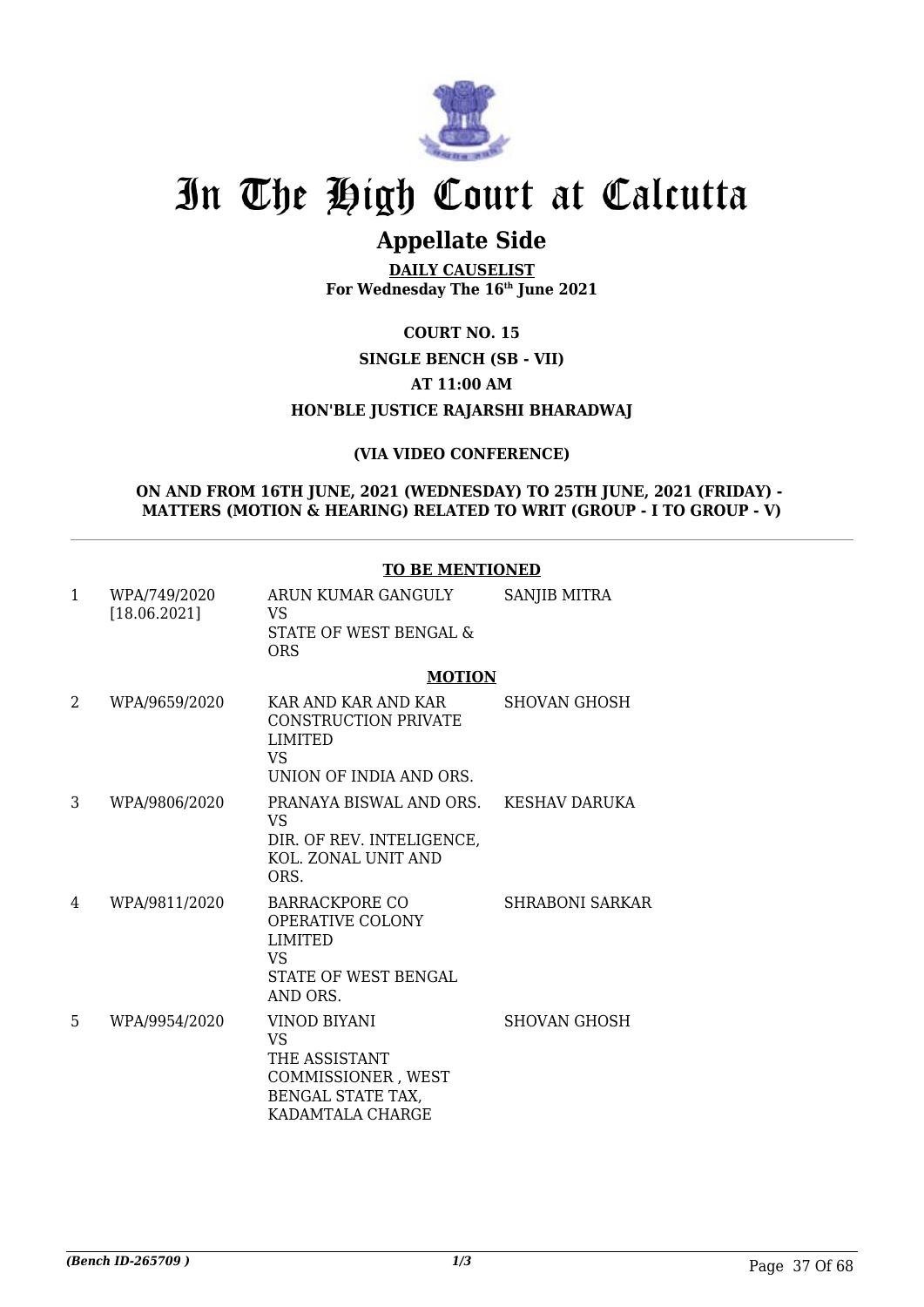| 6  | WPA/6405/2021                  | ANANTA KR PAUL AND<br>ANANTA KR PAL ALIAS<br><b>ANANTA PAUL</b><br>VS<br>STATE OF WEST BENGAL<br>AND ORS.                                 | Subharangshu Panda                    |
|----|--------------------------------|-------------------------------------------------------------------------------------------------------------------------------------------|---------------------------------------|
| 7  | WPA/6739/2021                  | MAMAN HALSANA AND<br><b>OTHERS</b><br><b>VS</b><br>STATE OF WEST BENGAL<br>AND ORS.                                                       | SUBHRANGSU PANDA                      |
| 8  | WPA/7002/2021                  | MINATI DASH (MISHRA)<br><b>VS</b><br>STATE OF WEST BENGAL<br>AND ORS.                                                                     | <b>SALONI</b><br><b>BHATTACHARJEE</b> |
| 9  | WPA/7110/2021                  | <b>SOUVIK GHOSH AND</b><br><b>OTHERS</b><br><b>VS</b><br>THE UNIVERSITY OF<br><b>BURDWAN AND OTHERS</b>                                   | PROSENJIT<br><b>MUKHERJEE</b>         |
| 10 | WPA/9745/2021                  | DR.ANISUR RAHAMAN<br><b>VS</b><br>STATE OF WEST BENGAL<br>AND ORS.                                                                        | SAKTIPADA JANA                        |
| 11 | WPA/9860/2021                  | <b>HASANUL ISLAM</b><br><b>VS</b><br>STATE OF WEST BENGAL<br>AND ORS.                                                                     | SUBHOJIT GHOSH                        |
| 12 | WPA/9886/2021                  | M/S. MJUNCTION SEVICES<br>LTD AND ANR<br><b>VS</b><br>THE ADDL<br>COMMISSIONER, STATE TAX<br><b>LARGE TAXPAYER UNIT</b><br><b>AND ANR</b> | NEHA CHAKRABORTY                      |
| 13 | WPA/10033/2021<br>[17.06.2021] | M/S. PARVATI RESOURCES<br><b>PVT LTD</b><br><b>VS</b><br><b>INCOME TAX</b><br>OFFICER, WARD NO<br>12(3)/KOL AND ORS                       | <b>SUDESHNA</b><br><b>MAZUMDER</b>    |
| 14 | WPA/10069/2021<br>[17.06.2021] | JB. ZARAR AHMED<br>VS<br>REGIONAL PROVIDENT<br>FUND COMMISSIONER AND<br><b>OTHERS</b>                                                     | Suvadip Bhattacharjee                 |
| 15 | WPA/10071/2021<br>[17.06.2021] | SHEO SHANKAR OJHA<br><b>VS</b><br>REGIONAL PROVIDENT<br>FUND COMMISSIONER AND<br><b>OTHERS</b>                                            | Suvadip Bhattacharjee                 |
| 16 | WPA/10195/2021<br>[22.06.2021] | SAKSHAM GHOSH REPD BY<br>MONIKA GHOSH<br><b>VS</b><br>UNION OF INDIA AND ORS.                                                             | POOJA SINGH                           |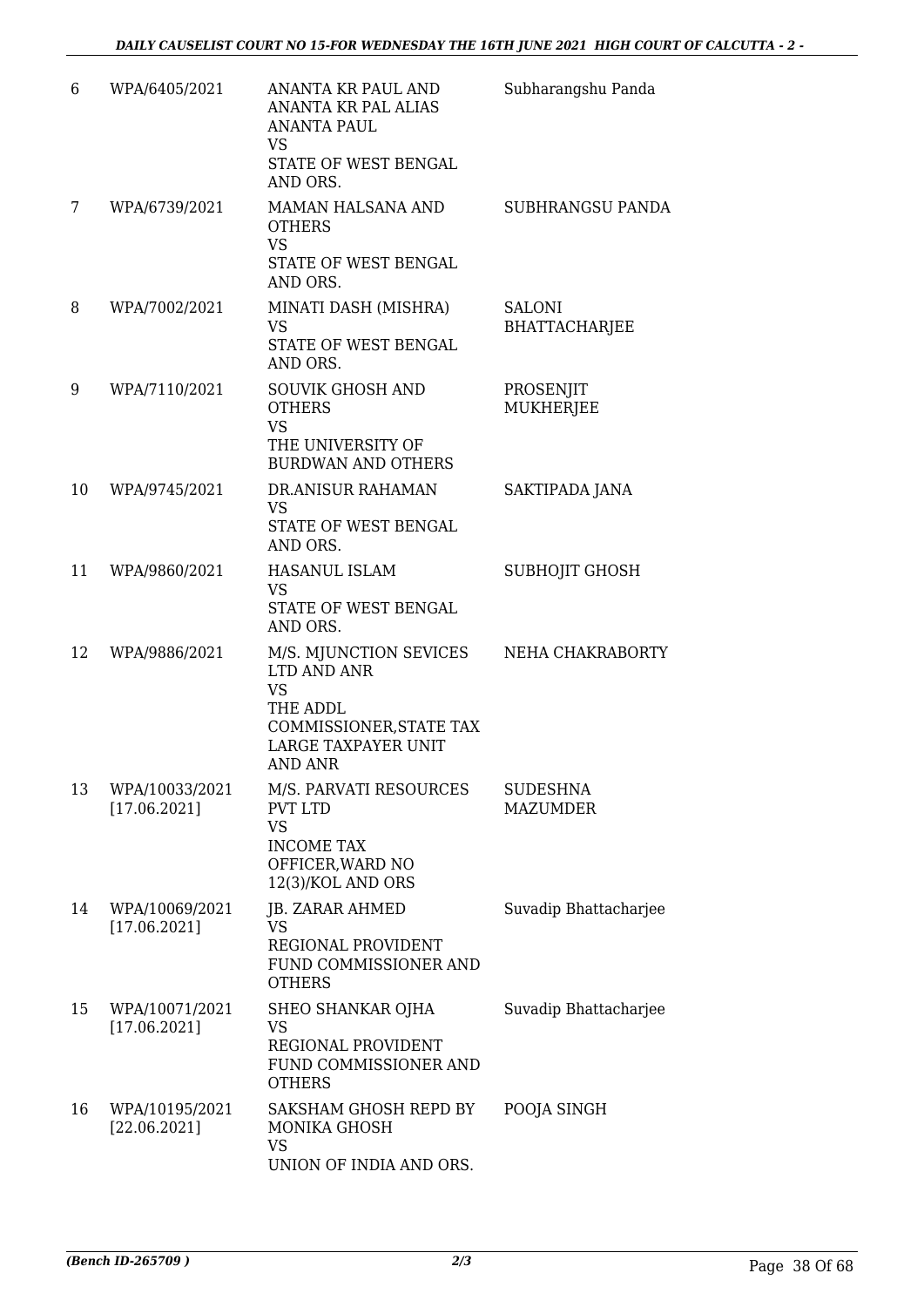| 17 | WPA/10572/2021 | RAJESH BAURI<br>VS.<br>STATE OF WEST BENGAL<br>AND ORS.                                           | PAMPA DEY (DHABAL)           |
|----|----------------|---------------------------------------------------------------------------------------------------|------------------------------|
| 18 | WPA/10577/2021 | M/S. PRE-STRESSED<br>UDYOG(INDIA) PVT LTD<br>AND ANR<br>VS<br>UNION OF INDIA AND ORS.             | ANIRUDDHA DUTTA              |
| 19 | WPA/10579/2021 | <b>SURYA BHAN PANDEY</b><br>VS.<br>THE REG. P.F COM. KOL.<br>AND ORS.                             | RANANEESH GUHA<br>THAKURTA   |
| 20 | WPA/10613/2021 | M/S. A - ONE AGRO<br>PRODUCTS PVT LTD AND<br><b>ANR</b><br>VS<br>UNION OF INDIA AND ORS.          | NILOTPAL<br><b>CHOWDHURY</b> |
| 21 | WPA/10618/2021 | SANJAY DEB, PROPRIETOR<br>OF M/S. SOWALLOW<br><b>ENTERPRISE</b><br>VS.<br>UNION OF INDIA AND ORS. | NILOTPAL<br><b>CHOWDHURY</b> |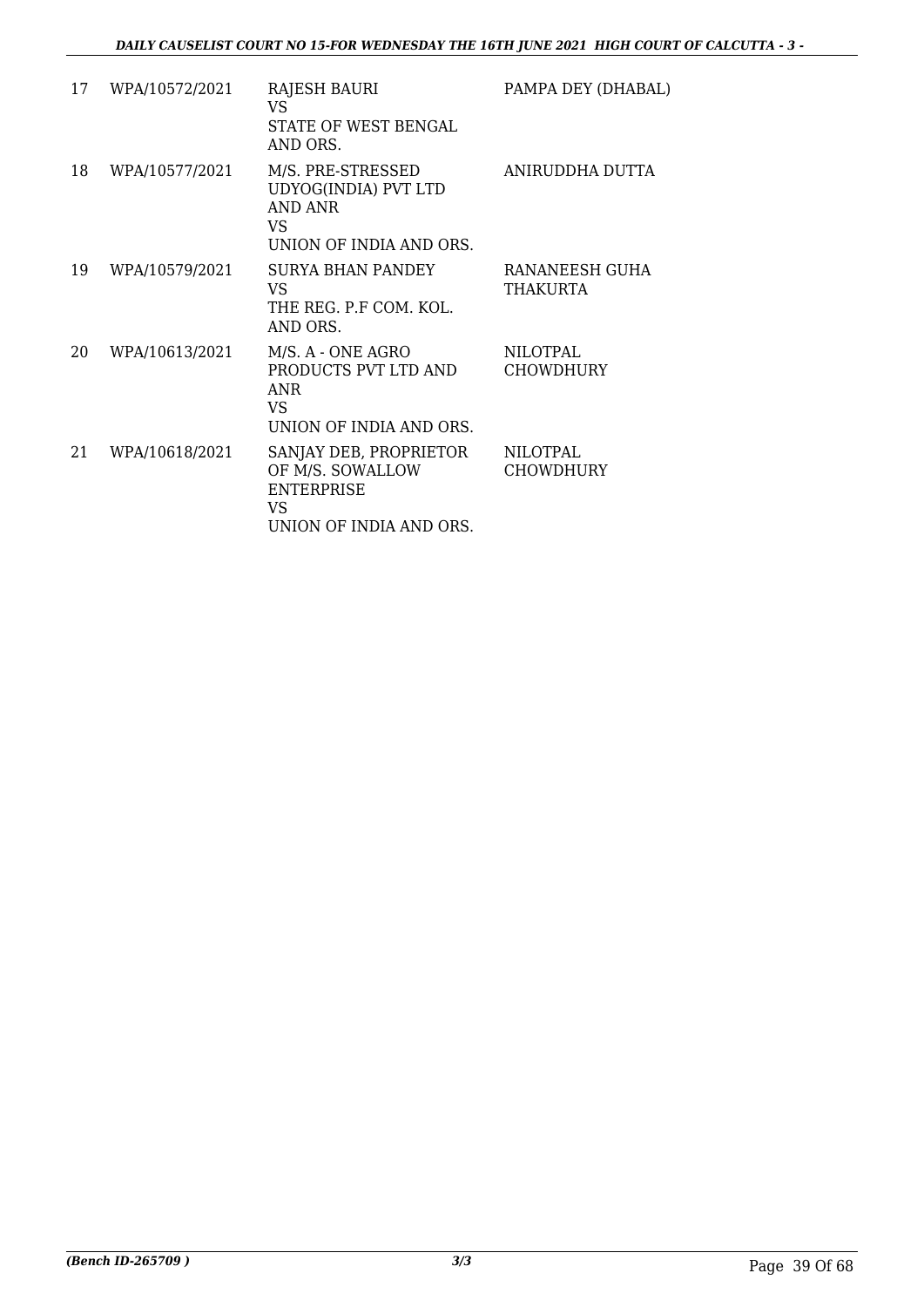

# **Appellate Side**

**DAILY CAUSELIST For Wednesday The 16th June 2021**

# **COURT NO. 19**

### **SINGLE BENCH (SB - VIII)**

### **AT 11:00 AM**

# **HON'BLE JUSTICE SHAMPA SARKAR**

# **( VIA VIDEO CONFERENCE )**

#### **ON AND FROM 16TH JUNE, 2021 (WEDNESDAY) TO 25TH JUNE, 2021 (FRIDAY) - MATTERS ( MOTION & HEARING ) RELATED TO WRIT ( GROUP - VI TO GROUP - VIII);**

### **ALL SINGLE BENCH MATTERS FROM ' WARNING LIST' EXCLUDING CLAIM CASES AND RESIDUARY MATTERS ( GROUP IX) OF WRIT.**

### **CIVIL ORDER (WL)**

| $\mathbf{1}$   | CO/957/2020  | SMITA KR. NEE DAS & ANR. UTTAM KR. GHOSH<br>VS<br><b>SOMSUBHRA KUMAR &amp;</b><br>ANR.                               |                                        |
|----------------|--------------|----------------------------------------------------------------------------------------------------------------------|----------------------------------------|
| $\overline{2}$ | CO/1052/2020 | WAHED ALI MONDAL & ANR DYUTIMAN BANERJEE<br><b>VS</b><br><b>HARUN RASHID &amp; ANR</b>                               |                                        |
| 3              | CO/1056/2020 | JAGADISH HALDER<br><b>VS</b><br>JAMUNA HALDER & ORS                                                                  | <b>SAIKAT SEN</b>                      |
|                |              | <b>NEVER LISTED RULE (WL) - SB</b>                                                                                   |                                        |
| 4              | CO/4645/2016 | UDAY SANKAR SADHU<br><b>VS</b><br>JOBERA BIBI & ANR                                                                  | T.P. ACHARYYA                          |
| 5              | CO/4716/2016 | DEBABRATA PRADHAN<br>VS<br><b>BAJKUL SPORTS</b><br><b>ASSOCIATION REPT BY</b><br><b>SECY DIPANKAR</b><br>SAMANTA&ORS | <b>ANIL KR</b><br><b>CHATTOPADHYAY</b> |
| 6              | CO/4729/2016 | M/S. SNEHA<br><b>CONSTRUCTION</b><br><b>VS</b><br><b>MUKESH AGARWAL &amp; ORS</b>                                    | <b>AMITAVA PAIN</b>                    |
| 7              | CO/4740/2016 | <b>SUPRAVAT GHOSH</b><br>VS<br><b>GOUTAM MALAKAR</b>                                                                 | <b>S BISWAS</b>                        |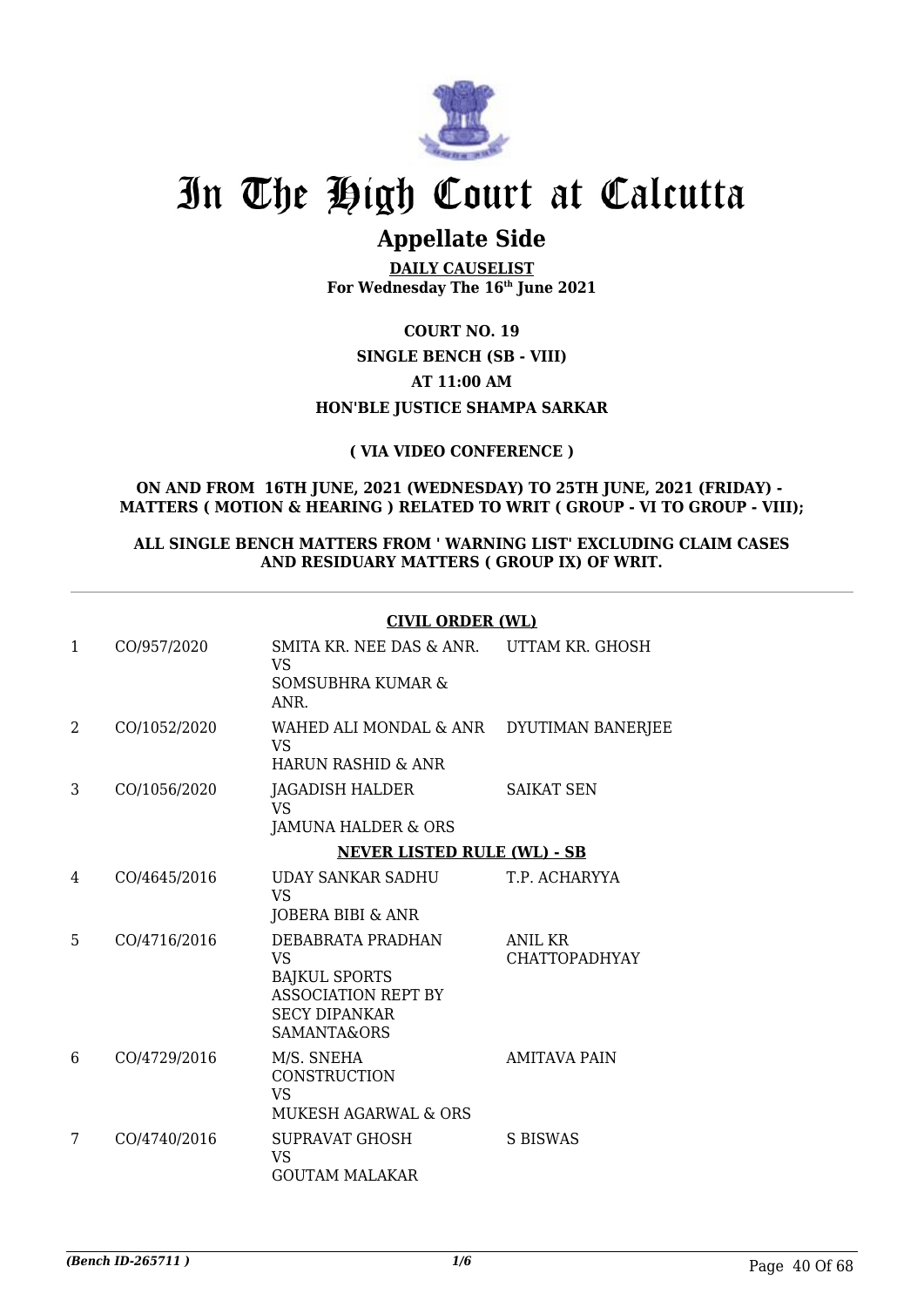| 8  | CO/4746/2016 | KESHAB CHANDRA HALDER<br><b>VS</b><br>N. 24-PARG. CO-OP.<br><b>AGRICULTURAL &amp; RURAL</b><br>DEV. BANK LTD & ANR | UTTAM KUMAR<br><b>KAMILA</b>        |
|----|--------------|--------------------------------------------------------------------------------------------------------------------|-------------------------------------|
| 9  | CO/4771/2016 | <b>ANIL KUMAR PAL</b><br><b>VS</b><br><b>SUNIL KUMAR PAUL &amp; ORS</b>                                            | M. AHMED                            |
| 10 | CO/4775/2016 | SAROJ KUMAR MONDAL<br><b>VS</b><br><b>SMT ARATI BAKULI &amp; ORS</b>                                               | <b>ASHIS SANTRA</b>                 |
| 11 | CO/3347/2017 | TARAK KR KHAN<br><b>VS</b><br>THAKUR PRASAD BHAGAT &<br><b>ORS</b>                                                 | HARADHAN GHOSH                      |
| 12 | CO/3349/2017 | RELIANCE GENERAL<br><b>INSURANCE COMPANY LTD</b><br>VS<br><b>GITA KHANRA &amp; ORS</b>                             | RAJESH UPADHYAY                     |
| 13 | CO/3350/2017 | M/S ESDEE & CO<br><b>VS</b><br>LIFE INSURANCE<br>CORPORATION OF INDIA                                              | M S YADAV                           |
| 14 | CO/2042/2019 | MOUSHUMI ADHIKARI @<br>MOUSUMI ADHIKARI<br>(CHAKRABORTY)<br><b>VS</b><br><b>AMIT CHAKRABORTY</b>                   | CHIRANJIB ROY                       |
| 15 | CO/2869/2019 | ROMA J. HIRA<br><b>VS</b><br>LIFE INSURANCE<br><b>CORPORATION OF INDIA</b>                                         | SATABDI NASKAR                      |
| 16 | CO/3612/2019 | RAMSANKAR SAHOO & ANR ASIT KUMAR DE<br>VS<br>PARIMAL KUMAR SAHOO                                                   |                                     |
| 17 | CO/3640/2019 | ASHOK KUMAR BANERJEE<br>& ANR<br><b>VS</b><br>SAILESH CHANDRA<br><b>GANGULY</b>                                    | <b>DILIP KUMAR</b><br><b>MANDAL</b> |
| 18 | CO/3692/2019 | PRADIP KUMAR MONDAL &<br><b>ANR</b><br><b>VS</b><br><b>SMT SADHANA MONDAL</b>                                      | APURBA GHANTI                       |
| 19 | CO/3774/2019 | DIPANKAR DAS & ORS<br><b>VS</b><br><b>BISHNUPADA SAU</b>                                                           | ARITRA SHANKAR<br>RAY               |
| 20 | CO/3778/2019 | RANJIT SARKAR & ORS<br><b>VS</b><br>SUBAL CHANDRA DAS &<br><b>ORS</b>                                              | <b>SANDIP DAS</b>                   |
| 21 | CO/3820/2019 | DEBJIT PAL<br><b>VS</b><br>P. CHIRANJIT RAO                                                                        | PRITHWISH KUMAR<br><b>NAG</b>       |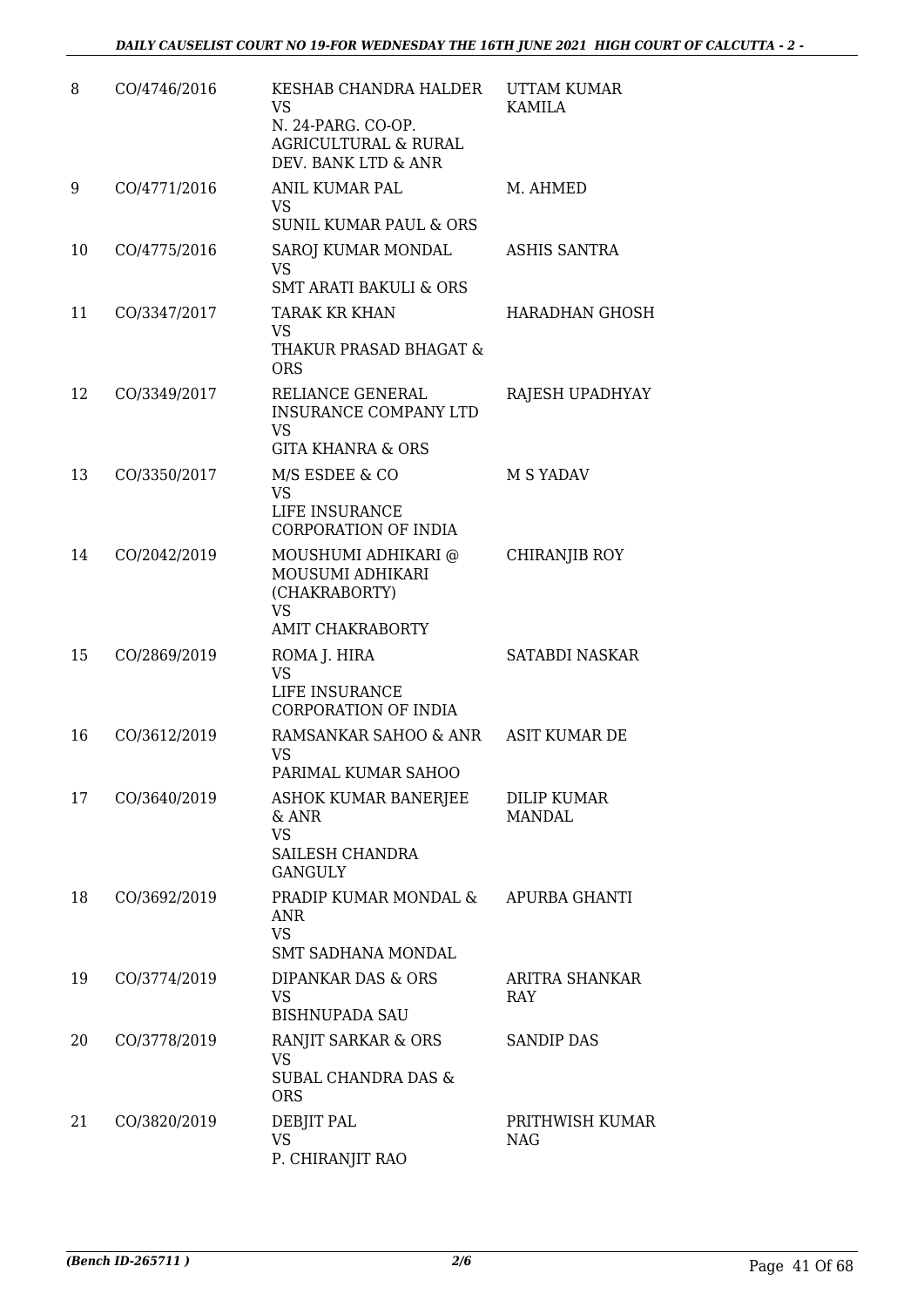| 22 | CO/924/2020  | UNION OF INDIA & ANR<br><b>VS</b><br>SHRI SHRI MA LAKSHMI<br>JAGABANDHU SEBAYAN &<br><b>ORS</b>                              | <b>AJIT KUMAR</b><br><b>CHAUBEY</b> |
|----|--------------|------------------------------------------------------------------------------------------------------------------------------|-------------------------------------|
| 23 | CO/926/2020  | MITHU MONDAL<br><b>VS</b><br><b>MADHAB MONDAL</b>                                                                            | MILAN KR. MAITY                     |
| 24 | CO/952/2020  | SUBHRA DHARA ROY<br><b>VS</b><br><b>SUSHOVAN DHARA</b>                                                                       | SANJIB SETH                         |
| 25 | CO/953/2020  | NAJMA KHATOON<br><b>VS</b><br><b>IMRANUL HASAN</b>                                                                           | ARUNAVA GANGULY                     |
| 26 | CO/964/2020  | <b>GOSAI DAS</b><br><b>VS</b><br><b>SWAPAN KR. DAS</b>                                                                       | SK. MD. ISMAIL                      |
| 27 | CO/966/2020  | SADHANA AUSODHALAYA<br>(DHAKA)<br><b>VS</b><br>M/S. JAGANNATH HEIGHTS<br>P. LTD. & ORS.                                      | <b>JOYITA ROY</b>                   |
| 28 | CO/967/2020  | MAHAMMAD IKBAL<br><b>HOSSAIN</b><br><b>VS</b><br><b>TOFAJUL HOSSAIN</b>                                                      | DYUTIMAN BANERJEE                   |
| 29 | CO/973/2020  | SUBRATA CHATTERJEE<br><b>VS</b><br>JOGENDRA KUMAR SAHA                                                                       | NEPESH MAJHI                        |
| 30 | CO/982/2020  | <b>SHERINA YASMIN &amp; ORS</b><br><b>VS</b><br>SHIBSANKAR MANNA &<br><b>ORS</b>                                             | KAZI SAZZAD ALAM                    |
| 31 | CO/995/2020  | SMT GOPA SEN<br><b>VS</b><br>KANHAIYALAL BHARAT MAL<br>DUGAR(HUF)                                                            | PRASUN KUMAR<br><b>SHARMA</b>       |
| 32 | CO/1006/2020 | <b>SK MANIRUL ISLAM</b><br>VS.<br>NANDLAL SHAW & ORS                                                                         | PURNENDU DAS                        |
| 33 | CO/1008/2020 | LAWRENCE & MAYO (INDIA) Y.K. KHANNA<br>PVT. LTD & ANR<br><b>VS</b><br>LIFE INSURANCE<br>CORPORATION OF INDIA &<br><b>ANR</b> |                                     |
| 34 | CO/1009/2020 | HIRA PRASAD @ HIRALAL<br><b>VS</b><br><b>RAJESH SHAH</b>                                                                     | PALASH BAPARI                       |
| 35 | CO/1015/2020 | <b>ASHOK SINGH &amp; ORS</b><br>VS<br>ANUP JAISWAL & ANR                                                                     | NABANITA RAY                        |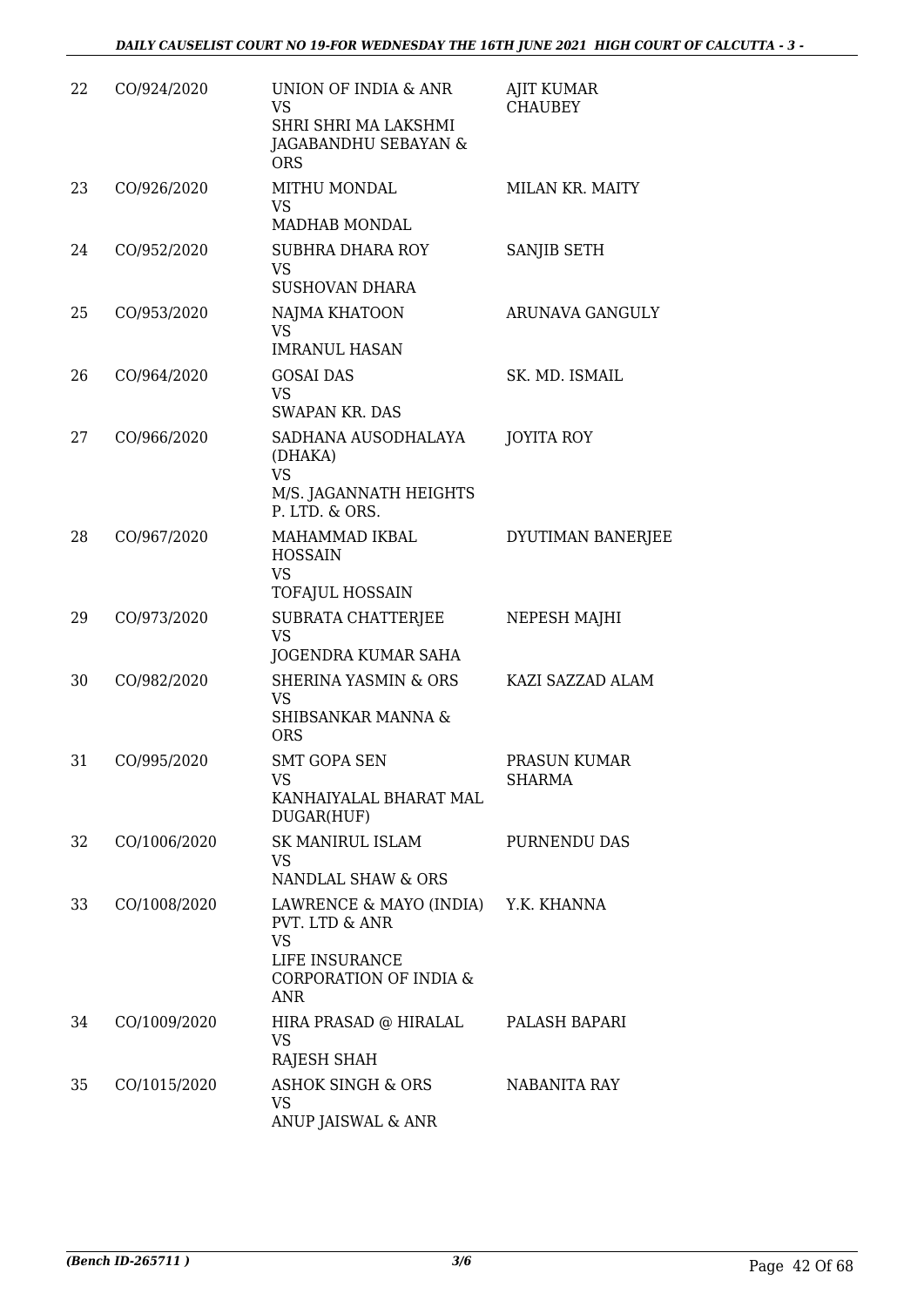| 36 | CO/1019/2020 | SK. MANIK & ORS<br><b>VS</b><br>SK. MANI & ANR                                            | <b>ARUP BANERJEE</b>                   |
|----|--------------|-------------------------------------------------------------------------------------------|----------------------------------------|
| 37 | CO/1020/2020 | AMARESH BANERJEE & ORS S. BANDYOPADHYAY<br><b>VS</b><br><b>SUMATI SINGH &amp; ORS</b>     |                                        |
| 38 | CO/1023/2020 | THE KOLKATA MUNICIPAL<br>CORPORATION<br><b>VS</b><br>RAKESH KUMAR GUJRANI &<br><b>ANR</b> | <b>FAIZUL HAQUE</b>                    |
| 39 | CO/1024/2020 | THE KOLKATA MUNICIPAL<br>CORPORATION<br><b>VS</b><br><b>VIVEK SINGHANIA</b>               | <b>FAZIUL HAQUE</b>                    |
| 40 | CO/1031/2020 | <b>SUKUMAR MONDAL &amp; ANR</b><br><b>VS</b><br><b>HARUN RASHID &amp; ANR</b>             | <b>ANIRUDDHA</b><br><b>KARMAKAR</b>    |
| 41 | CO/1032/2020 | <b>ASWINI SHUKLA</b><br><b>VS</b><br><b>BIMALA DEVI GUPTA &amp; ORS</b>                   | <b>SIVA PROSAD GHOSE</b>               |
| 42 | CO/1040/2020 | PARTHA BHATTA<br><b>VS</b><br>DALI BISWAS BHATTA                                          | VINEET OJHA                            |
| 43 | CO/1041/2020 | <b>SILA GHOSE</b><br><b>VS</b><br>M/S JAGANNATH HEIGHTS<br><b>PVT LTD &amp; ANR</b>       | JOYITA ROY                             |
| 44 | CO/1042/2020 | SK INAMUL HAQUE & ANR<br><b>VS</b><br>SK SIRAJUL HOQUE                                    | <b>SUMAN BANERJEE</b>                  |
| 45 | CO/1043/2020 | PUJA CHATTERJEE<br><b>VS</b><br><b>BASU CHAKRABORTY</b>                                   | KIRAN KUMARI<br><b>MAHATO</b>          |
| 46 | CO/1044/2020 | ARINDAM PANJA<br>VS<br>UNITED BANK OF INDIA &<br><b>ORS</b>                               | DEBASISH GHOSH                         |
| 47 | CO/1046/2020 | <b>SHAHALA IQBAL &amp; ANR</b><br><b>VS</b><br><b>SANKAR DAS &amp; &amp; ANR</b>          | TAPAS KUMAR<br>MAJUMDER                |
| 48 | CO/1048/2020 | <b>AMIT LAKHWANI</b><br><b>VS</b><br>M/S KARNANI PROPERTIES<br>LTD. & ORS                 | <b>DILIP KUMAR</b><br><b>MUKHERJEE</b> |
| 49 | CO/1066/2020 | <b>SAMIR SARKAR</b><br>VS<br>ANGANA SARKAR                                                | <b>ROMA ROY</b>                        |
| 50 | CO/1067/2020 | TRIPTI PAUL<br><b>VS</b><br>M/S ABHIKAS<br>CONSTRUCTION PVT. LTD                          | <b>SUKUMAR GHOSH</b>                   |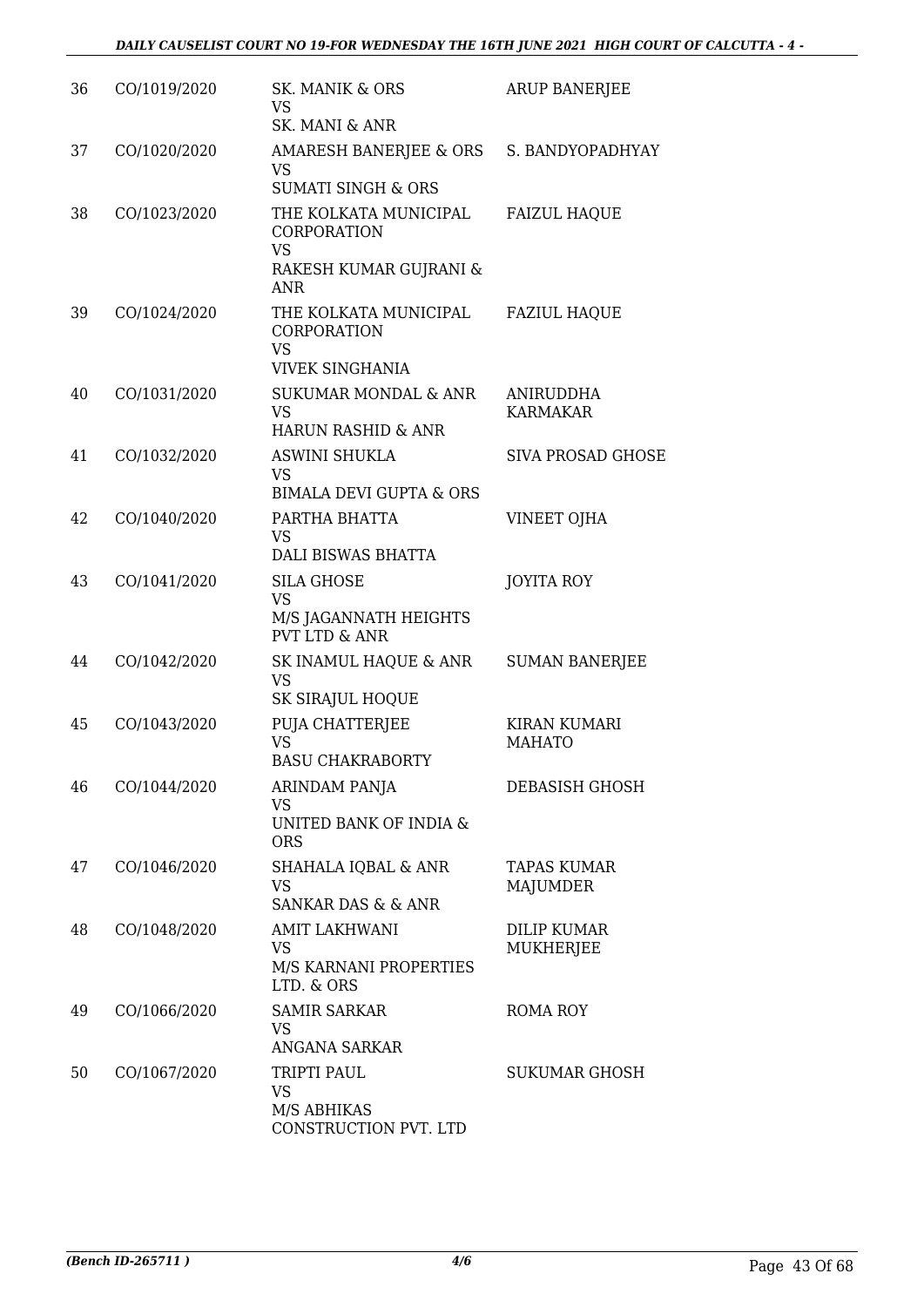| 51 | CO/1077/2020      | KAKOLI RANI BISWAS<br><b>VS</b><br>TAPAS KR. BISWAS                                   | <b>SAYANI</b><br><b>BHATTACHARYA</b> |
|----|-------------------|---------------------------------------------------------------------------------------|--------------------------------------|
| 52 | CO/1093/2020      | <b>SUMANTA SARKAR</b><br><b>VS</b><br><b>SUBRATA SARKAR</b>                           | <b>INDRADFEEP PAL</b>                |
| 53 | CO/1106/2020      | MADHUMITA RAKSHIT<br>(MANDAL)<br><b>VS</b><br>SUDIPTA MANDAL                          | <b>SAMRAT</b><br><b>CHOUDHURY</b>    |
|    |                   | <b>TO BE MENTIONED</b>                                                                |                                      |
| 54 | WPA/7685/2021     | TARIFUDDIN MISTRY<br><b>VS</b><br>STATE OF WEST BENGAL<br>AND ORS.                    | LAKSHMINATH<br><b>BHATTACHARYA</b>   |
|    |                   | <b>MOTION</b>                                                                         |                                      |
| 55 | WPA/20332/2017    | RAJ KR DEY<br><b>VS</b><br>THE STATE BANK OF INDIA<br>& ORS                           | JIBANTARAJ DAN ROY                   |
|    | IA NO: CAN/1/2021 |                                                                                       |                                      |
| 56 | WPA/5756/2020     | DAYAL CHANDRA NASKAR<br><b>VS</b><br>STATE OF WEST BENGAL                             | <b>ARKADIPTA</b><br><b>SENGUPTA</b>  |
|    |                   | IA NO: CAN/1/2020(Old No:CAN/3728/2020), CAN/2/2021                                   |                                      |
| 57 | WPA/36/2021       | ROMIT DUTTA<br><b>VS</b><br>KOLKATA MUNICIPAL<br><b>CORPORATION</b>                   | <b>GIASUL ISLAM</b>                  |
| 58 | WPA/2385/2021     | <b>ARINDAM DAS</b><br><b>VS</b><br>THE STATE OF WEST<br><b>BENGAL AND ORS</b>         | <b>TAPAS SINGHA ROY</b>              |
| 59 | WPA/2388/2021     | <b>ARINDAM DAS</b><br><b>VS</b><br>THE STATE OF WEST<br><b>BENGAL AND ORS</b>         | TAPAS SINGHA ROY                     |
| 60 | WPA/3408/2021     | <b>ROUSHAN</b><br>HAYATT@ROUSHAN ARA<br><b>VS</b><br>STATE OF WEST BENGAL<br>AND ORS. | SHIBAJI KUMAR DAS                    |
| 61 | WPA/9977/2021     | <b>SUDEB MAHATO</b><br><b>VS</b><br>STATE OF WEST BENGAL<br>AND ORS.                  | <b>ARNAB RAY</b>                     |
| 62 | WPA/10562/2021    | UDAY CHAKRABORTY AND<br><b>ORS</b><br><b>VS</b><br><b>BPCL AND LRS</b>                | PROSENJIT<br>MUKHERJEE               |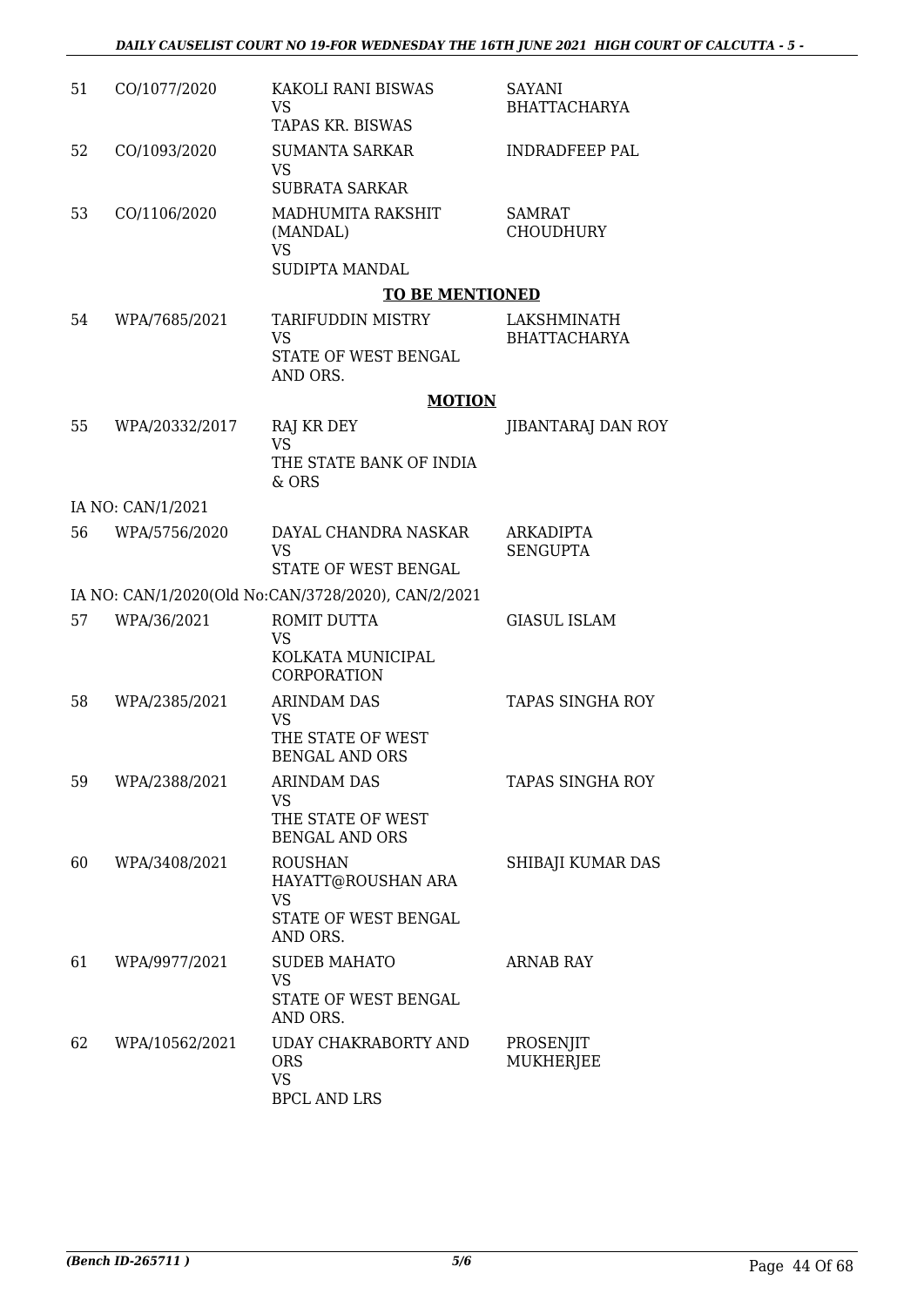| 63 | WPA/10661/2021     | DOMKAL THANA FERRY<br>PATUNI SAMABAY SAMITY<br><b>LTD</b><br>VS.<br>STATE OF WEST BENGAL<br>AND ORS. | Shahan Shah             |
|----|--------------------|------------------------------------------------------------------------------------------------------|-------------------------|
|    |                    | <b>CONTEMPT APPLICATION</b>                                                                          |                         |
| 64 | CPAN/287/2021      | ARINDAM GHOSH<br>VS<br><b>BINOD KUMAR THE</b><br>COMMISSIONER OF<br>MUNICIPALITY                     | <b>BIKASH KUMAR ROY</b> |
|    | wt65 WPA/6934/2020 | SHIVSUBH COMPLEX LLP<br><b>VS</b><br>THE STATE OF WEST<br><b>BENGAL AND ORS</b>                      | <b>SAJOY BOSE</b>       |
|    |                    | <b>APPLICATION</b>                                                                                   |                         |
| 66 | RVW/69/2021        | LAXMI RESIDENCY PVT.<br>LTD. AND ANR.<br>VS.<br>RAJESH JAIN AND ORS.                                 | RAVI RANJAN KUMAR       |

IA NO: CAN/1/2021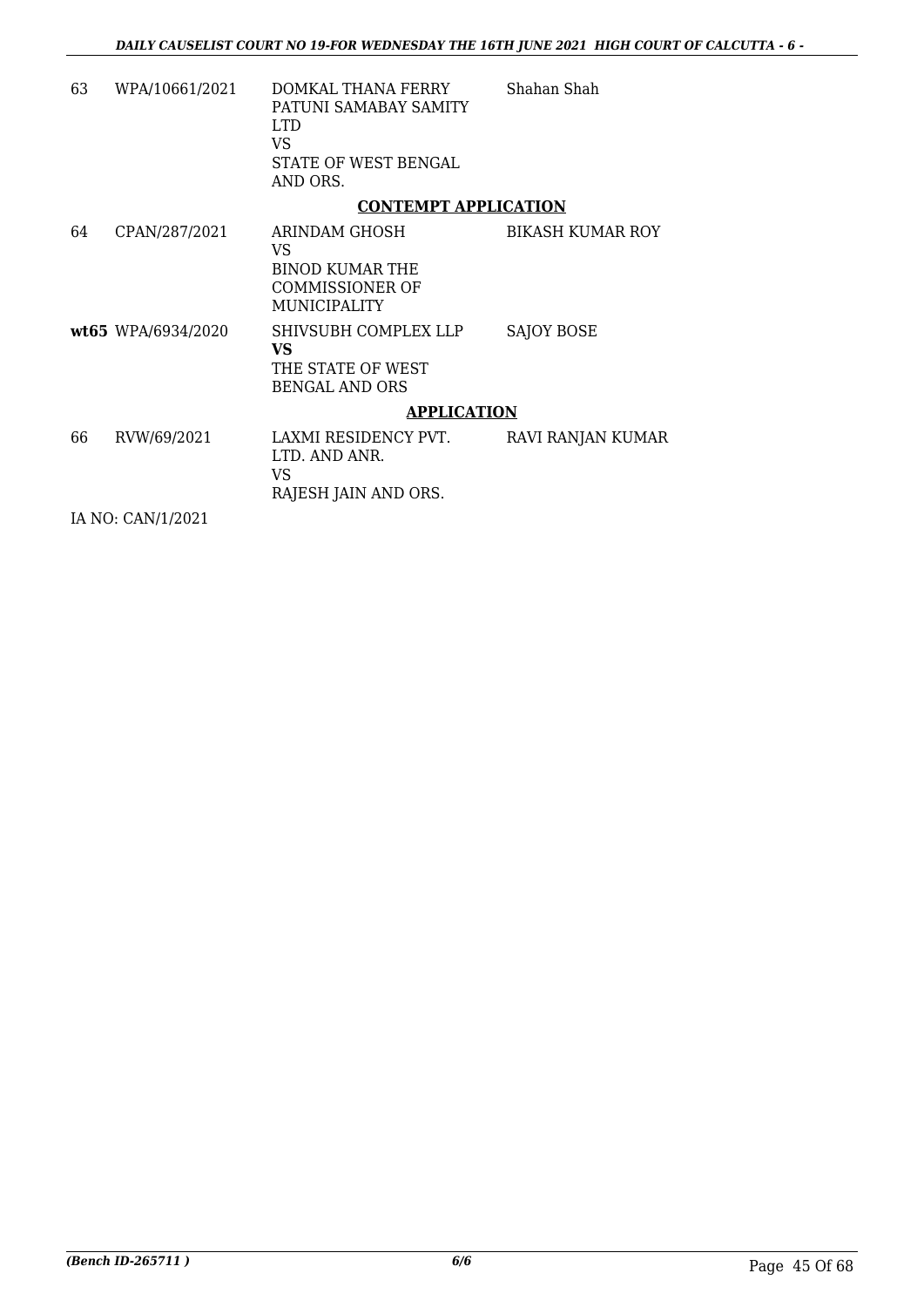

# **Appellate Side**

**DAILY CAUSELIST For Wednesday The 16th June 2021**

# **COURT NO. 42 SINGLE BENCH (SB -IX) AT 11:00 AM HON'BLE JUSTICE BIBEK CHAUDHURI (VIA VIDEO CONFERENCE)**

#### **ON AND FROM 16TH JUNE, 2021 (WEDNESDAY) TO 25TH JUNE, 2021 (FRIDAY) - CRIMINAL REVISIONAL APPLICATIONS UPTO 2019.**

# **FOR JUDGMENT**

( AT 11 A.M. )

1 CRR/1796/2020 NAND KISHORE RAJAK VS SMT RASHMI RAJAK AND ANR DEV KUMAR SHARMA

## **CRIMINAL REVISION**

2 CRR/355/2016 [17.06.2021] SAHADEV PRASAD AGARWAL & ANR. VS STATE OF WEST BENGAL & MANISH SHUKLA

ANR.

*(Bench ID-265718 ) 1/1* Page 46 Of 68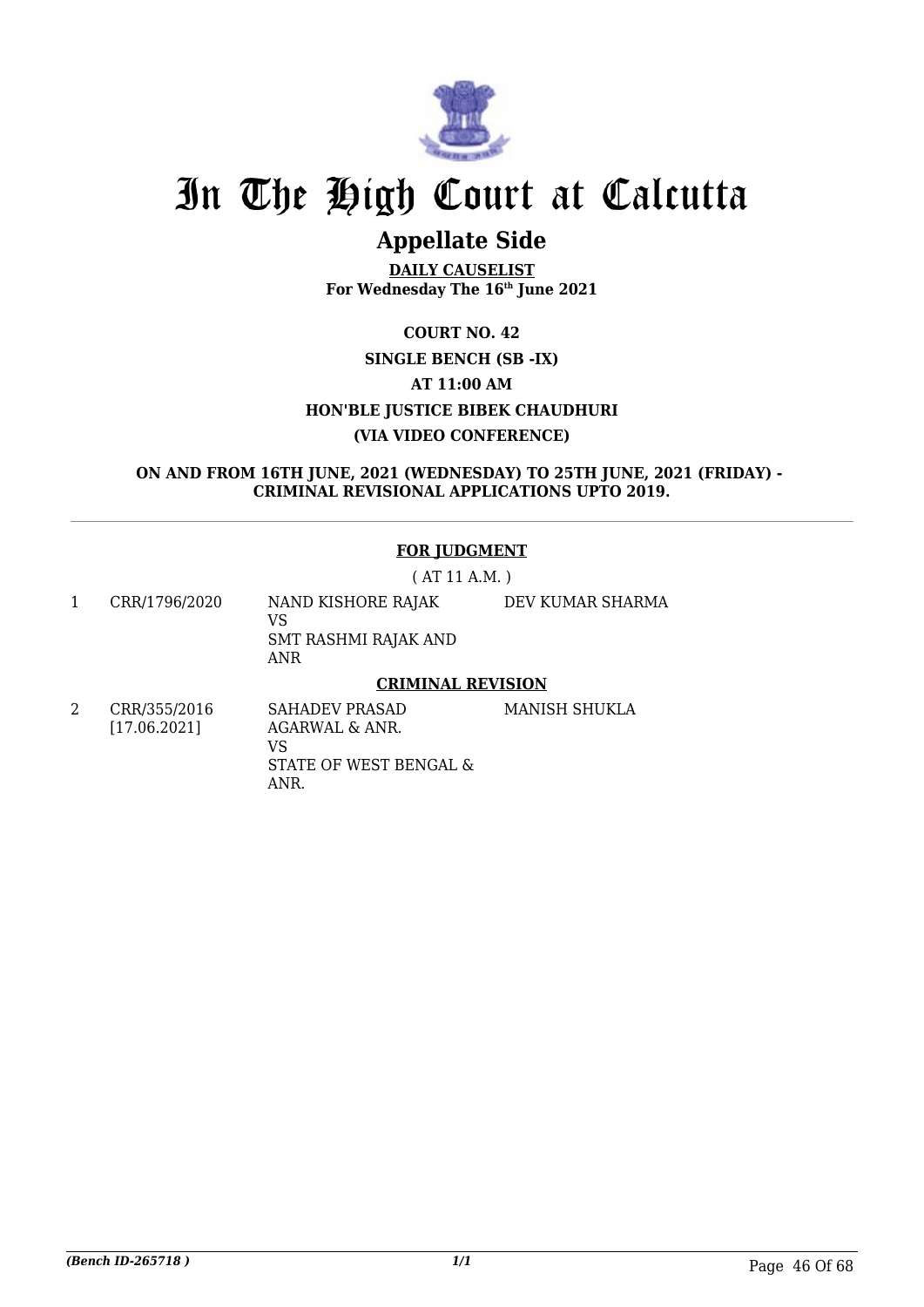

# **Appellate Side**

**DAILY CAUSELIST For Wednesday The 16th June 2021**

# **COURT NO. 34 SINGLE BENCH (SB - X) AT 11:00 AM HON'BLE JUSTICE TIRTHANKAR GHOSH (VIA VIDEO CONFERENCE)**

**ON AND FROM 16TH JUNE, 2021 (WEDNESDAY) TO 25TH JUNE, 2021 (FRIDAY) - CRIMINAL REVISIONAL APPLICATIONS UPTO 2019.**

### **ADMISSION AND HEARING OF CRIMINAL APPEALS INCLUDING BAIL UNDER SECTION 439 OF THE CODE OF CRIMINAL PROCEDURE FILED UPTO 2019.**

|              | <b>FOR JUDGMENT</b>               |                                                                                                   |                                    |        |
|--------------|-----------------------------------|---------------------------------------------------------------------------------------------------|------------------------------------|--------|
| $\mathbf{1}$ | CRR/1411/2000                     | SK.ASMAT ALI @ ASMAT ALI TAPAS KR.GHOSH<br>VS<br>THE STATE OF WEST<br><b>BENGAL</b>               |                                    |        |
|              |                                   | <b>CRIMINAL MATTERS</b>                                                                           |                                    |        |
| 2            | CRR/1316/1996                     | <b>SURESH KUMAR</b><br>AGARWALLA & ORS<br>VS.<br>THE STATE OF W.B.                                | MR. J.K. CHOWRASISI                | N.Y.A. |
| 3            | CRR/701/2003<br>With LCR (PT.HD.) | M/S.KHANYAN PAPER<br><b>INDUSTRIES LTD. &amp; ORS.</b><br><b>VS</b><br><b>BIMAN BEHARI KAHALY</b> | J.N. SAHA                          |        |
|              |                                   | <b>TO BE MENTIONED</b>                                                                            |                                    |        |
| 4            | CRR/1230/1997                     | ABHOY PANDEY @ ABHOY<br><b>KUMAR PANDEY</b><br><b>VS</b><br>THE STATE OF WEST<br><b>BENGAL</b>    | PRABIR KUMAR<br><b>MITRA</b>       |        |
| 5            | CRR/3743/1997                     | <b>GURDEEP SINGH OBEROI</b><br><b>VS</b><br>M/S.REVENSCROFT<br>SHIPPING ING.                      | <b>MANDIRA</b><br><b>MUKHERJEE</b> |        |
| 6            | CRR/1704/2000                     | INSAR KHAN @ ENSAT<br><b>KHAN</b><br><b>VS</b><br>STATE OF W.B                                    | <b>AMIT BANERJEE</b>               |        |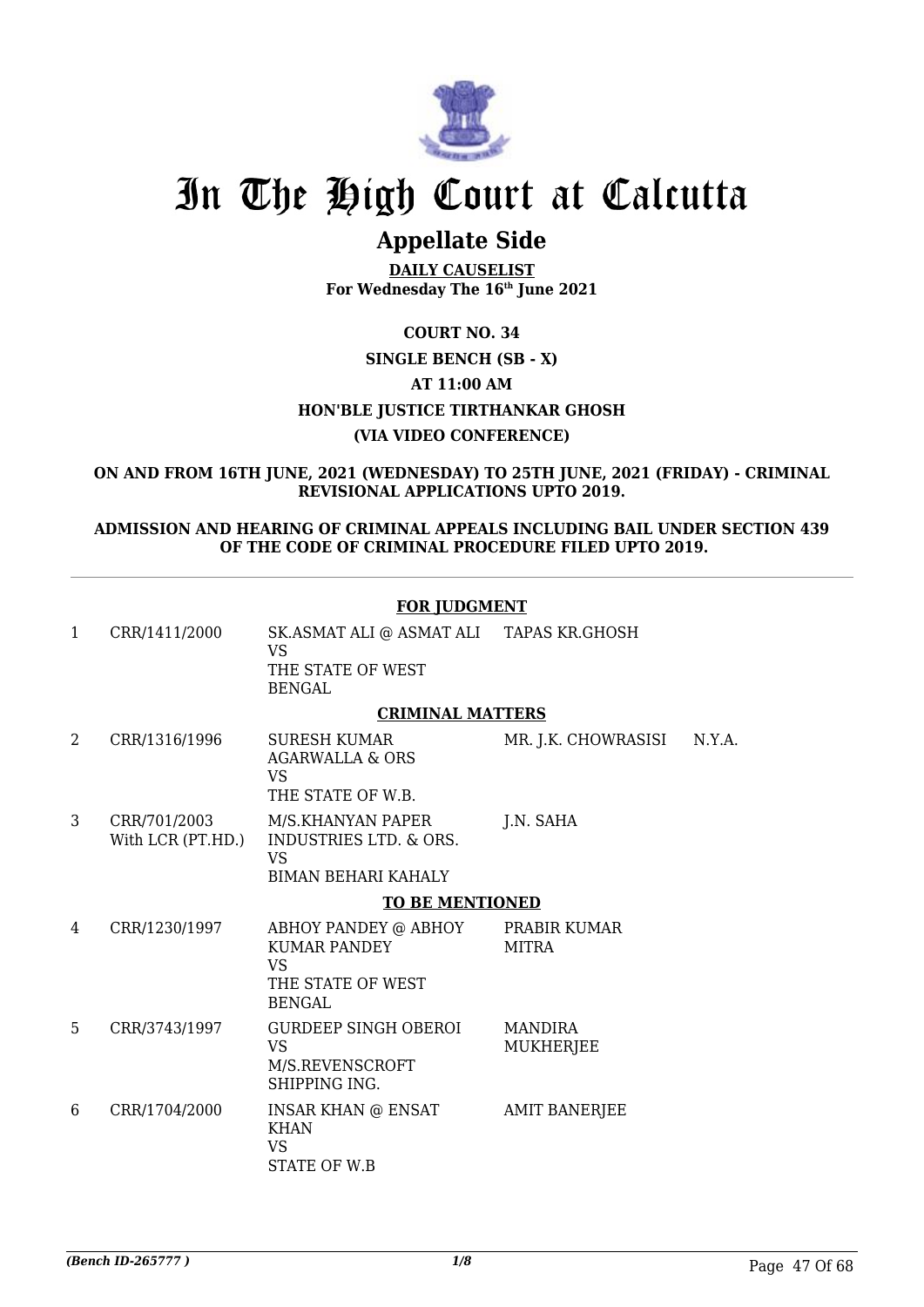| 7  | CRR/212/2003                              | CHANDAN RAM<br><b>VS</b><br><b>STATE</b>                                                         | ARUN KUMAR SEN                   |        |
|----|-------------------------------------------|--------------------------------------------------------------------------------------------------|----------------------------------|--------|
| 8  | CRR/1567/2003                             | ABHOY PADA LAHA<br><b>VS</b><br>M/S. PYRITES PHOSPHATES<br>& CHEMICALS LTD.                      | SYED SHAMSHER ALI                |        |
|    | wt9 CRR/1059/2019                         | ABHOY PADA LAHA<br><b>VS</b><br>STATE OF WEST BENGAL &<br><b>ANR</b>                             | SYED SHAMSHER ALI                |        |
|    |                                           | <b>FOR FINAL DISPOSAL</b>                                                                        |                                  |        |
| 10 | CRR/1625/1989                             | SHRI AMARENDRANATH<br><b>HALDER &amp; ORS</b><br><b>VS</b><br>SAKTIPADA GHOSH                    | MR. S. MOITRA                    | N.Y.A. |
| 11 | CRR/1112/1994                             | M/S. USHA TEA CO. & ANR<br><b>VS</b><br>THE CORPORATION OF<br><b>CALCUTTA</b>                    | MRS.K.<br>SENGUPTA(MAITY)        | N.Y.A. |
| 12 | CRR/1695/2001                             | ANIL KUMAR KHANDELWAL MANAS DASGUPTA<br><b>VS</b><br><b>STATE</b>                                |                                  |        |
| 13 | CRR/547/2003                              | <b>MAITREYI ROY</b><br><b>VS</b><br>THE STATE OF W.B.                                            | PINAKI<br><b>BHATTACHARYYA</b>   |        |
| 14 | CRR/756/2003                              | MD. GAYEB HALSANA @MD. PRABIR MAJUMDAR<br><b>GAYEB HOSSAIN</b><br><b>VS</b><br>THE STATE OF W.B. |                                  |        |
| 15 | CRR/1432/2003                             | <b>BIPLAV KUMAR</b><br><b>VS</b><br><b>BADRI NARAYAN ADHIKARY</b>                                | <b>SASWATA GOPAL</b><br>MUKHERJI |        |
|    | No:CRAN/4895/2019)                        | IA NO: CRAN/2/2017(Old No:CRAN/708/2017), CRAN/3/2018(Old No:CRAN/511/2018), CRAN/4/2019(Old     |                                  |        |
| 16 | CRR/1365/2005<br>(LCR)                    | CHINA KARMAKAR<br><b>VS</b><br><b>STATE</b>                                                      | <b>SUBRATA GHOSH</b>             |        |
| 17 | CRR/1938/2007                             | <b>UMA NATH DAS</b><br><b>VS</b><br><b>JHUMA DAS</b>                                             | <b>JAYANTA MUKHERJEE</b>         |        |
| 18 | CRR/2578/2007                             | <b>SHYAM SUNDAR GAYEN</b><br><b>VS</b><br>MOUSUMI GAYEN                                          | LEENA SENGUPTA                   |        |
|    | IA NO: CRAN/1/2007(Old No:CRAN/1994/2007) |                                                                                                  |                                  |        |
|    |                                           | <b>CRIMINAL REVISION</b>                                                                         |                                  |        |
| 19 | CRR/2966/2001                             | <b>MOLAY DHAR</b><br><b>VS</b><br><b>STATE</b>                                                   | SANJOY RANJAN<br>PAUL            |        |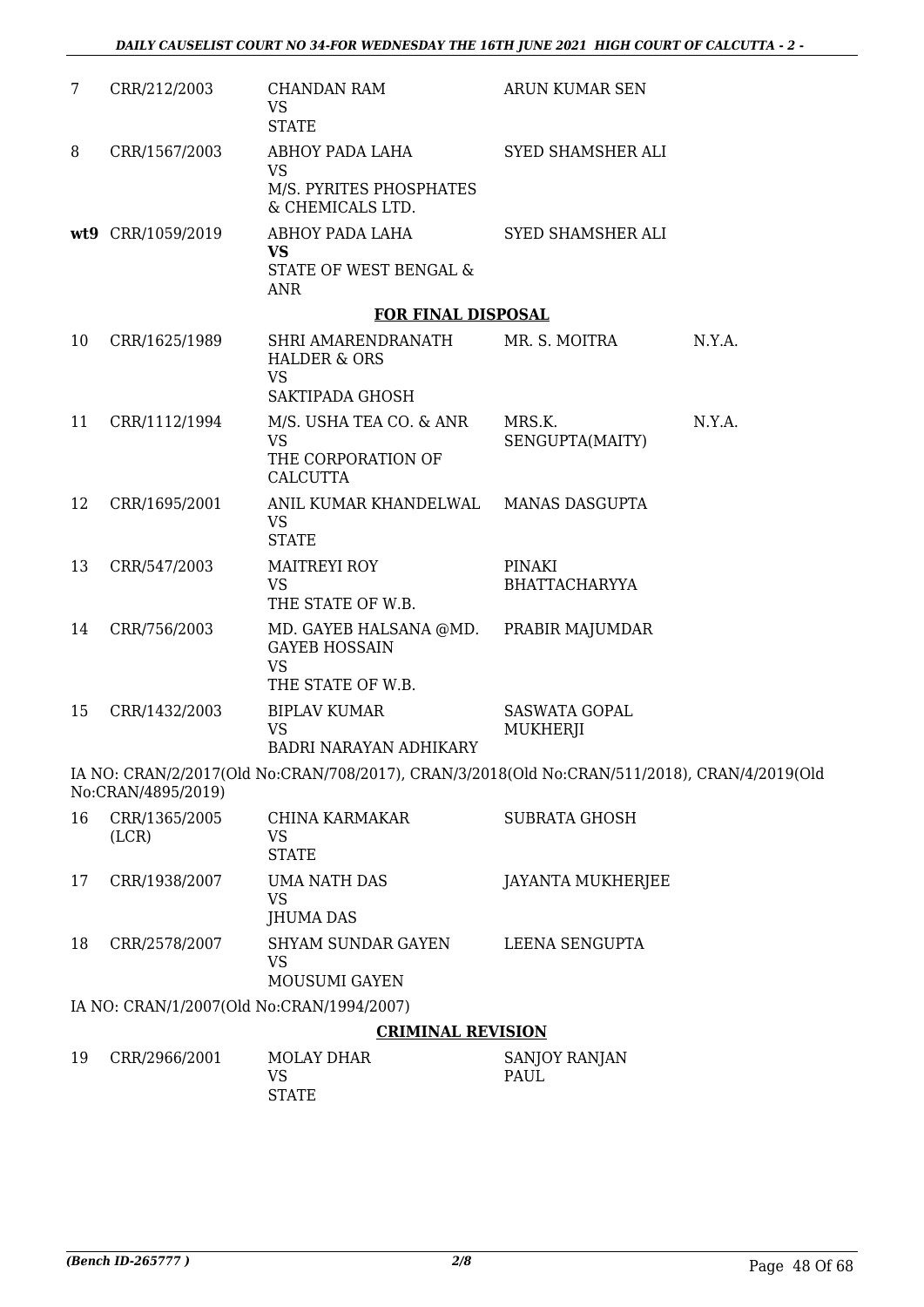| 20 | CRR/2974/2001<br>With LCR                 | M/S.BIRLA JUTE MILLS<br><b>WORKER PROV.F.TRUST</b><br><b>VS</b><br>K.K.SEN CHOWDHURY           | <b>GOBINDA</b><br><b>CHAUDHURI</b>   |
|----|-------------------------------------------|------------------------------------------------------------------------------------------------|--------------------------------------|
| 21 | CRR/2975/2001<br>With LCR                 | M/S.BIRLA JUTE MILL<br><b>WORKERS PROV.F.TRUST</b><br><b>VS</b><br>K.K.SEN CHOWDHURY           | <b>GOBINDA</b><br><b>CHAUDHURI</b>   |
| 22 | CRR/2976/2001<br>With LCR                 | <b>BIRLA JUTE MILLS</b><br><b>WORKERS PROV. FUND</b><br>&ORS<br><b>VS</b><br>K.K.SEN CHAUDHURY | <b>GOBINDA</b><br><b>CHAUDHURI</b>   |
| 23 | CRR/2977/2001<br>With LCR                 | <b>BIRLA JUTE MILLS</b><br>WORKERS PROV. FUND<br>&ORS<br><b>VS</b><br><b>K.K.SEN CHAUDHURY</b> | <b>GOBINDA</b><br><b>CHAUDHURI</b>   |
| 24 | CRR/1143/2003                             | <b>SHYAMAL SARKAR</b><br><b>VS</b><br>THE STATE                                                | ARUN KR. SEN                         |
| 25 | CRR/1199/2003                             | SWAPAN MONDAL & ANR.<br><b>VS</b><br><b>GAJAL GARAI</b>                                        | <b>INDRAJIT</b><br><b>CHATTERJEE</b> |
| 26 | CRR/1358/2003                             | <b>GANESH SARKAR</b><br><b>VS</b><br>STATE OF WEST BENGAL                                      | ABHRA MUKHERJEE                      |
| 27 | CRR/2766/2007                             | ANJANA RANI KIRTONIA<br><b>VS</b><br>NEPAL KIRTONIA & ORS.                                     | RANJIT KUMAR<br><b>GHOSAL</b>        |
| 28 | CRR/2831/2007                             | SUSHANTA SARKAR & ORS.<br><b>VS</b><br>STATE OF WEST BENGAL &<br>ANR.                          | TARUN CHATTERJEE                     |
| 29 | CRR/3479/2007                             | NIRMAL MAITY<br><b>VS</b><br>STATE OF WEST BENGAL                                              | DIPTAKSHI SARKAR                     |
| 30 | CRR/3777/2007                             | SK. SIRAJUL ISLAM<br><b>VS</b><br><b>AYESHA BIBI &amp; ANR.</b>                                | CHITTA RANJAN<br><b>PANDA</b>        |
| 31 | CRR/3810/2007                             | SANJIB KUMAR SEN<br>(NIRMAL)<br><b>VS</b><br>USHA DUTTA & ORS.                                 | UJJWAL KUMAR<br><b>DUTTA</b>         |
|    | IA NO: CRAN/2/2008(Old No:CRAN/2271/2008) |                                                                                                |                                      |
| 32 | CRR/4214/2007                             | SALIL BHATTACHARJEE<br><b>VS</b><br>STATE OF WEST BENGAL &<br><b>ORS</b>                       | ABHRA MUKHERJEE                      |
| 33 | CRR/4437/2007                             | SALIL BHATTACHARYYA<br><b>VS</b><br>STATE OF WEST BENGAL                                       | ABHRA MUKHERJEE                      |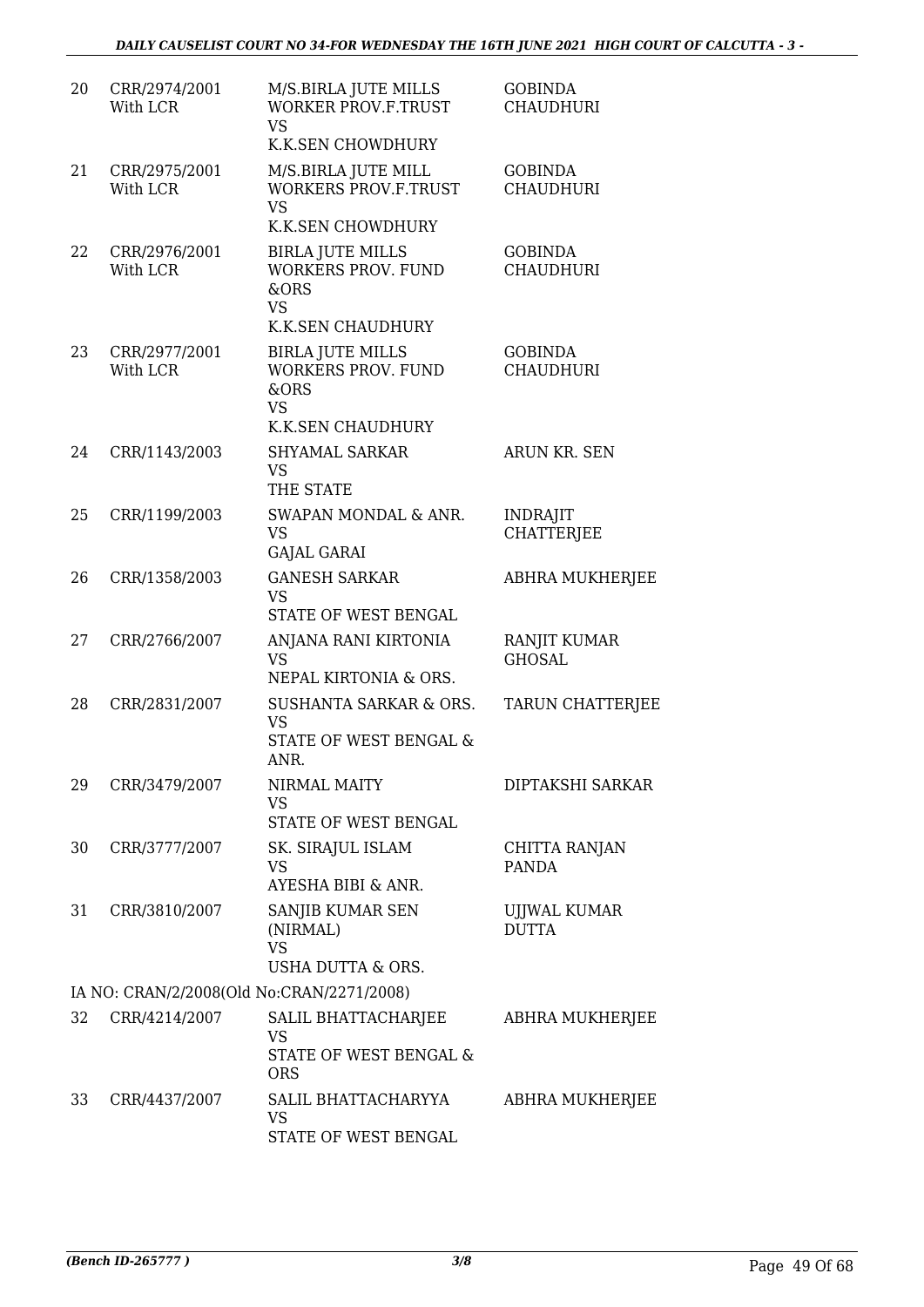| 34 | CRR/4438/2007   | SALIL BHATTACHARYYA<br><b>VS</b><br>STATE OF WEST BENGAL                                                      | <b>ABHRA MUKHERJEE</b>              |
|----|-----------------|---------------------------------------------------------------------------------------------------------------|-------------------------------------|
| 35 | CRR/1056/2008   | MD. AYUB ALI AKHAN<br><b>VS</b><br><b>RABIA BIBI</b>                                                          | DEBABRATA SARDAR                    |
| 36 | CRR/2488/2008   | MOUSUMI ROY NEE<br><b>CHAKRABORTY</b><br><b>VS</b><br>KAMAL ROY & ORS                                         | KAUSHIK GUPTA                       |
| 37 | CRR/2752/2008   | SK LUTFAR RAHAMAN<br><b>VS</b><br><b>MST EYASMINA</b><br>BEGUM@MINA BEGUM                                     | TAPAN KUMAR<br><b>RAKSHIT</b>       |
| 38 | CRR/3821/2008   | KALYAN KUMAR KUNDU<br><b>VS</b><br>STATE OF WEST BENGAL &<br><b>ANR</b>                                       | <b>JAYDEEP BISWAS</b>               |
| 39 | CRR/4076/2008   | <b>SMT PUSPA RANI DAS</b><br><b>VS</b><br><b>BALI RAM PRASAD &amp; ANR</b>                                    | <b>RANJIT KUMAR</b><br><b>GHOSH</b> |
| 40 | CRR/4263/2009   | <b>DHIRA GHOSH</b><br><b>VS</b><br>STATE OF WEST BENGAL &<br><b>ORS</b>                                       | <b>RINA BANERJEE</b>                |
| 41 | CRR/4467/2009   | <b>SAMIRAN SIL</b><br><b>VS</b><br>PRABIR RIT & ORS                                                           | <b>RWITENDRA</b><br><b>BANERJEE</b> |
| 42 | CRR/253/2010    | <b>JUGAL SAHA@JUGAL</b><br><b>CHANDRA SAHA &amp; ANR</b><br><b>VS</b><br>STATE OF WEST BENGAL &<br><b>ANR</b> | PUSHPAL SATPATHI                    |
|    | 43 CRR/600/2010 | <b>ASHIS GHOSH</b><br><b>VS</b><br><b>SMT PUTUL GHOSH &amp; ANR</b>                                           | <b>ACHIN JANA</b>                   |
| 44 | CRR/738/2010    | <b>SUBHASISH</b><br><b>BHATTACHARJEE</b><br><b>VS</b><br><b>SHYAMAL ROY &amp; ORS</b>                         | APARNA GHOSH                        |

IA NO: CRAN/1/2010(Old No:CRAN/2415/2010), CRAN/2/2011(Old No:CRAN/1148/2011), CRAN/3/2012(Old No:CRAN/1829/2012), CRAN/4/2012(Old No:CRAN/3300/2012), CRAN/5/2013(Old No:CRAN/3482/2013)

| 45 | CRR/3309/2010 | SAMIR MAITY@SAMIR<br><b>CHANDRA MAITY</b><br>VS<br>SMT SANTANA MAITY &<br>ANR | RAMKRISHNA SAHA   |
|----|---------------|-------------------------------------------------------------------------------|-------------------|
| 46 | CRR/3314/2010 | RADHA KRISHNA GIRI<br>VS<br>STATE OF WEST BENGAL                              | SOURAV CHATTERIEE |
|    |               | TA NIO ODANTIA IDOAOIOLI NT. ODANTIDOAOIOJOAO                                 |                   |

IA NO: CRAN/1/2010(Old No:CRAN/3642/2010)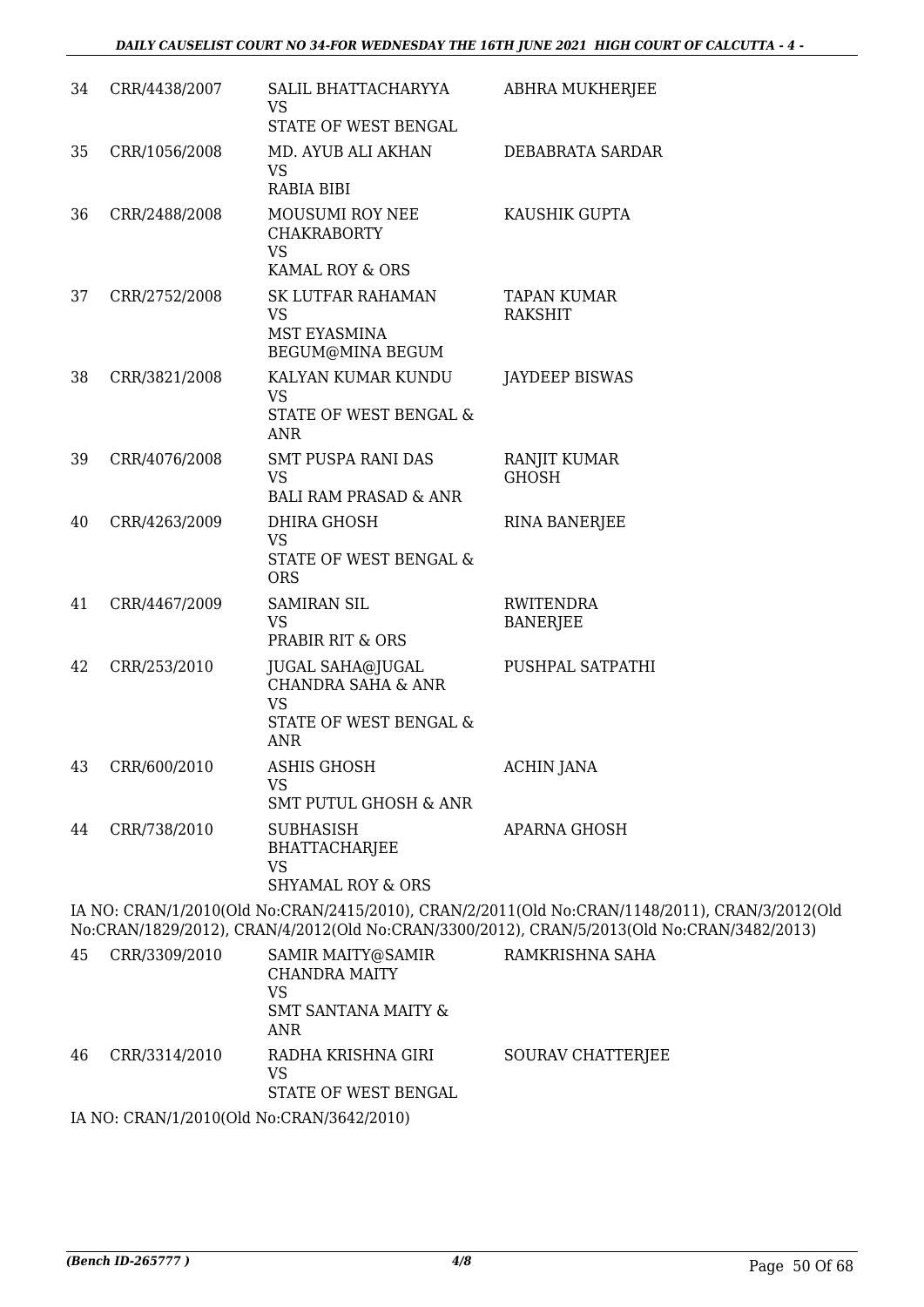| 47 | CRR/3562/2010 | DIPANKAR RAKSHIT<br><b>VS</b><br><b>STATE OF WEST BENGAL &amp;</b>                                  | <b>JAHANGIR ALAM</b>                |
|----|---------------|-----------------------------------------------------------------------------------------------------|-------------------------------------|
|    |               | <b>ANR</b>                                                                                          |                                     |
| 48 | CRR/1574/2011 | DURGA PRASAD BHAGAT &<br><b>ANR</b><br><b>VS</b><br><b>STATE OF WEST BENGAL &amp;</b><br><b>ANR</b> | AMRITA GANGULY                      |
|    |               | IA NO: CRAN/3/2013(Old No:CRAN/3698/2013)                                                           |                                     |
| 49 | CRR/3988/2011 | SANJU CHAND & ORS<br>VS<br>STATE OF WEST BENGAL &<br><b>ANR</b>                                     | ANJAN DATTA                         |
| 50 | CRR/2943/2012 | DIPAK KUMAR SEN & ORS<br>VS<br>STATE OF WEST BENGAL &<br><b>ANR</b>                                 | <b>SOUBHIK MITTER</b>               |
|    |               | IA NO: CRAN/1/2013(Old No:CRAN/2379/2013), CRAN/2/2014(Old No:CRAN/1268/2014)                       |                                     |
| 51 | CRR/3157/2012 | BRAJENDRA CHANDRA<br><b>BHATTACHARIYA</b><br><b>VS</b>                                              | <b>SUGATA</b><br><b>MUKHAPADHAY</b> |
|    |               | SEFALI BHATTACHRIYA &<br><b>ORS</b>                                                                 |                                     |
| 52 | CRR/3270/2012 | <b>SRINATH RAM</b><br>VS<br><b>STATE &amp; ANR</b>                                                  | <b>ARABINDA RAY</b>                 |
| 53 | CRR/4241/2012 | PURNIMA GANGULI<br><b>VS</b><br><b>BIBHAS KUMAR</b><br><b>CHOWDHURI</b>                             | PRADYT SAHA                         |
| 54 | CRR/3796/2013 | UTPAL ROY<br>VS<br><b>GEETA ROY</b>                                                                 | <b>B BISWAS</b>                     |
| 55 | CRR/520/2014  | <b>BHARAT MONDAL</b><br>VS<br>STATE OF WEST BENGAL &<br><b>ANR</b>                                  | N C SAHA                            |
|    |               | IA NO: CRAN/1/2014(Old No:CRAN/4123/2014)                                                           |                                     |
| 56 | CRR/1475/2014 | SIDHARTHA SAHA & ORS<br>VS<br><b>STATE OF WEST BENGAL &amp;</b><br>ANR                              | S N BHATTACHARYA                    |
|    |               | IA NO: CRAN/1/2014(Old No:CRAN/3130/2014)                                                           |                                     |
| 57 | CRR/1685/2014 | <b>SISIR KR RAY</b><br>VS<br><b>STATE OF WEST BENGAL &amp;</b><br><b>ANR</b>                        | R SAHA                              |
|    |               | IA NO: CRAN/1/2014(Old No:CRAN/4474/2014), CRAN/2/2017(Old No:CRAN/4384/2017)                       |                                     |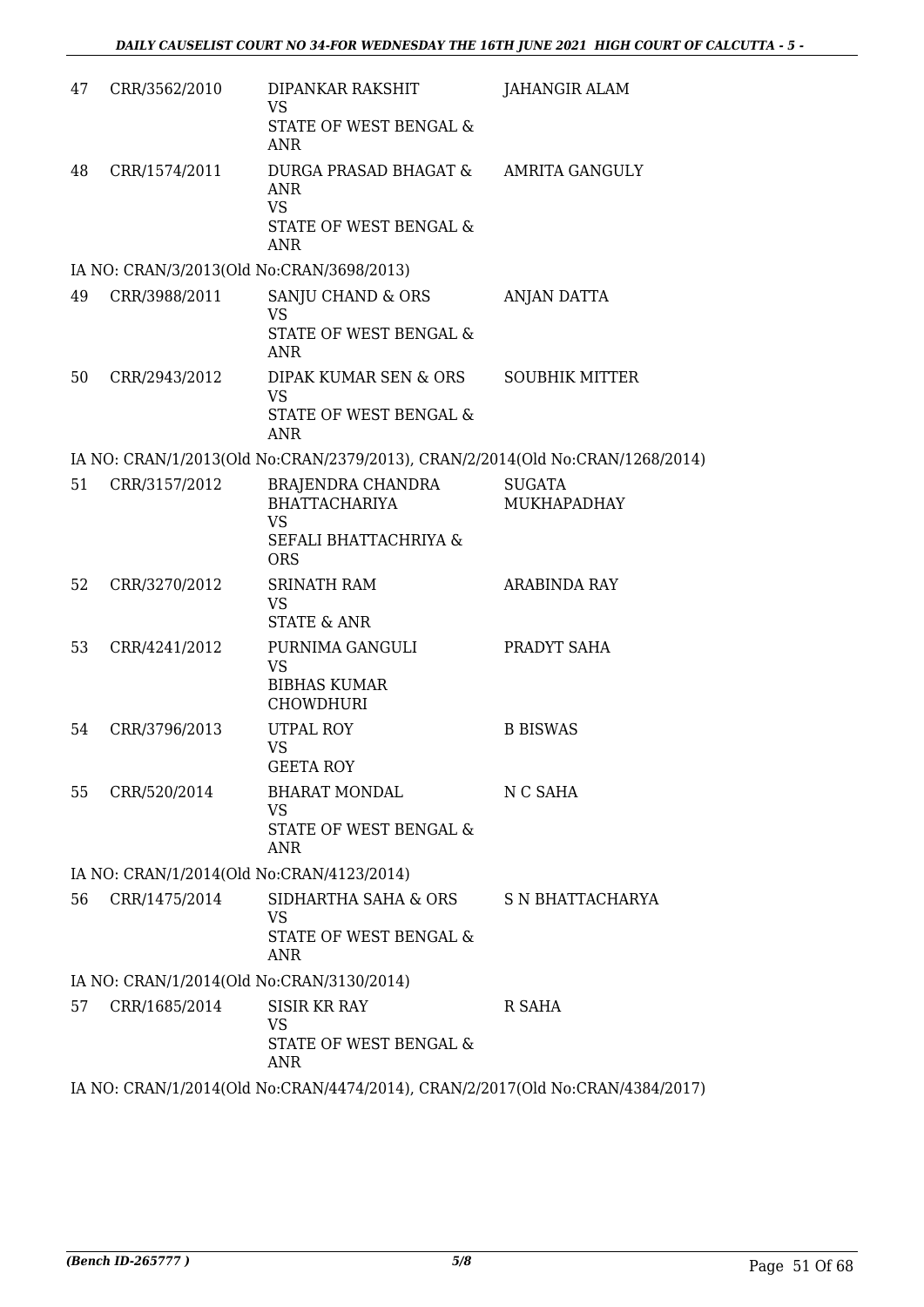| 58 | CRR/2917/2014 | RAJKUMAR MONDAL @<br>RAJA<br><b>VS</b><br>STATE OF WEST BENGAL &<br><b>ANR</b>            | A MUKHERJEE                         |
|----|---------------|-------------------------------------------------------------------------------------------|-------------------------------------|
|    |               | IA NO: CRAN/3/2015(Old No:CRAN/3965/2015), CRAN/5/2019(Old No:CRAN/1039/2019)             |                                     |
| 59 | CRR/3025/2014 | PARTHA ROY<br><b>VS</b><br>ANIMA ROY(BISWAS)                                              | MD. BANI ISRAIL                     |
| 60 | CRR/3185/2014 | PRADIP CHANDRA DAS<br><b>VS</b><br>STATE OF WEST BENGAL &<br><b>ANR</b>                   | D GUHA                              |
| 61 | CRR/1592/2015 | RISHI KUMAR PAUL<br><b>VS</b><br>KRISHNA PAUL(METTYA)                                     | KAMAL KANTA KAR                     |
|    |               | IA NO: CRAN/2/2015(Old No:CRAN/3898/2015), CRAN/3/2016(Old No:CRAN/1692/2016)             |                                     |
| 62 | CRR/1905/2015 | M/S KANORIA JUTE &<br><b>INDUSTRIES LTD</b><br>VS<br>STATE OF WEST BENGAL &<br><b>ANR</b> | <b>U BANERJE</b>                    |
|    |               | IA NO: CRAN/3/2016(Old No:CRAN/833/2016)                                                  |                                     |
| 63 | CRR/1908/2015 | PANCHANAN PAL<br><b>VS</b><br><b>MONI PAL</b>                                             | S K GHOSH                           |
| 64 | CRR/1972/2015 | RANJIT CHANDRA BAL<br><b>VS</b><br>STATE OF WEST BENGAL                                   | <b>MITUL</b><br><b>CHAKRABORETY</b> |
|    |               | IA NO: CRAN/1/2015(Old No:CRAN/2493/2015)                                                 |                                     |
| 65 | CRR/2411/2015 | <b>SUDHIR RANJAN</b><br><b>SAMADDAR</b><br><b>VS</b><br>JABA SAMADDAR & ANR               | A K ADHYA                           |
| 66 | CRR/3641/2015 | LOLITA SENGUPTA<br><b>VS</b><br><b>SHAMIK SENGUPTA</b>                                    | ARNAB NANDI                         |
| 67 | CRR/352/2016  | ARUP KUMAR BASU<br><b>VS</b><br>UMA BASU NEE GHOSH                                        | <b>SRABANI BISWAS</b>               |
| 68 | CRR/2453/2016 | <b>MANIKA DAS</b><br>VS<br><b>SAMIR DAS</b>                                               | T KHAN                              |
| 69 | CRR/2870/2016 | ZINNAT HALDER<br><b>VS</b><br>STATE OF WEST BENGAL &<br>ANR                               | ASHIS KUMAR DUTTA                   |
| 70 | CRR/3870/2016 | <b>CHAAITALY DAS</b><br><b>VS</b><br><b>UTTAM DAS</b>                                     | SIMA GHOSH                          |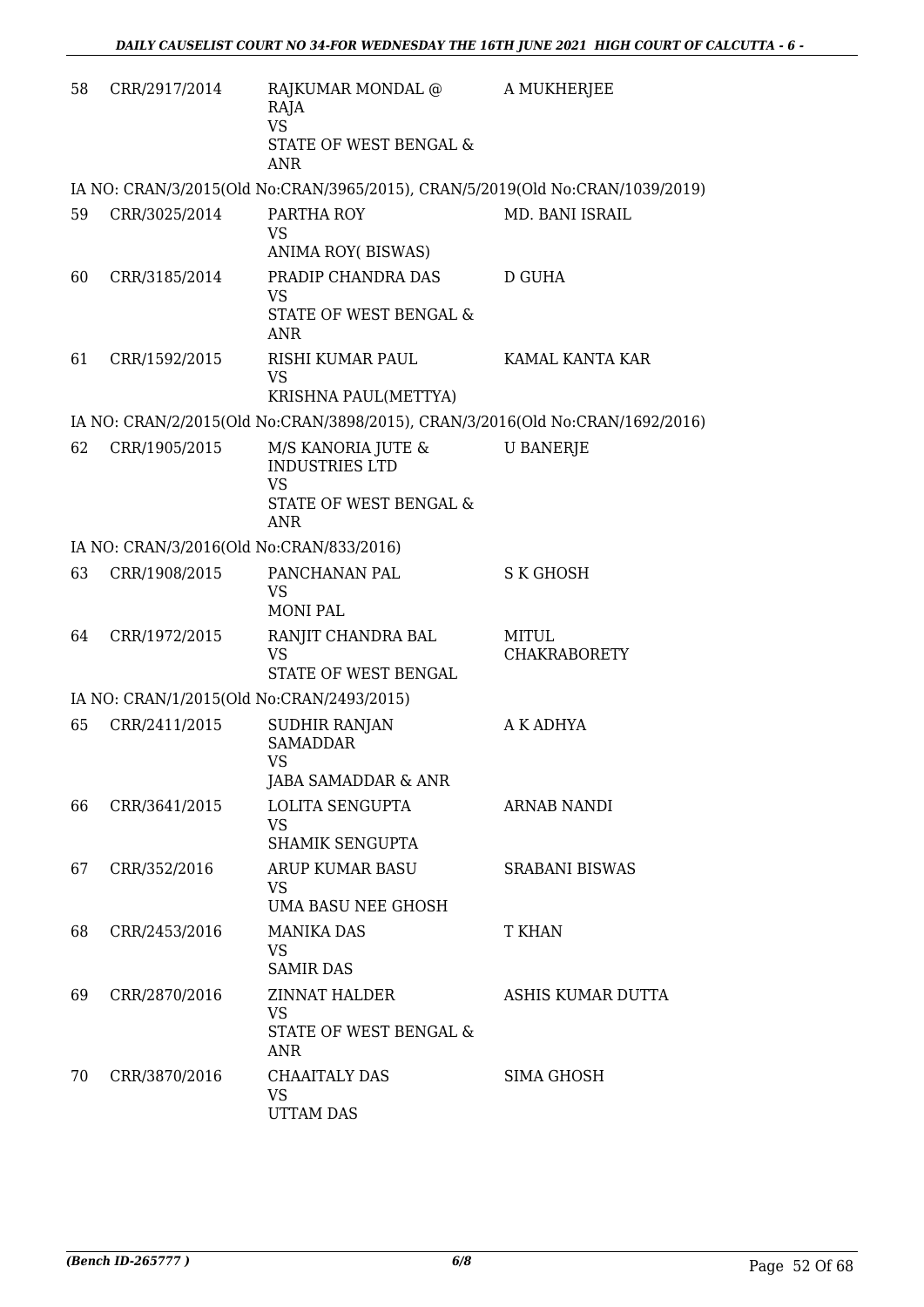| 71 | CRR/771/2017  | PRITHWIRAJ SAHA & ORS<br><b>VS</b><br><b>STATE OF WEST BENGAL &amp;</b><br><b>ANR</b>       | ANJAN KUMAR PAUL                |
|----|---------------|---------------------------------------------------------------------------------------------|---------------------------------|
|    |               | IA NO: CRAN/1/2017(Old No:CRAN/1776/2017)                                                   |                                 |
| 72 | CRR/828/2017  | <b>UTTAM DAS</b><br><b>VS</b><br><b>SMT CHAITALI DAS</b>                                    | C ROY                           |
| 73 | CRR/1233/2017 | NITYA RANJAN DUTTA<br><b>VS</b><br><b>STATE OF WEST BENGAL &amp;</b><br>ANR.                | MRITYUNJOY<br><b>CHATTERJEE</b> |
| 74 | CRR/1256/2017 | PRASENJIT MUKHERJEE<br><b>VS</b><br>STATE OF WEST BENGAL &<br>ANR.                          | SUBHASISH MITRA                 |
|    |               | IA NO: CRAN/2/2017(Old No:CRAN/3720/2017)                                                   |                                 |
| 75 | CRR/1432/2017 | <b>RITA DAS</b><br><b>VS</b><br>STATE OF WEST BENGAL                                        | <b>ANIKET MITRA</b>             |
| 76 | CRR/2077/2017 | MASAMMAT RASEDA BIBI<br>(KHATOON)<br><b>VS</b><br>STATE OF WEST BENGAL &<br><b>ORS</b>      | <b>T SINHA</b>                  |
| 77 | CRR/2884/2017 | <b>SAMRAJNY KONAR</b><br><b>VS</b><br>PRASENJIT GHOSH & ANR                                 | S DAS                           |
| 78 | CRR/2943/2017 | JAYANTO GHOSH @<br>JAYANTA GHOSH & ANR<br><b>VS</b><br>STATE OF WEST BENGAL &<br><b>ANR</b> | <b>I DEY</b>                    |
|    |               | IA NO: CRAN/1/2017(Old No:CRAN/3873/2017)                                                   |                                 |
| 79 | CRR/295/2018  | <b>AMAR NATH SHAW</b><br><b>VS</b><br>SUJATA SHAW & ANR                                     | MOHD. IBRAHIM                   |
| 80 | CRR/868/2018  | <b>GOURI GUHA</b><br><b>VS</b><br>STATE OF WEST BENGAL &<br>ANR.                            | SITAL SAMANTA                   |
| 81 | CRR/970/2018  | <b>URMILA HALDER &amp; ORS</b><br><b>VS</b><br>STATE OF WEST BENGAL &<br><b>ANR</b>         | <b>GOUTAM KUMAR</b><br>MAITY    |
| 82 | CRR/3576/2018 | KABITA CHAKRABORTY<br><b>VS</b><br>STATE OF WEST BENGAL &<br><b>ANR</b>                     | MITHU<br><b>BHATTACHARYA</b>    |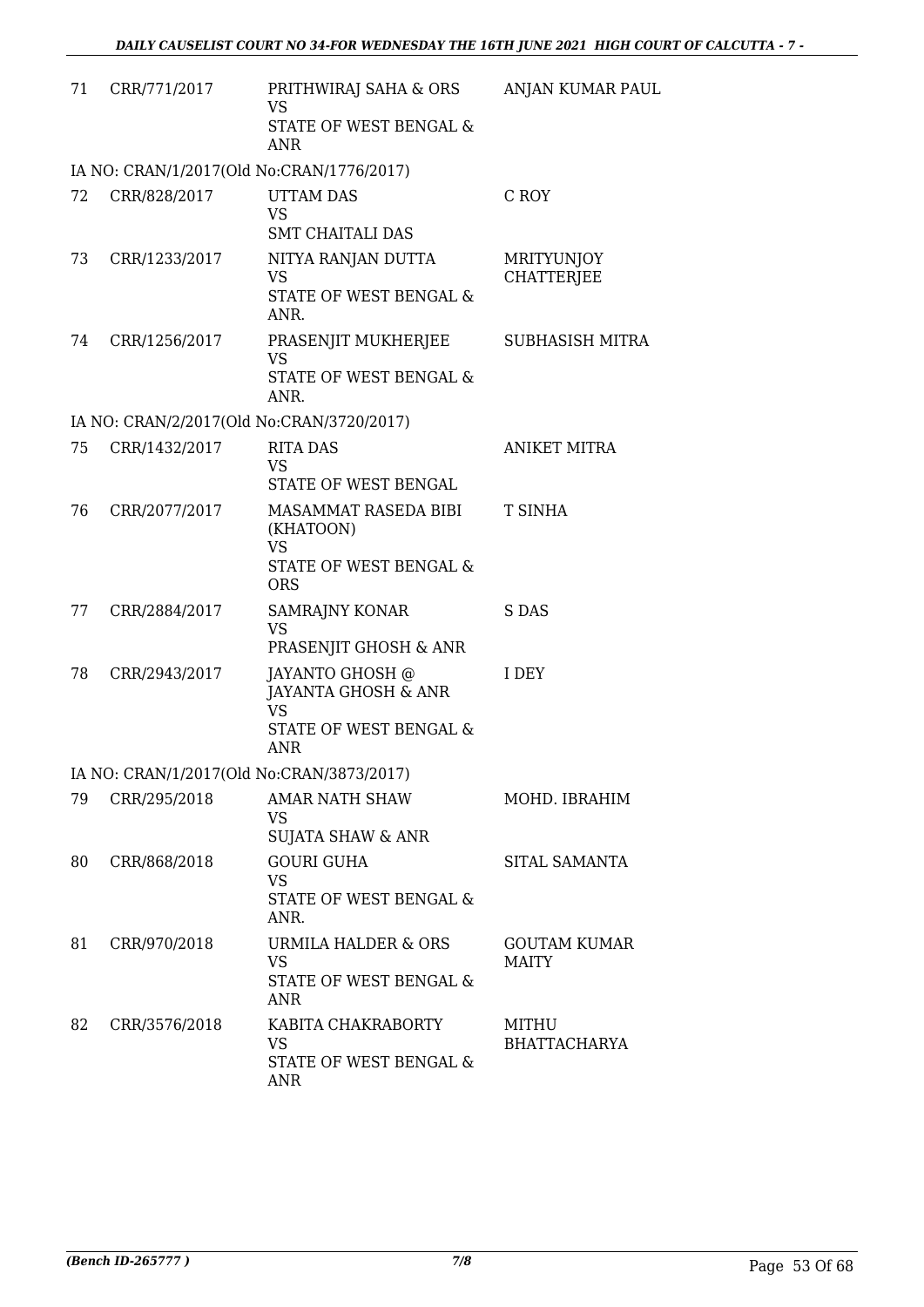MIZANUR RAHAMAN

83 CRR/148/2019 MUKULESWAR CHATTOPADHYAY @ MUKUL CHATTERJEE & ANR VS STATE OF WEST BENGAL & ANR

IA NO: CRAN/1/2020(Old No:CRAN/435/2020)

84 CRR/1813/2019 DEOPRIYA SINGH & ANR VS STATE OF WEST BENGAL & ANR DEBJANI SAHU

# **APPLICATION FOR BAIL**

85 CRM/10617/2016 PANKAJ SHROFF VS CBI, ACB,KOL SWATI BHATTACHARYYA

## **CANCELLATION OF BAIL**

86 CRM/4751/2018 PRABIR GHOSH VS STATE OF WEST BENGAL & ORS. RAZZAK HOSSAIN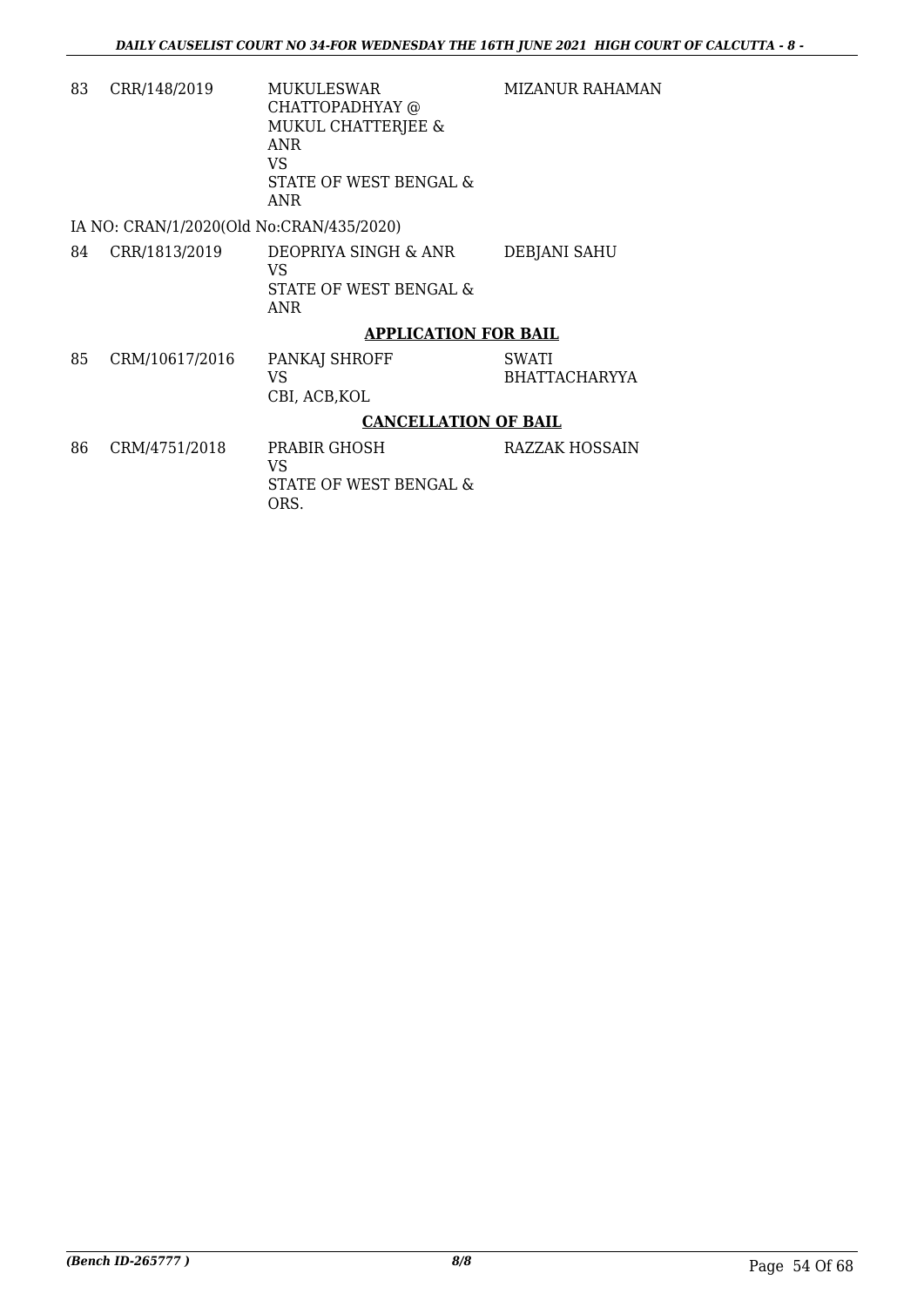

# **Appellate Side**

**DAILY CAUSELIST For Wednesday The 16th June 2021**

# **COURT NO. 35 SINGLE BENCH (SB - XI) AT 11:00 AM HON'BLE JUSTICE KAUSIK CHANDA (VIA VIDEO CONFERENCE)**

#### **ON AND FROM 16TH JUNE, 2021 (WEDNESDAY) TO 25TH JUNE, 2021 (FRIDAY) - CRIMINAL REVISIONAL APPLICATIONS FILED 2020 ONWARDS;**

### **ADMISSION AND HEARING OF CRIMINAL APPEALS INCLUDING BAILS UNDER SECTION 439 OF THE CODE OF CRIMINAL PROCEDURE FILED 2020 ONWARDS.**

## **CRIMINAL REVISION**

| 1 | CRR/365/2016                     | <b>BABLU YADAV</b><br><b>VS</b><br>STATE OF WEST BENGAL                                   | PROSENJIT SARKAR               |  |  |
|---|----------------------------------|-------------------------------------------------------------------------------------------|--------------------------------|--|--|
| 2 | CRR/484/2020                     | RAMKRISHNA MUDI<br>VS<br><b>SANDHYA MUDI &amp; ORS</b>                                    | SHREYA CHATTERJEE              |  |  |
| 3 | CRR/1056/2020                    | TAPAN ROY @ PAUL<br>VS<br>STATE OF WEST BENGAL &<br><b>ORS</b>                            | SATRAJIT SINHA ROY             |  |  |
|   |                                  | IA NO: CRAN/1/2020(Old No:CRAN/2764/2020), CRAN/2/2021                                    |                                |  |  |
| 4 | CRR/1470/2020<br>(File not here) | MD. MAHFOOX ARIF<br>VS<br>THE STATE OF WEST<br><b>BENGAL AND ANR</b>                      | MANIDEEPA (PAUL)<br><b>ROY</b> |  |  |
| 5 | CRR/1664/2020                    | DINOBANDHYU DAS<br><b>BAIRAGYA</b><br><b>VS</b><br>State of West Bengal AND<br><b>ANR</b> | PAMPA DHABAL DEY               |  |  |
| 6 | CRR/1720/2020                    | DAYIT LAHIRI<br><b>VS</b><br>MESSERS ULTRAMINE<br><b>PRODUCTS</b><br><b>INTERNATIONAL</b> | <b>PRANTICK GHOSH</b>          |  |  |
|   | IA NO: CRAN/1/2020               |                                                                                           |                                |  |  |

*(Bench ID-265781 ) 1/5* Page 55 Of 68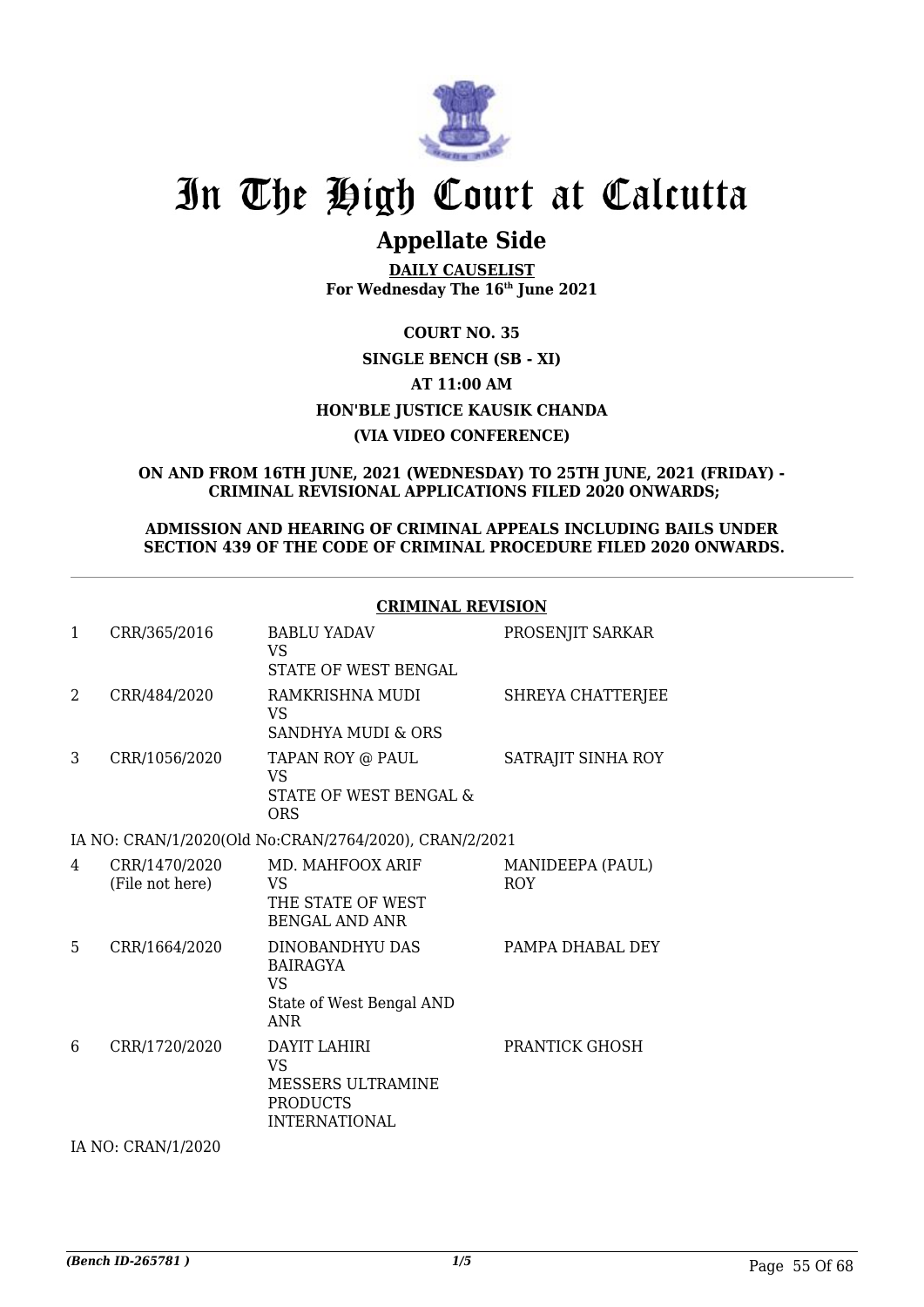| 7  | CRR/37/2021<br>(File not here) | JAKIR HUSSAIN @JAKIR<br><b>HOSSAIN</b><br><b>VS</b><br>Union of India                                            | <b>SHASANKA SEKHAR</b><br>SAHA             |
|----|--------------------------------|------------------------------------------------------------------------------------------------------------------|--------------------------------------------|
| 8  | CRR/201/2021                   | MEENA AGARWAL<br><b>VS</b><br>STATE OF WEST BENGAL<br>AND ORS.                                                   | <b>AGNIVA BANERJEE</b>                     |
| 9  | CRR/791/2021                   | SONALI DEY(DAS)<br><b>VS</b><br><b>INDRANIL DEY</b>                                                              | NARAYAN CHANDRA<br><b>GHOSH</b>            |
| 10 | CRR/795/2021                   | <b>SUNHANKAR</b><br>CHAKRABORTY @<br><b>SUBHANKAR</b><br><b>CHAKRABORTY</b><br><b>VS</b><br>STATE OF WEST BENGAL | <b>SOUMYA BASU ROY</b><br><b>CHOWDHURI</b> |
| 11 | CRR/810/2021                   | <b>VINAY MISHRA</b><br><b>VS</b><br>THE CENTRAL BUREAU OF<br><b>INVESTIGATION AND</b><br><b>OTHERS</b>           | <b>AYAN PODDAR</b>                         |
|    | IA NO: CRAN/1/2021             |                                                                                                                  |                                            |
| 12 | CRR/1162/2021                  | SOMNATH CHATTERJEE<br><b>VS</b><br>OC EXCISE BARABANI CIR.<br>AND ANR.                                           | <b>SUBHANWITA GHOSH</b>                    |
| 13 | CRR/1228/2021                  | <b>ANIL NONIA</b><br><b>VS</b><br>STATE OF WEST BENGAL                                                           | PRONAY BASAK                               |
| 14 | CRR/1270/2021                  | RATNESH VERMA<br><b>VS</b><br><b>CENTRAL BUREAU OF</b><br><b>INVESTIGATION AND ANR</b>                           | <b>SOHAN DE DHARA</b>                      |
| 15 | CRR/1283/2021                  | SYED UJ JAMAN AND ORS.<br><b>VS</b><br>NASIFA PARVEEN AND ANR.                                                   | <b>MARIA RAHAMAN</b>                       |
| 16 | CRR/1284/2021                  | PRALAY MUKHERJEE<br>VS<br><b>DIPTA</b><br>MUKHERJEE(CHATTERJEE)                                                  | PRONAY BASAK                               |
| 17 | CRR/1285/2021                  | DINESH AGARWAL<br><b>VS</b><br>STATE OF WEST BENGAL<br>AND ANR.                                                  | <b>Bidyut Baran Biswas</b>                 |
|    | IA NO: CRAN/1/2021             |                                                                                                                  |                                            |
| 18 | CRR/1286/2021                  | RAJU NANDI AND ANR<br><b>VS</b><br>STATE OF WEST BENGAL                                                          | <b>AYAN</b><br><b>BHATTACHARYA</b>         |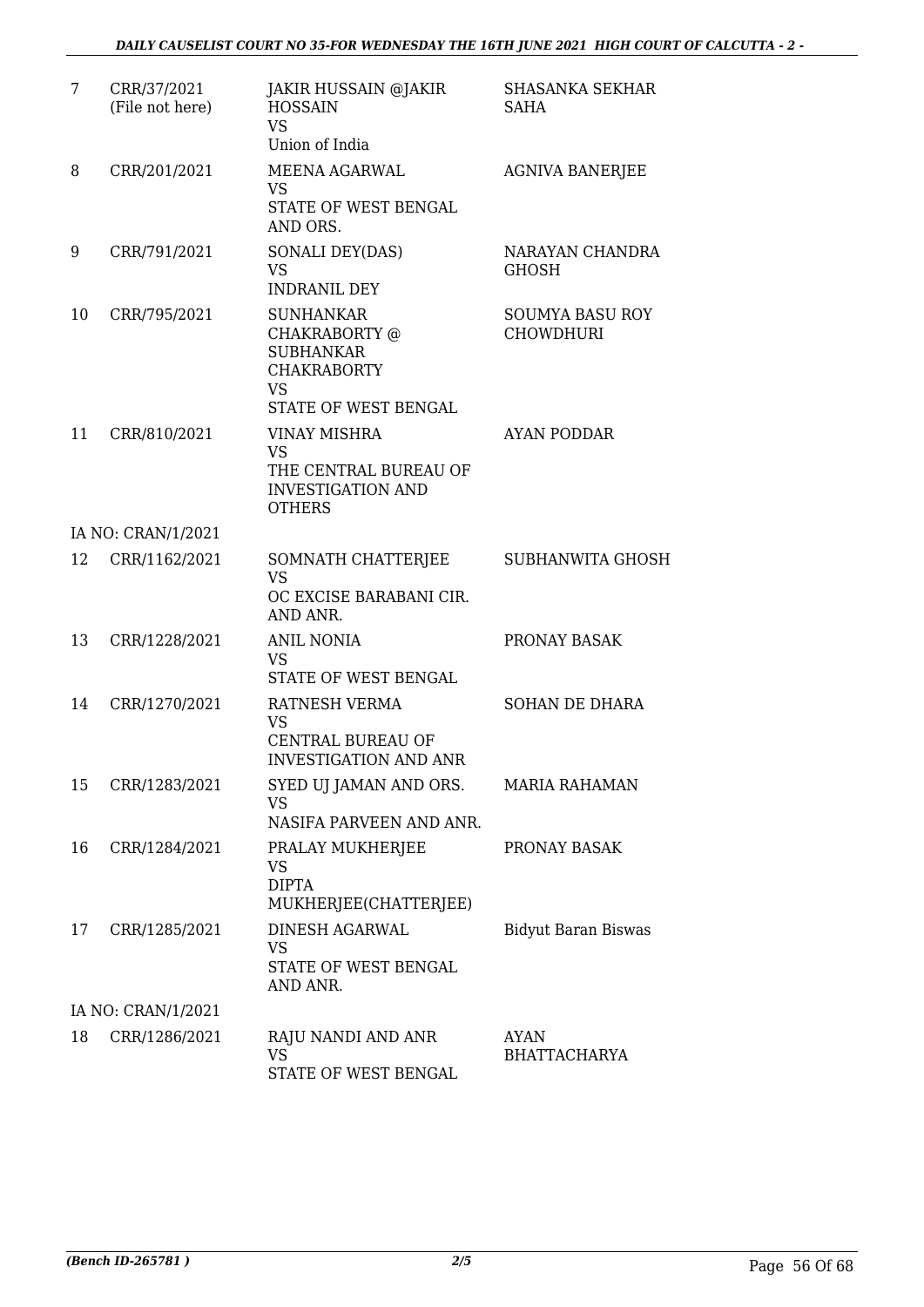| 19 | CRR/1287/2021 | HARIPADA SAMANTA AND<br>ORS.<br><b>VS</b><br>STATE OF WEST BENGAL<br>AND ANR.                                            | PABITRA BAHUMIK                        |
|----|---------------|--------------------------------------------------------------------------------------------------------------------------|----------------------------------------|
| 20 | CRR/1290/2021 | DHIRAJ PAL<br><b>VS</b><br>STATE OF WEST BENGAL<br><b>AND ANR</b>                                                        | <b>RUXMINI BASU ROY</b>                |
| 21 | CRR/1292/2021 | DHANANJOY KISHORE<br><b>CHAKRABORTY AND</b><br><b>ANOTHER</b><br><b>VS</b><br>STATE OF WEST BENGAL<br><b>AND ANOTHER</b> | MD ZOHAIB RAUF                         |
| 22 | CRR/1293/2021 | <b>PULAK GHOSH</b><br><b>VS</b><br>ARPITA GHOSH NEE MALIK<br><b>AND ANR</b>                                              | <b>RAJYASHREE</b><br><b>MUKHERJEE</b>  |
| 23 | CRR/1294/2021 | <b>JOHN MANTOSH</b><br><b>VS</b><br><b>EMPLOYEE STATE</b><br><b>INSURANCE CORPORATION</b>                                | <b>SMRUTI REKHA DAS</b>                |
| 24 | CRR/1295/2021 | <b>BISWANATH MAITY</b><br>VS<br>STATE OF WEST BENGAL<br><b>AND ANOTHER</b>                                               | KAPIL CHANDRA<br><b>SAHOO</b>          |
| 25 | CRR/1296/2021 | F.A.M. AMINUZZAMAN<br>CHOWDHURY @ FAMA<br><b>CHOWDHURY</b><br><b>VS</b><br><b>MOMENA CHOWDHURY</b>                       | ARUP KUMAR<br><b>BHOWMICK</b>          |
| 26 | CRR/1297/2021 | <b>ISHANI GHOSH</b><br><b>VS</b><br>SOUMAK GHOSH AND ORS                                                                 | <b>SUJAN CHATTERJEE</b>                |
| 27 | CRR/1298/2021 | ISHANI GHOSAL<br><b>VS</b><br><b>SOUMAK GHOSH AND</b><br><b>OTHERS</b>                                                   | <b>SUJAN CHATTERJEE</b>                |
| 28 | CRR/1299/2021 | MD SAKIL HASAN<br><b>VS</b><br>STATE OF WEST BENGAL                                                                      | Sumanta Das                            |
| 29 | CRR/1300/2021 | RANJAN MAHAPATRA<br>VS.<br><b>RUMA GHOSH</b>                                                                             | SOUNAK SENGUPTA                        |
| 30 | CRR/1301/2021 | SWAPAN DAS REP BY HIS<br>FATHER RANJIT DAS<br><b>VS</b><br>STATE OF WEST BENGAL                                          | <b>SANANDA</b><br><b>BHATTACHARYYA</b> |
| 31 | CRR/1302/2021 | SHIBESH CHANDRA<br><b>SARKAR</b><br><b>VS</b><br>STATE OF WEST BENGAL<br>AND ANR                                         | <b>KAUSHIK</b><br><b>CHOUDHURY</b>     |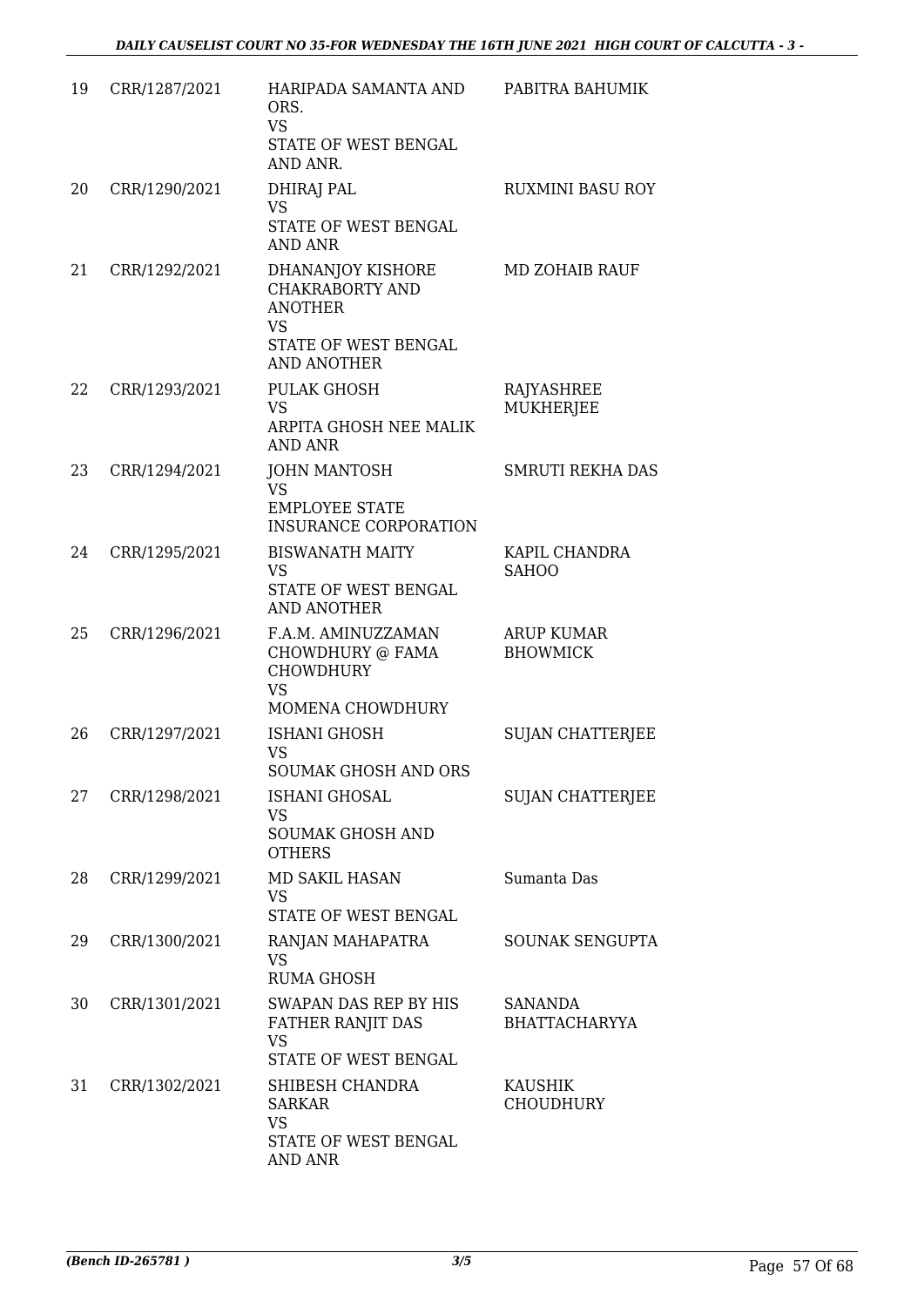| 32 | CRR/1303/2021 | <b>ARIJIT PAUL</b><br><b>VS</b><br>STATE OF WEST BENGAL<br><b>AND ANR</b>                                      | <b>AMIT HALDER</b>                     |
|----|---------------|----------------------------------------------------------------------------------------------------------------|----------------------------------------|
| 33 | CRR/1304/2021 | <b>ARUP RATAN</b><br><b>BHATTACHARYYA</b><br><b>VS</b><br><b>SHARMILI</b><br>BHATTACHARYYA(NEE<br>CHAKRABARTY) | <b>SUNNY NANDY</b>                     |
| 34 | CRR/1305/2021 | <b>SUBRATA GHOSH</b><br><b>VS</b><br>STATE OF WEST BENGAL                                                      | <b>SUMANTA DAS</b>                     |
| 35 | CRR/1307/2021 | PARNAB MAZUMDER<br><b>VS</b><br>MOUSUMI DAS                                                                    | <b>NAZIR AHMED</b>                     |
| 36 | CRR/1333/2021 | <b>SABITA SARKAR</b><br><b>VS</b><br>STATE OF WEST BENGAL<br><b>AND ANR</b>                                    | <b>SUDIP GHOSH</b><br><b>CHOWDHURY</b> |
| 37 | CRR/1334/2021 | JAMUNA BALA GHOSH AND<br><b>ORS</b><br><b>VS</b><br>STATE OF WEST BENGAL<br><b>AND ANR</b>                     | <b>AVIROOP</b><br><b>BHATTACHARYA</b>  |
| 38 | CRR/1336/2021 | AFJAL HOSSAIN<br><b>VS</b><br>STATE OF WEST BENGAL<br><b>AND ANR</b>                                           | PARVEJ ANAM                            |
| 39 | CRR/1342/2021 | <b>MOUMITA</b><br>BHATTACHARYYA AND ANR.<br><b>VS</b><br>STATE OF WEST BENGAL<br>AND ANR.                      | <b>SUNNY NANDY</b>                     |
| 40 | CRR/1344/2021 | RITUPARNA<br>BHATTACHARYYA AND ANR.<br><b>VS</b><br>STATE OF WEST BENGAL<br>AND ANR.                           | <b>SUNNY NANDY</b>                     |
| 41 | CRR/1347/2021 | BENNET COLEMAN AND<br><b>COMPANY LTD</b><br><b>VS</b><br>STATE OF WEST BENGAL<br>AND ANR.                      | L VISHAL KUMAR                         |
| 42 | CRR/1349/2021 | VINAY MISHRA<br>VS.<br><b>CBI AND ORS</b>                                                                      | SUNITA NASKAR                          |
| 43 | CRR/1353/2021 | MANIK@ MANI @SRIKANTA RAMEEZ ALAM<br><b>SARKAR</b><br><b>VS</b><br>STATE OF WEST BENGAL                        |                                        |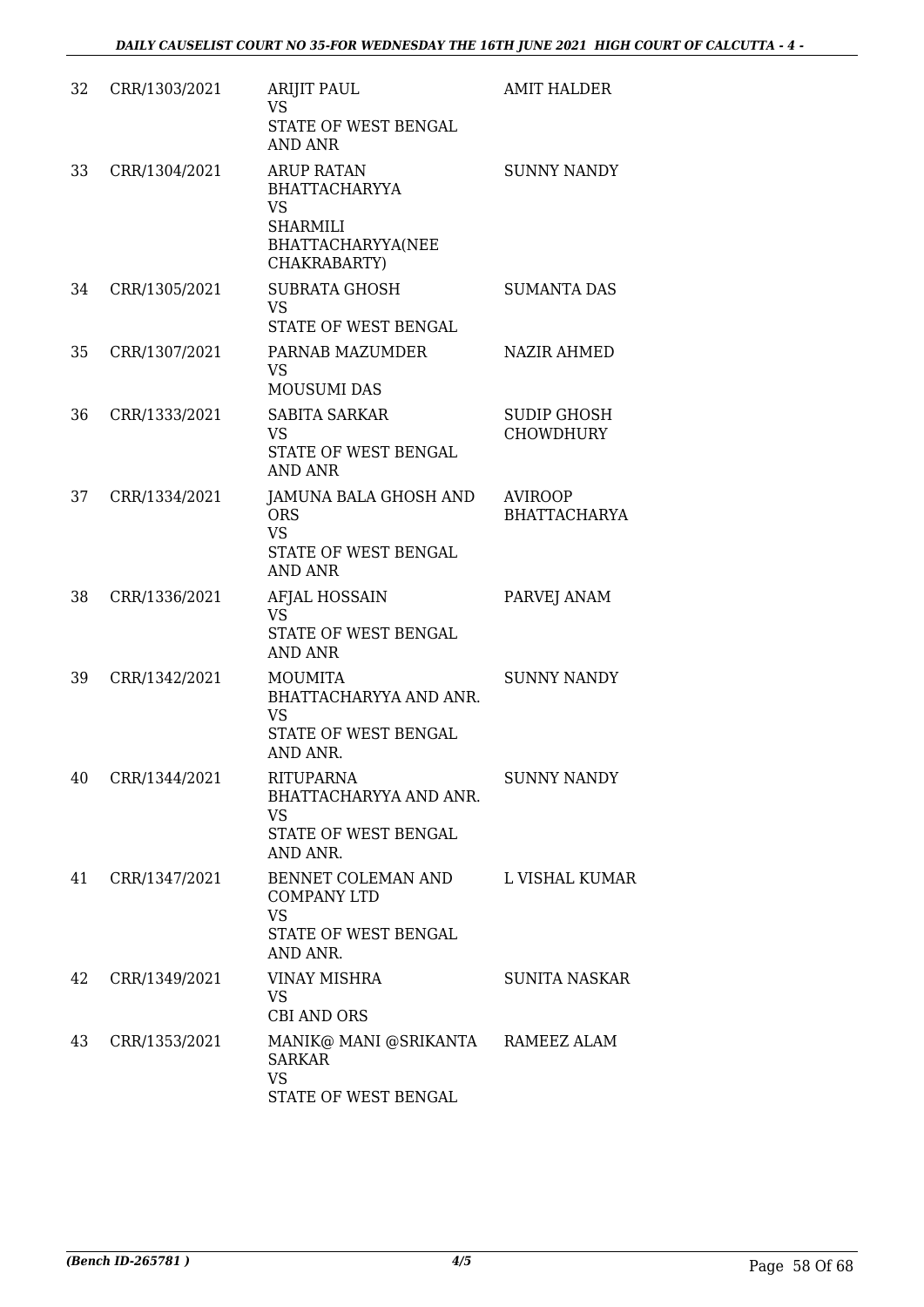| 44 | CRR/1354/2021  | <b>SAIKAT DEY</b><br>VS.<br>STATE OF WEST BENGAL<br>AND ANR.       | <b>SIBANGI</b><br><b>CHATTOPADHYAY</b> |
|----|----------------|--------------------------------------------------------------------|----------------------------------------|
|    |                | <b>ADMISSION OF CRIMINAL APPEAL</b>                                |                                        |
| 45 | CRA/178/2021   | ARIES PROBONO PUBLICO<br><b>SOCIETY</b><br>VS.<br>MRS SUKLA CHANDA | BAIDYANATH DATTA                       |
| 46 | CRA/189/2021   | AJMIRA BIBI<br>VS<br>STATE OF WEST BENGAL                          | <b>SEKHAR MUKERJEE</b>                 |
|    |                | <b>SPECIAL LEAVE TO APPEAL</b>                                     |                                        |
| 47 | CRMSPL/12/2021 | ALOK KUMAR BERA<br>VS<br>ACHINTYA BERA AND<br><b>OTHERS</b>        | <b>SATADAL SOVAN</b><br><b>HALDER</b>  |
| 48 | CRMSPL/14/2021 | RUKSANA BANU<br>VS<br>STATE OF WEST BENGAL<br>AND ORS.             | ARUP KUMAR<br><b>BHOWMICK</b>          |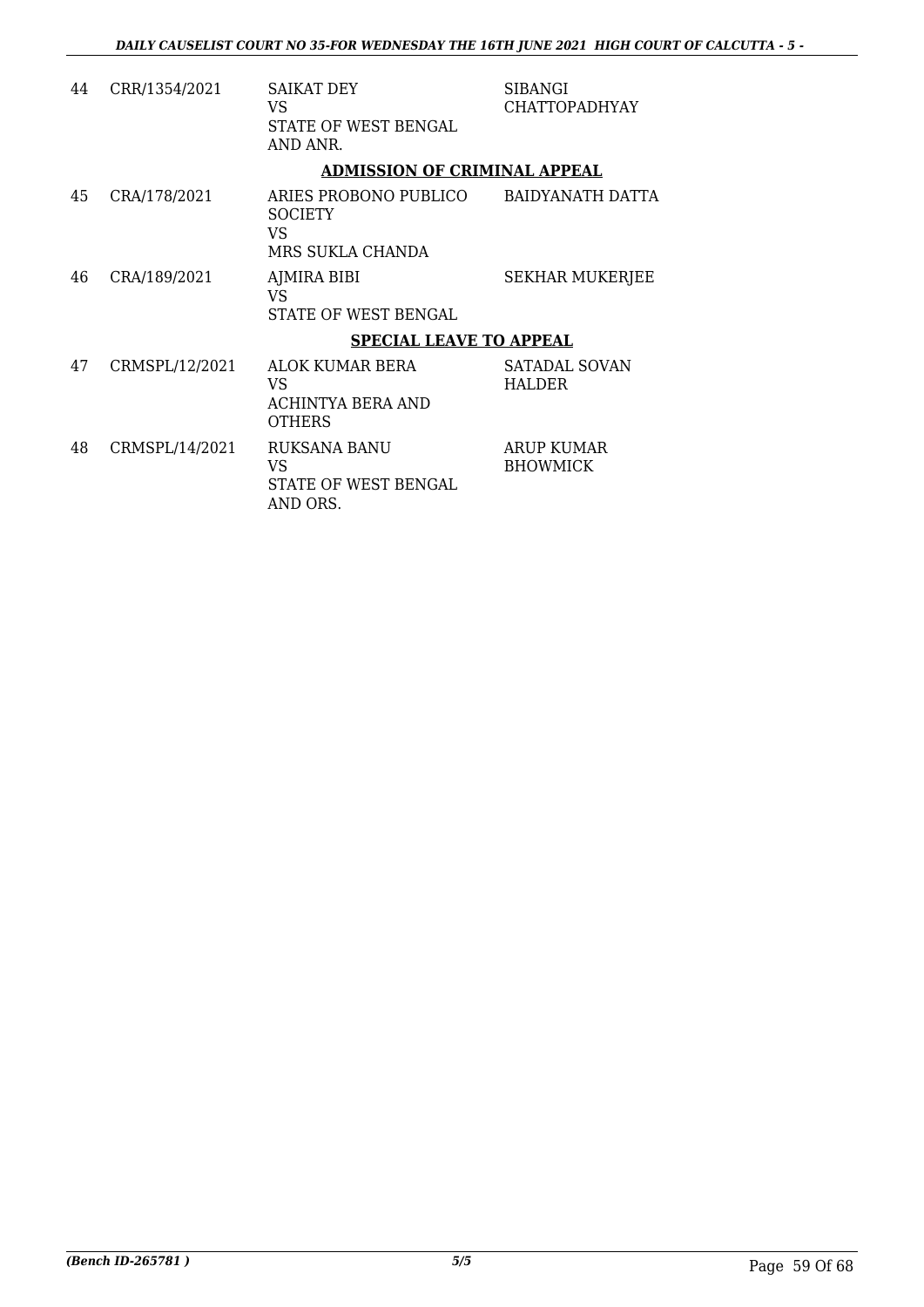

# **Appellate Side**

**WARNING CAUSELIST For Wednesday The 16th June 2021**

> **COURT NO. . WARNING LIST (.) AT 11:00 AM WARNING LIST (VIA VIDEO CONFERENCE)**

### **NEVER LISTED FIRST APPEAL (WL) - DB**

| $\mathbf{1}$   | LPA/1/2020                                | ANANDA CHOWDHURY<br>VS.                                                                                                       | <b>BIJAN BIHARI ROY</b>               |
|----------------|-------------------------------------------|-------------------------------------------------------------------------------------------------------------------------------|---------------------------------------|
|                |                                           | NILIMA RANI GIRI & ANR.                                                                                                       |                                       |
|                | IA NO: CAN/1/2020(Old No:CAN/753/2020)    |                                                                                                                               |                                       |
| $\overline{2}$ | FAT/1/2020                                | <b>BIDHUBHUSAN ROY</b><br>VS.<br><b>ANANTA BISWAS &amp; ORS</b>                                                               | <b>INDRAJIT MANDAL</b>                |
| 3              | LPA/3/2020                                | THE HIGH COURT AT<br><b>CALCUTTA &amp; ANR</b><br><b>VS</b><br><b>SRI ALOKE KUMAR</b><br><b>CHATTERJEE &amp; ORS</b>          | <b>SIDDHARTHA</b><br><b>BANERJEE</b>  |
|                | IA NO: CAN/1/2020(Old No:CAN/883/2020)    |                                                                                                                               |                                       |
| 4              | LPA/4/2020                                | RABIN MUKHERJEE & ORS<br><b>VS</b><br><b>BASUDEB BANERJEE &amp; ORS</b>                                                       | KHETRA PRASAD<br>MUKHOPADHYAY         |
|                | IA NO: CAN/1/2021                         |                                                                                                                               |                                       |
| 5              | FAT/6/2020<br>Defective (out of<br>time)  | <b>EXECUTIVE OFFICER,</b><br><b>BURDWAN DEVELOPMENT</b><br><b>AUTHORITY</b><br><b>VS</b><br>RANJIT KUMAR KHAN &<br><b>ANR</b> | <b>SANCHARI</b><br><b>CHAKRABORTY</b> |
|                |                                           | IA NO: CAN/1/2020(Old No:CAN/244/2020), CAN/2/2020(Old No:CAN/249/2020)                                                       |                                       |
| 6              | FAT/10/2020<br>Defective (out of<br>time) | THE STATE OF WEST<br><b>BENGAL</b><br><b>VS</b><br>SABITRI RAJBANSHI & ORS                                                    | <b>ANIRUDDHA SEN</b>                  |
| 7              | FAT/14/2020<br>(Defective)                | THE STATE OF W.B.<br><b>VS</b><br><b>MINTU KHOSO &amp; ORS</b>                                                                | ANIRUDDHA SEN                         |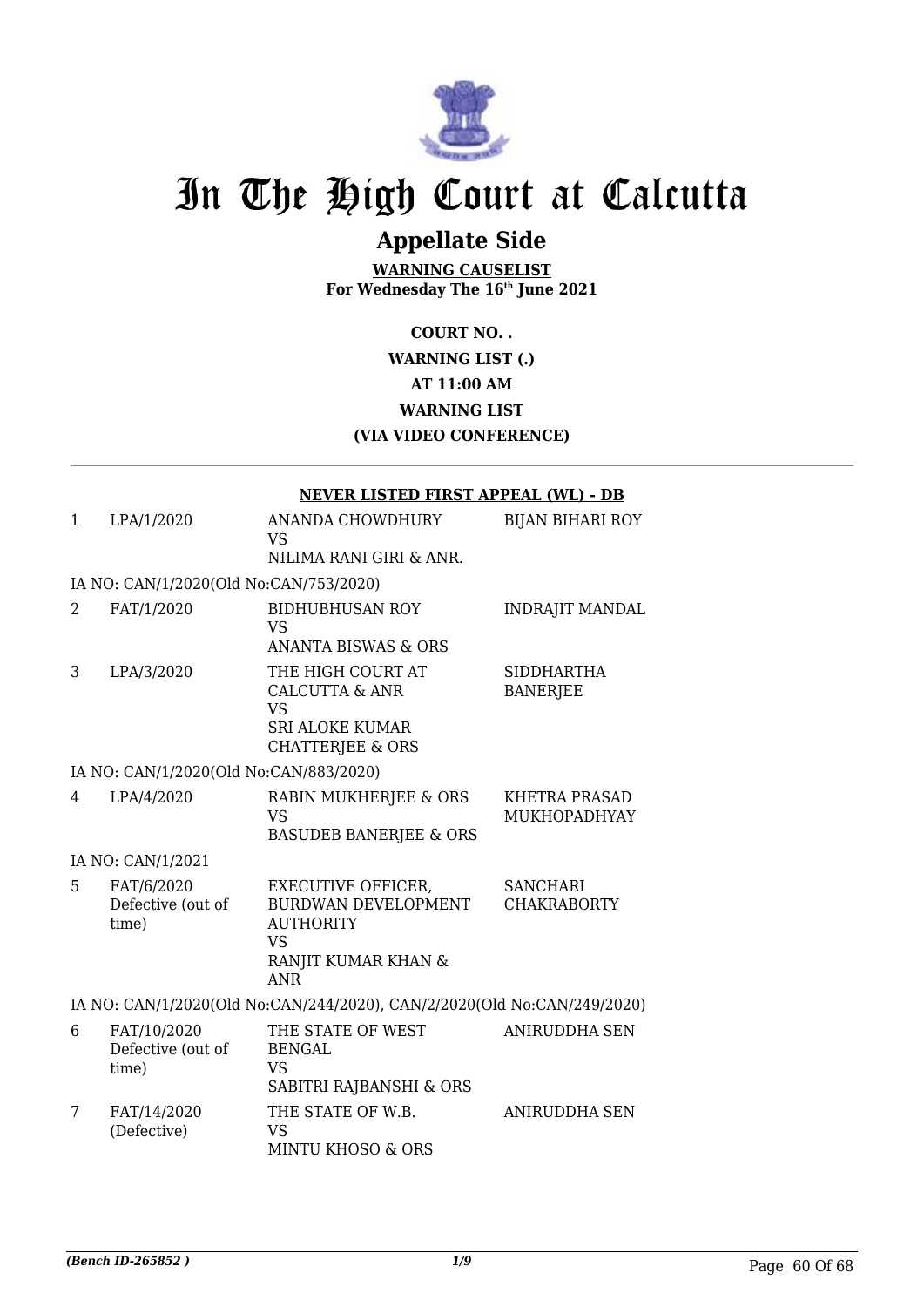| 8  | FAT/19/2020<br>(Defective)                 | THE STATE OF WB<br><b>VS</b><br><b>BHOLANATH RAJBANSHI &amp;</b><br>ORS.                    | <b>ANIRUDDHA SEN</b>         |
|----|--------------------------------------------|---------------------------------------------------------------------------------------------|------------------------------|
| 9  | FAT/37/2020<br>Defective (out of<br>time)  | THE STATE OF WEST<br><b>BENGAL</b><br><b>VS</b><br>KESTAPADA @<br>KRISHNAPADA KHOSO         | <b>ANIRUDDHA SEN</b>         |
| 10 | FAT/72/2020                                | UNION OF INDIA & ANR<br><b>VS</b><br><b>DULU SARKAR &amp; ANR</b>                           | DEEPAK KUMAR<br><b>SINGH</b> |
| 11 | FAT/73/2020                                | RITA DEY @ BOBBY<br><b>VS</b><br><b>SUBRATA DEY 09</b>                                      | <b>IRESH PAUL</b>            |
|    |                                            | IA NO: CAN/1/2020(Old No:CAN/1664/2020), CAN/2/2020(Old No:CAN/1668/2020)                   |                              |
| 12 | FAT/74/2020                                | <b>MANTU DUTTA</b><br><b>CHOWDHURY</b><br><b>VS</b><br><b>GOUR DUTTA CHOWDHURY</b><br>& ANR | <b>SOURAV CHATTERJEE</b>     |
| 13 | FAT/76/2020                                | UNION OF INDIA & ANR<br><b>VS</b><br>SO0NAMUNI MURMU &<br><b>ORS</b>                        | DEEPAK KUMAR<br><b>SINGH</b> |
| 14 | FAT/77/2020                                | UNION OF INDIA & ANR<br><b>VS</b><br>KANAI MAHANTO & ANR                                    | DEEPAK KUMAR<br><b>SINGH</b> |
| 15 | FAT/115/2020                               | UNION OF INDIA & ANR.<br><b>VS</b><br>AJIT CH. MANDAL & ANR.                                | DEEPAK KR. SINGH             |
| 16 | FAT/126/2020<br>Defective (out of<br>time) | <b>DOMON MANDAL</b><br><b>VS</b><br><b>BHOLA MANDAL &amp; ORS</b>                           | PRIYANKA MANDAL              |
| 17 | FAT/178/2020                               | STATE OF WEST BENGAL<br>REP. BY COLLECTOR<br>VS<br><b>ADITI CHAKARBORTY</b>                 | HIMANSHU GHOSH               |
|    | IA NO: CAN/1/2020(Old No:CAN/3877/2020)    |                                                                                             |                              |
| 18 | FAT/179/2020                               | STATE OF WEST BENGAL<br><b>VS</b><br>AMAL KRISHNA PAUL                                      | HIMANSHU GHOSH               |
|    | IA NO: CAN/1/2020(Old No:CAN/3878/2020)    |                                                                                             |                              |
| 19 | FAT/180/2020                               | STATE OF WEST BENGAL<br><b>VS</b><br>ANIL BHATTACHARYA                                      | HIMANGSHU GHOSH              |
|    | IA NO: CAN/1/2020(Old No:CAN/3880/2020)    |                                                                                             |                              |
| 20 | FAT/181/2020                               | STATE OF LWEST BENGAL<br><b>VS</b><br><b>ALOKA DEY</b>                                      | HIMANGSHU GHOSH              |
|    | IA NO: CAN/1/2020(Old No:CAN/3889/2020)    |                                                                                             |                              |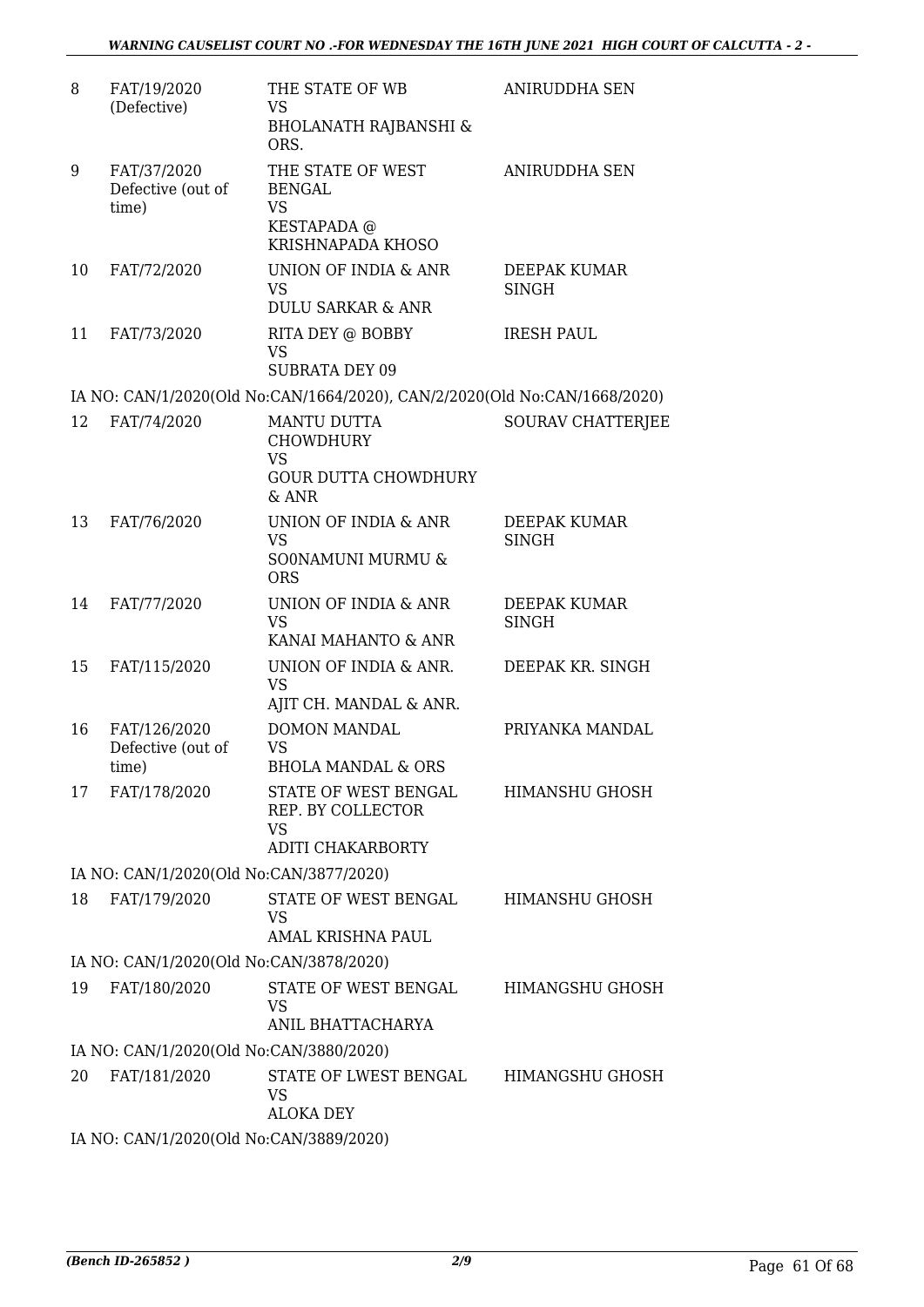| 21 | FAT/182/2020                            | STATE OF W.B.<br><b>VS</b><br>ANJU CHOUDHURY                 | <b>HIMANGSHU GHOSH</b> |  |  |
|----|-----------------------------------------|--------------------------------------------------------------|------------------------|--|--|
|    | IA NO: CAN/1/2020(Old No:CAN/3900/2020) |                                                              |                        |  |  |
| 22 | FAT/183/2020                            | <b>STATE OF WB</b><br><b>VS</b><br><b>ARUN DAS</b>           | HIMANGSHU GHOSH        |  |  |
|    | IA NO: CAN/1/2020(Old No:CAN/3901/2020) |                                                              |                        |  |  |
| 23 | FAT/184/2020                            | <b>STATE OF W.B</b><br>VS<br>MIRA CHANDA & ORS.              | HIMANGSHU GHOSH        |  |  |
|    | IA NO: CAN/1/2020(Old No:CAN/3903/2020) |                                                              |                        |  |  |
| 24 | FAT/185/2020                            | STATE OF W.B.<br><b>VS</b><br>APARNA DUTTA SHARMA            | <b>HIMANGSHU GHOSH</b> |  |  |
|    | IA NO: CAN/1/2020(Old No:CAN/3905/2020) |                                                              |                        |  |  |
| 25 | FAT/186/2020                            | STATE OF W.B.<br><b>VS</b><br><b>BASANTI MUKHERJEE</b>       | <b>HIMANGSHU GHOSH</b> |  |  |
|    | IA NO: CAN/1/2020(Old No:CAN/3907/2020) |                                                              |                        |  |  |
| 26 | FAT/187/2020                            | STATE OF W.B.<br><b>VS</b><br><b>BANKU KUMAR PAUL</b>        | <b>HIMANGSHU GHOSH</b> |  |  |
|    | IA NO: CAN/1/2020(Old No:CAN/3909/2020) |                                                              |                        |  |  |
| 27 | FAT/188/2020                            | <b>STATE OF WB</b><br>VS<br><b>ASHOK KUMAR DAS</b>           | <b>HIMANGSHU GHOSH</b> |  |  |
|    | IA NO: CAN/1/2020(Old No:CAN/3911/2020) |                                                              |                        |  |  |
| 28 | FAT/189/2020                            | <b>STATE OF W.B</b><br><b>VS</b><br>APURBA SENGUPTA          | <b>HIMANGSHU GHOSH</b> |  |  |
|    | IA NO: CAN/1/2020(Old No:CAN/3913/2020) |                                                              |                        |  |  |
| 29 | FAT/190/2020                            | STATE OF W.B.<br><b>VS</b><br><b>BANKIM DAS</b>              | <b>HIMANGSHU GHOSH</b> |  |  |
|    | IA NO: CAN/1/2020(Old No:CAN/3915/2020) |                                                              |                        |  |  |
| 30 | FAT/195/2020                            | <b>STATE OF WB</b><br><b>VS</b><br><b>SHAUVIK MITRA</b>      | <b>HIMANGSHU GHOSH</b> |  |  |
|    | IA NO: CAN/1/2020(Old No:CAN/4610/2020) |                                                              |                        |  |  |
| 31 | FAT/196/2020                            | <b>STATE OF WB</b><br><b>VS</b><br><b>SUNIL BARAN HALDER</b> | <b>HIMANGSHU GHOSH</b> |  |  |
|    | IA NO: CAN/1/2020(Old No:CAN/4614/2020) |                                                              |                        |  |  |
| 32 | FAT/197/2020                            | <b>STATE OF WB</b><br><b>VS</b><br>SUJIT BHATTACHARYA        | HIMANGSHU GHOSH        |  |  |
|    | IA NO: CAN/1/2020(Old No:CAN/4615/2020) |                                                              |                        |  |  |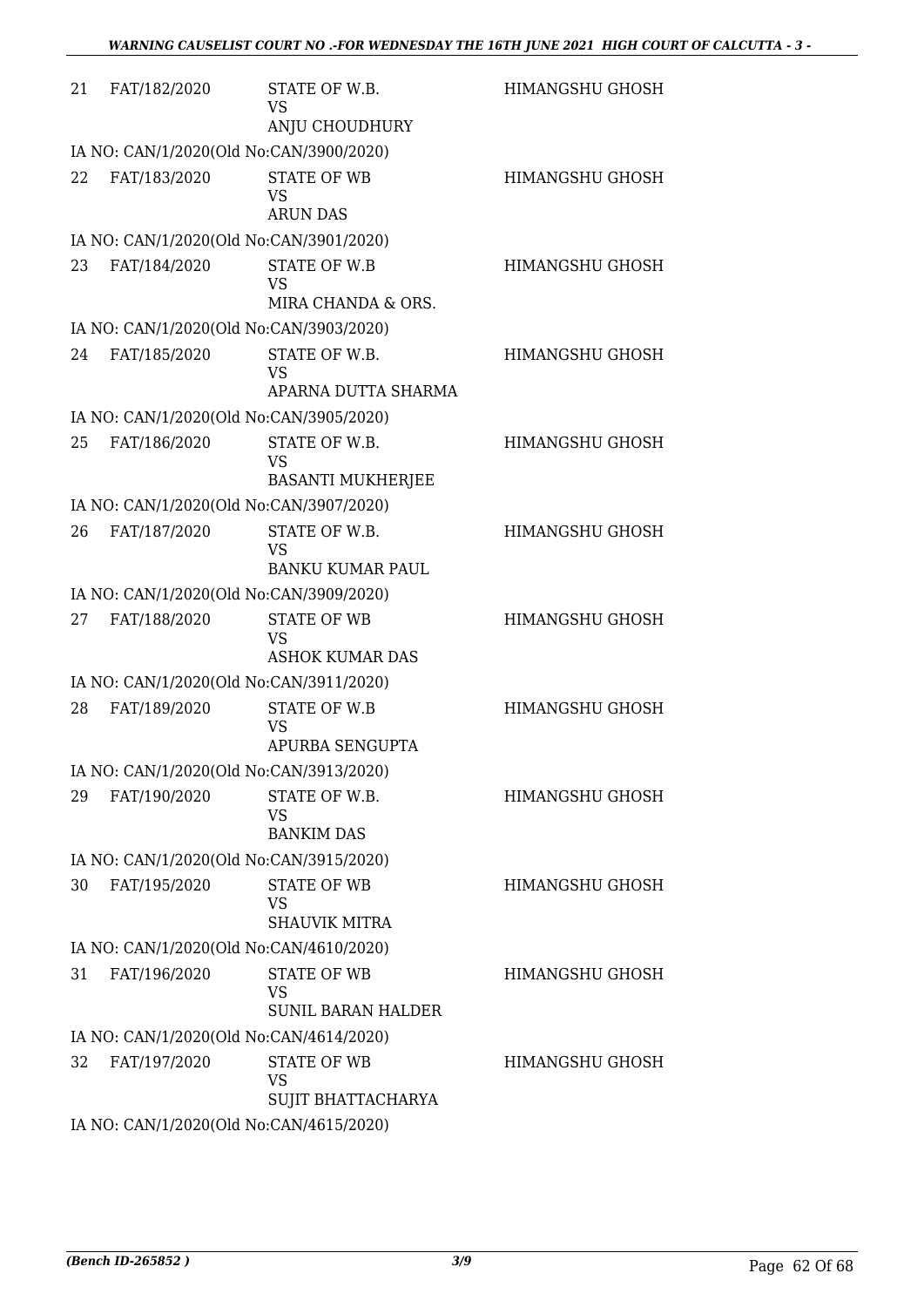| 33 | FAT/198/2020                            | THE STATE OF WB<br>VS<br>SUNIL BHATTACHARJEE                              | <b>HIMANGSHU GHOSH</b> |
|----|-----------------------------------------|---------------------------------------------------------------------------|------------------------|
|    | IA NO: CAN/1/2020(Old No:CAN/4620/2020) |                                                                           |                        |
| 34 | FAT/199/2020                            | <b>STATE OF WB</b><br><b>VS</b><br>SUBODH KUMAR DEBNATH                   | HIMANSHU GHOSH         |
|    | IA NO: CAN/1/2020(Old No:CAN/4626/2020) |                                                                           |                        |
| 35 | FAT/200/2020                            | <b>STATE OF WB</b><br><b>VS</b><br>SWAPAN BHATTACHARJEE                   | HIMANGSHU GHOSH        |
|    | IA NO: CAN/1/2020(Old No:CAN/4630/2020) |                                                                           |                        |
| 36 | FAT/201/2020                            | THE STATE OF WB<br>VS<br>SUDHINDRA CH.<br><b>SUTRADHAR</b>                | <b>HIMANGSHU GHOSH</b> |
|    | IA NO: CAN/1/2020(Old No:CAN/4674/2020) |                                                                           |                        |
| 37 | FAT/202/2020                            | THE STATE OF WB & ORS.<br>VS<br><b>SUBHASH ROY</b>                        | HIMANGSHU GHOSH        |
|    | IA NO: CAN/1/2020(Old No:CAN/4680/2020) |                                                                           |                        |
| 38 | FAT/203/2020                            | THE STATE OF WB & ORS.<br>VS<br><b>SUSANTA MUKHERJEE</b>                  | HIMANGSHU GHOSH        |
|    | IA NO: CAN/1/2020(Old No:CAN/4688/2020) |                                                                           |                        |
| 39 | FAT/204/2020                            | THE STATE OF WB<br><b>VS</b><br><b>GOURANGA DHAR</b>                      | <b>HIMANGSHU GHOSH</b> |
|    |                                         | IA NO: CAN/1/2020(Old No:CAN/4691/2020), CAN/2/2020(Old No:CAN/4690/2020) |                        |
| 40 | FAT/205/2020                            | THE STATE OF WB<br><b>VS</b><br>SUBODH KR. KARMAKAR                       | <b>HIMANGSHU GHOSH</b> |
|    | IA NO: CAN/1/2020(Old No:CAN/4693/2020) |                                                                           |                        |
| 41 | FAT/206/2020                            | THE STATE OF WB<br>VS<br><b>SEKHAR DEBNATH</b>                            | HIMANGSHU GHOSH        |
|    | IA NO: CAN/1/2020(Old No:CAN/4696/2020) |                                                                           |                        |
| 42 | FAT/207/2020                            | THE STATE OF WB<br>VS<br>MONTU MONDAL & ORS.                              | HIMANGSHU GHOSH        |
|    | IA NO: CAN/1/2020(Old No:CAN/4699/2020) |                                                                           |                        |
| 43 | FAT/208/2020                            | THE STATE OF WEST<br><b>BENGAL</b><br><b>VS</b><br>PARESH CH. MONDAL      | HIMANGSHU GHOSH        |
|    | IA NO: CAN/1/2020(Old No:CAN/4706/2020) |                                                                           |                        |
| 44 | FAT/209/2020                            | THE STATE OF WB<br><b>VS</b><br><b>NARAYAN NASKAR</b>                     | HIMANGSHU GHOSH        |
|    | IA NO: CAN/1/2020(Old No:CAN/4710/2020) |                                                                           |                        |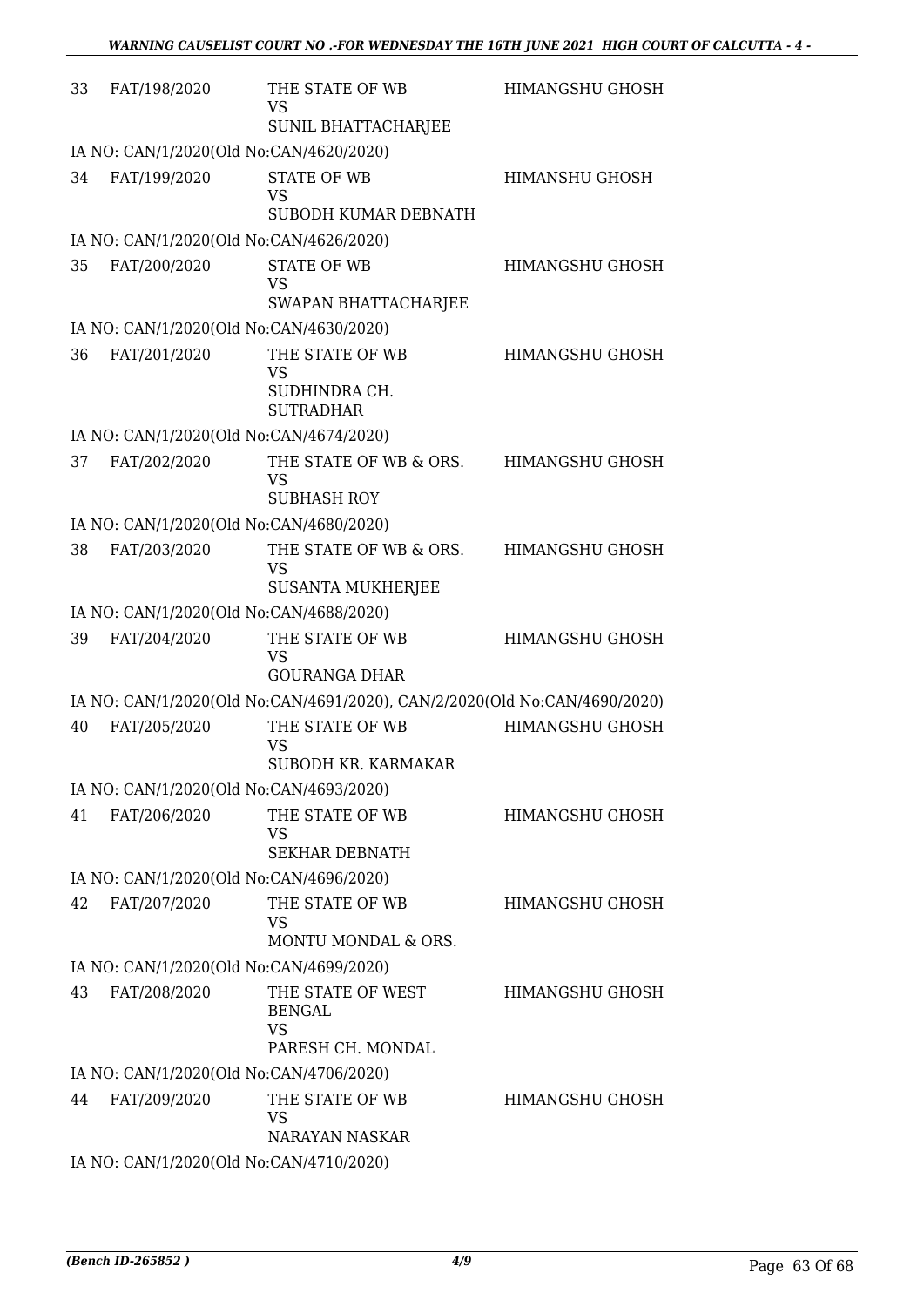| 45 | FAT/210/2020                            | THE STATE OF WB<br><b>VS</b><br>MADHABI NASKAR                           | <b>HIMANGSHU GHOSH</b> |
|----|-----------------------------------------|--------------------------------------------------------------------------|------------------------|
|    | IA NO: CAN/1/2020(Old No:CAN/4711/2020) |                                                                          |                        |
| 46 | FAT/211/2020                            | THE STATE OF WB<br><b>VS</b><br><b>LALITA NASKAR</b>                     | <b>HIMANGSHU GHOSH</b> |
|    | IA NO: CAN/1/2020(Old No:CAN/4719/2020) |                                                                          |                        |
| 47 | FAT/212/2020                            | STATE OF WEST BENGAL<br><b>VS</b><br>PALANI BAIRAGI                      | HIMANGSHU GHOSH        |
|    | IA NO: CAN/1/2020(Old No:CAN/4736/2020) |                                                                          |                        |
| 48 | FAT/213/2020                            | STATE OF WEST BENGAL<br><b>VS</b><br><b>BIPASA NASKAR</b>                | <b>HIMANGSHU GHOSH</b> |
|    | IA NO: CAN/1/2020(Old No:CAN/4735/2020) |                                                                          |                        |
| 49 | FAT/214/2020                            | THE STATE OF WEST<br><b>BENGAL</b><br><b>VS</b><br>SHIPRA DEBNATH        | <b>HIMANGSHU GHOSH</b> |
|    | IA NO: CAN/1/2020(Old No:CAN/4739/2020) |                                                                          |                        |
| 50 | FAT/215/2020                            | THE STATE OF WEST<br><b>BENGAL</b><br><b>VS</b>                          | <b>HIMANGSHU GHOSH</b> |
|    |                                         | SHAMBHU NATH<br><b>CHAKRABORTY</b>                                       |                        |
|    | IA NO: CAN/1/2020(Old No:CAN/4743/2020) |                                                                          |                        |
| 51 | FAT/216/2020                            | THE STATE OF WEST<br><b>BENGAL</b><br><b>VS</b><br><b>MANJULA MONDAL</b> | <b>HIMANGSHU GHOSH</b> |
|    | IA NO: CAN/1/2020(Old No:CAN/4745/2020) |                                                                          |                        |
| 52 | FAT/217/2020                            | THE STATE OF WEST<br><b>BENGAL</b><br><b>VS</b><br>SUJATA MONDAL         | HIMANGSHU GHOSH        |
|    | IA NO: CAN/1/2020(Old No:CAN/4747/2020) |                                                                          |                        |
| 53 | FAT/218/2020                            | THE STATE OF WEST<br><b>BENGAL</b><br><b>VS</b><br><b>SANDHYA NASKAR</b> | HIMANGSHU GHOSH        |
|    | IA NO: CAN/1/2020(Old No:CAN/4749/2020) |                                                                          |                        |
| 54 | FAT/219/2020                            | STATE OF WEST BENGAL<br><b>VS</b><br>RAMNATH NASKAR                      | HIMANGSHU GHOSH        |
|    | IA NO: CAN/1/2020(Old No:CAN/4753/2020) |                                                                          |                        |
| 55 | FAT/220/2020                            | STATE OF WEST BENGAL<br>VS<br>RABINDRA NATH GANGULY                      | HIMANGSHU GHOSH        |
|    | IA NO: CAN/1/2020(Old No:CAN/4757/2020) |                                                                          |                        |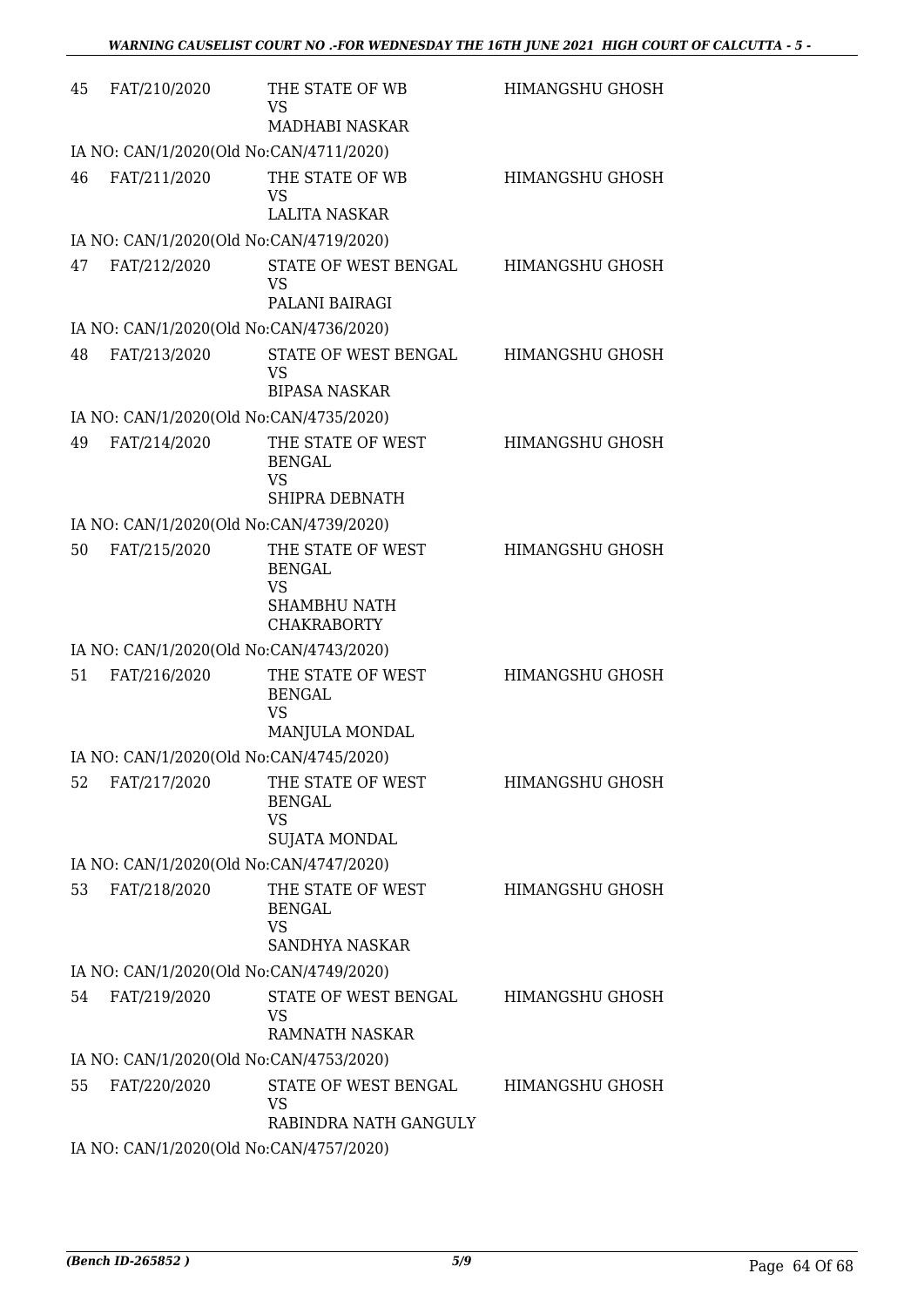| 56 | FAT/221/2020                            | STATE OF WEST BENGAL<br><b>VS</b><br>NISHA ORANI LASKAR &<br><b>ORS</b>                  | HIMANGSHU GHOSH        |
|----|-----------------------------------------|------------------------------------------------------------------------------------------|------------------------|
|    | IA NO: CAN/1/2020(Old No:CAN/4759/2020) |                                                                                          |                        |
| 57 | FAT/222/2020                            | STATE OF WEST BENGAL<br><b>VS</b><br><b>DINANATH</b><br>KHOSO@DINABANDHU<br><b>KHOSO</b> | HIMANGSHU GHOSH        |
|    | IA NO: CAN/1/2020(Old No:CAN/4817/2020) |                                                                                          |                        |
| 58 | FAT/223/2020                            | STATE OF WEST BENGAL<br><b>VS</b><br>MANGALA NASKAR                                      | <b>HIMANGSHU GHOSH</b> |
|    | IA NO: CAN/1/2020(Old No:CAN/4818/2020) |                                                                                          |                        |
| 59 | FAT/224/2020                            | STATE OF WEST BENGAL<br><b>VS</b><br>MONOTOSH CHANDRA                                    | <b>HIMANGSHU GHOSH</b> |
|    | IA NO: CAN/1/2020(Old No:CAN/4822/2020) | <b>MONDAL</b>                                                                            |                        |
| 60 | FAT/225/2020                            | STATE OF WEST BENGAL                                                                     | HIMANGSHU GHOSH        |
|    |                                         | <b>VS</b><br><b>MANGALA NASKAR &amp; ORS</b>                                             |                        |
|    | IA NO: CAN/1/2020(Old No:CAN/4824/2020) |                                                                                          |                        |
| 61 | FAT/226/2020                            | STATE OF WEST BENGAL<br><b>VS</b><br><b>TARAK NATH NASKAR</b>                            | HIMANGSHU GHOSH        |
|    | IA NO: CAN/1/2020(Old No:CAN/4830/2020) |                                                                                          |                        |
| 62 | FAT/227/2020                            | THE STATE OF WEST<br><b>BENGAL</b><br><b>VS</b><br>NEPAL NASKAR                          | <b>HIMANGSHU GHOSH</b> |
|    | IA NO: CAN/1/2020(Old No:CAN/4833/2020) |                                                                                          |                        |
| 63 | FAT/228/2020                            | STATE OF WEST BENGAL<br><b>VS</b><br><b>TARUN NASKAR</b>                                 | HIMANGSHU GHOSH        |
|    | IA NO: CAN/1/2020(Old No:CAN/4835/2020) |                                                                                          |                        |
| 64 | FAT/229/2020                            | STATE OF WEST BENGAL<br><b>VS</b><br>KHITISH MONDAL @<br>KSHITISH MONDAL                 | HIMANGSHU GHOSH        |
|    | IA NO: CAN/1/2020(Old No:CAN/4838/2020) |                                                                                          |                        |
| 65 | FAT/230/2020                            | STATE OF WEST BENGAL<br><b>VS</b><br><b>BIJAN MONDAL &amp; ORS</b>                       | HIMANGSHU GHOSH        |
|    | IA NO: CAN/1/2020(Old No:CAN/4843/2020) |                                                                                          |                        |
| 66 | FAT/231/2020                            | THE STATE OF WB<br><b>VS</b><br>MANGALA NASKAR                                           | HIMANGSHU GHOSH        |
|    | IA NO: CAN/1/2020(Old No:CAN/4844/2020) |                                                                                          |                        |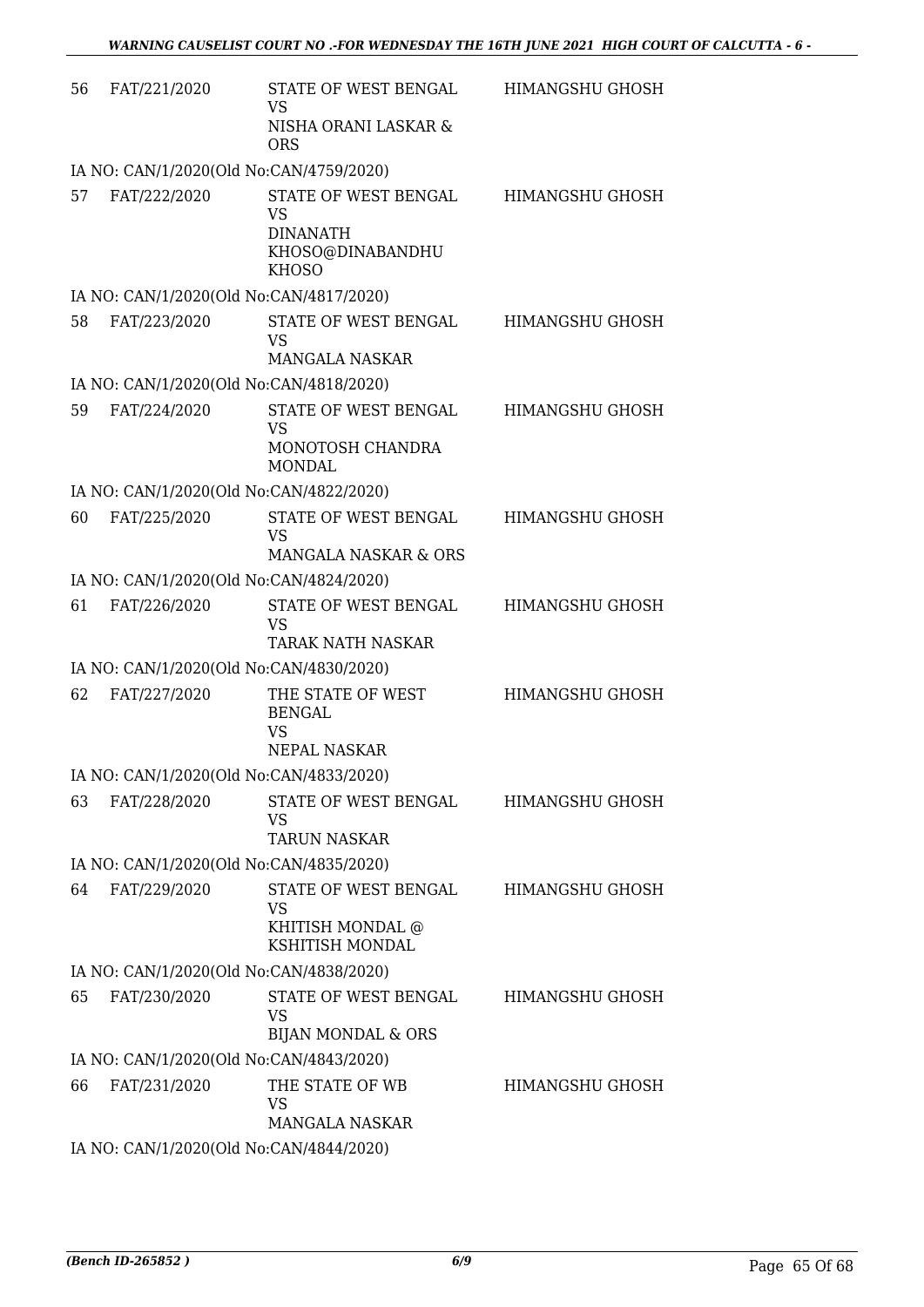| 67 | FAT/232/2020                            | STATE OF WEST BENGAL<br><b>VS</b><br>PRAMILA MONDAL & ORS          | HIMANGSHU GHOSH        |  |  |
|----|-----------------------------------------|--------------------------------------------------------------------|------------------------|--|--|
|    | IA NO: CAN/1/2020(Old No:CAN/4845/2020) |                                                                    |                        |  |  |
| 68 | FAT/233/2020                            | SATATE OF WEST BENGAL<br><b>VS</b><br>JAGADISH MONDAL              | <b>HIMANGSHU GHOSH</b> |  |  |
|    | IA NO: CAN/1/2020(Old No:CAN/4847/2020) |                                                                    |                        |  |  |
| 69 | FAT/234/2020                            | STATE FO WEST BENGAL<br><b>VS</b><br><b>REBA DEY</b>               | HIMANGSHU GHOSH        |  |  |
|    | IA NO: CAN/1/2020(Old No:CAN/4846/2020) |                                                                    |                        |  |  |
| 70 | FAT/239/2020                            | STATE OF WEST BENGAL<br><b>VS</b><br>SHANTI KUMAR JADAB            | <b>HIMANGSHU GHOSH</b> |  |  |
|    | IA NO: CAN/1/2020(Old No:CAN/5845/2020) |                                                                    |                        |  |  |
| 71 | FAT/240/2020                            | STATE OF WEST BENGAL<br><b>VS</b><br>SARASWATI RAJBANSHI           | <b>HIMANGSHU GHOSH</b> |  |  |
|    | IA NO: CAN/1/2020(Old No:CAN/5851/2020) |                                                                    |                        |  |  |
| 72 | FAT/241/2020                            | STATE OF WEST BENGAL<br><b>VS</b><br>SANJIT KHOSO                  | HIMANGSHU GHOSH        |  |  |
|    | IA NO: CAN/1/2020(Old No:CAN/5853/2020) |                                                                    |                        |  |  |
| 73 | FAT/242/2020                            | STATE OF NWEST BENGAL<br><b>VS</b><br><b>GAGAN KHOSO &amp; ANR</b> | HIMANGSHU GHOSH        |  |  |
|    | IA NO: CAN/1/2020(Old No:CAN/5854/2020) |                                                                    |                        |  |  |
| 74 | FAT/243/2020                            | STATE OF WEST BENGAL<br><b>VS</b><br><b>SUBHAS KHOSO</b>           | <b>HIMANGSHU GHOSH</b> |  |  |
|    | IA NO: CAN/1/2020(Old No:CAN/5857/2020) |                                                                    |                        |  |  |
| 75 | FAT/244/2020                            | STATE OF WEST BENGAL<br><b>VS</b><br><b>ANJU DAS</b>               | HIMANGSHU GHOSH        |  |  |
|    | IA NO: CAN/1/2020(Old No:CAN/5860/2020) |                                                                    |                        |  |  |
| 76 | FAT/245/2020                            | STATE OF WEST BENGAL<br><b>VS</b><br><b>TAPAS KHOSO</b>            | <b>HIMANGSHU GHOSH</b> |  |  |
|    | IA NO: CAN/1/2020(Old No:CAN/5863/2020) |                                                                    |                        |  |  |
| 77 | FAT/246/2020                            | STATE OF WEST BENGAL<br><b>VS</b><br><b>SUBRATA KHOSO</b>          | HIMANGSHU GHOSH        |  |  |
|    | IA NO: CAN/1/2020(Old No:CAN/5865/2020) |                                                                    |                        |  |  |
| 78 | FAT/247/2020                            | STATE OF WEST BENGAL<br><b>VS</b><br><b>SUPARNA PATRA</b>          | HIMANGSHU GHOSH        |  |  |
|    | IA NO: CAN/1/2020(Old No:CAN/5867/2020) |                                                                    |                        |  |  |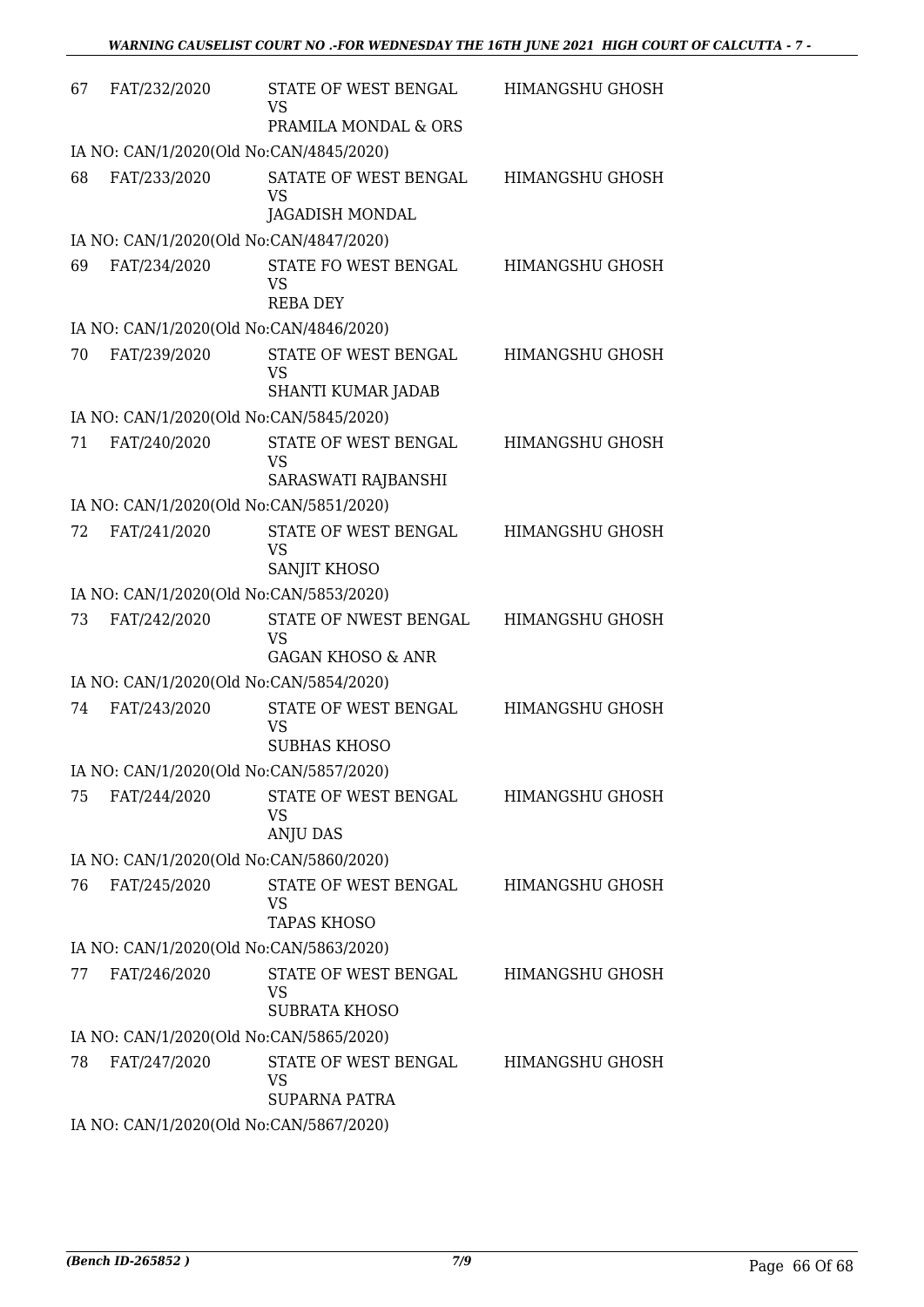| 79                                      | FAT/248/2020                            | STATE OF WEST BENGAL<br>VS<br><b>GITA DHAR</b>               | HIMANGSHU GHOSH        |
|-----------------------------------------|-----------------------------------------|--------------------------------------------------------------|------------------------|
| IA NO: CAN/1/2020(Old No:CAN/5870/2020) |                                         |                                                              |                        |
| 80                                      | FAT/249/2020                            | STATE OF WEST BENGAL<br><b>VS</b><br><b>SRIPATI KHOSO</b>    | <b>HIMANGSHU GHOSH</b> |
| IA NO: CAN/1/2020(Old No:CAN/5871/2020) |                                         |                                                              |                        |
| 81                                      | FAT/250/2020                            | STATE OF WEST BENGAL<br><b>VS</b><br><b>SUMITA MONDAL</b>    | HIMANGSHU GHOSH        |
|                                         | IA NO: CAN/1/2020(Old No:CAN/5877/2020) |                                                              |                        |
| 82                                      | FAT/251/2020                            | STATE OF WEST BENGAL<br><b>VS</b><br>NIRMALA MONDAL          | <b>HIMANGSHU GHOSH</b> |
| IA NO: CAN/1/2020(Old No:CAN/5885/2020) |                                         |                                                              |                        |
| 83                                      | FAT/252/2020                            | STATE OF WEST BENGAL<br><b>VS</b><br><b>RUPARNA KHOSO</b>    | <b>HIMANGSHU GHOSH</b> |
| IA NO: CAN/1/2020(Old No:CAN/5897/2020) |                                         |                                                              |                        |
| 84                                      | FAT/253/2020                            | STATE OF WEST BENGAL<br><b>VS</b><br><b>RATAN KHOSO</b>      | HIMANGSHU GHOSH        |
| IA NO: CAN/1/2020(Old No:CAN/5900/2020) |                                         |                                                              |                        |
| 85                                      | FAT/254/2020                            | STATE OF WEST BENGAL<br><b>VS</b><br><b>SABITA GAYEN</b>     | HIMANGSHU GHOSH        |
| IA NO: CAN/1/2020(Old No:CAN/5905/2020) |                                         |                                                              |                        |
| 86                                      | FAT/255/2020                            | STATE OF WEST BENGAL<br><b>VS</b><br><b>RANJIT KHOSO</b>     | <b>HIMANGSHU GHOSH</b> |
| IA NO: CAN/1/2020(Old No:CAN/5908/2020) |                                         |                                                              |                        |
| 87                                      | FAT/256/2020                            | STATE OF WEST BENGAL<br><b>VS</b><br><b>TAPASI DUTTA</b>     | HIMANGSHU GHOSH        |
| IA NO: CAN/1/2020(Old No:CAN/5909/2020) |                                         |                                                              |                        |
| 88                                      | FAT/257/2020                            | STATE OF WEST BENGAL<br><b>VS</b><br>DALI PATRA @ DOLI PATRA | <b>HIMANGSHU GHOSH</b> |
| IA NO: CAN/1/2020(Old No:CAN/5915/2020) |                                         |                                                              |                        |
| 89                                      | FAT/258/2020                            | THE STATE OF W.B.<br>VS<br>SARASWATI DAS @                   | HIMANGSHU GHOSH        |
|                                         |                                         | SARASWATI DAS KHOSO                                          |                        |
| IA NO: CAN/1/2020(Old No:CAN/5921/2020) |                                         |                                                              |                        |
| 90                                      | FAT/259/2020                            | THE STATE OF W.B.<br><b>VS</b><br>ANIL CHANDRA DHAR          | HIMANGSHU GHOSH        |
| IA NO: CAN/1/2020(Old No:CAN/5925/2020) |                                         |                                                              |                        |